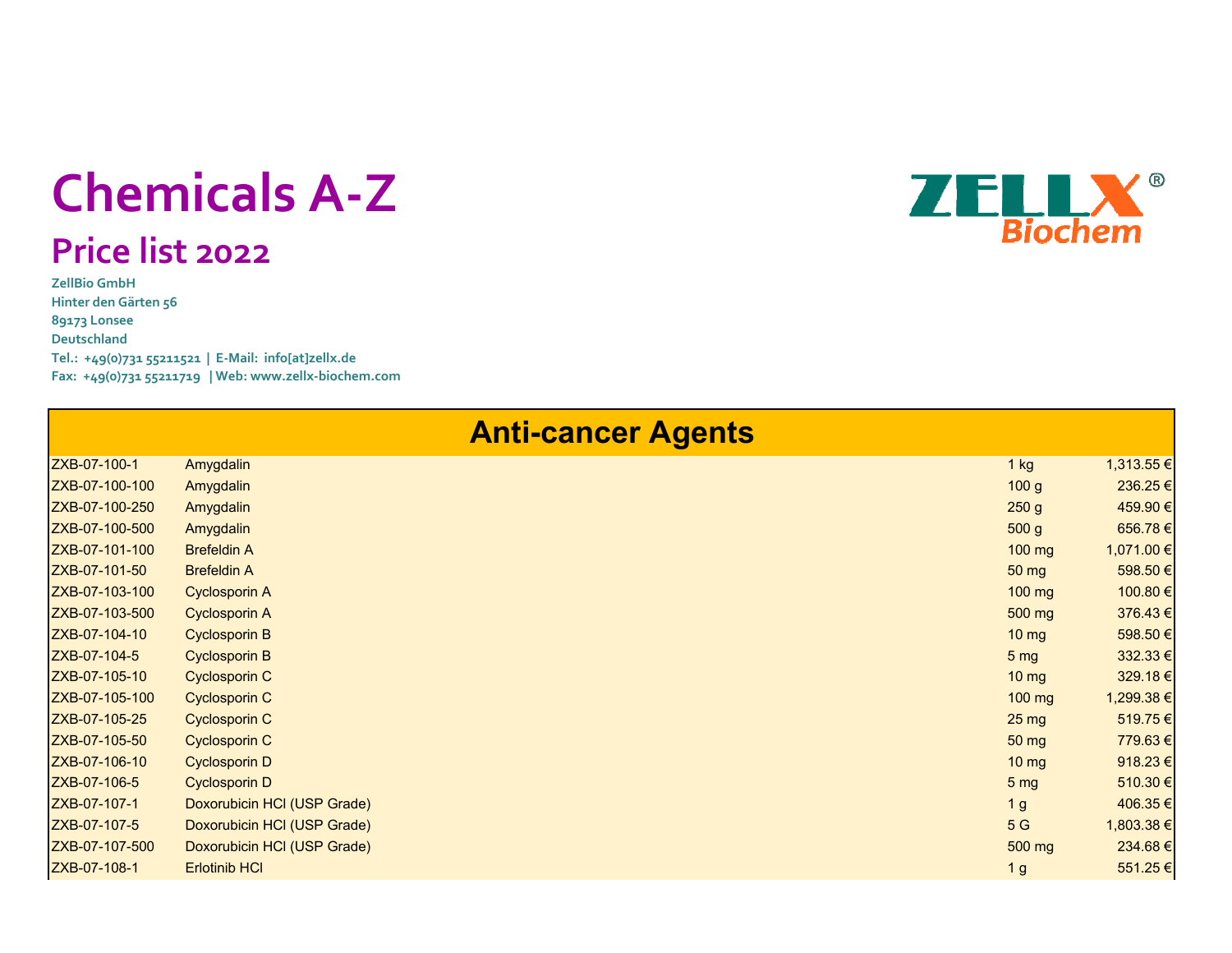| ZXB-07-108-100 | <b>Erlotinib HCI</b>                     | 100 mg           | 163.80 €   |
|----------------|------------------------------------------|------------------|------------|
| ZXB-07-109-1   | Gefitinib                                | 1 <sub>g</sub>   | 291.38€    |
| ZXB-07-109-5   | Gefitinib                                | 5 <sub>g</sub>   | 532.35€    |
| ZXB-07-109-500 | Gefitinib                                | 500 mg           | 212.63€    |
| ZXB-07-110-1   | Mitomycin C (USP Grade)                  | 1 <sub>g</sub>   | 1,382.85€  |
| ZXB-07-110-100 | Mitomycin C (USP Grade)                  | 100 mg           | 261.45€    |
| ZXB-07-110-500 | Mitomycin C (USP Grade)                  | 500 mg           | 864.68€    |
| ZXB-07-111-50  | <b>Mitoxantrone HCI</b>                  | 50 mg            | 193.73€    |
| ZXB-07-113-100 | Sulbactam                                | 100 mg           | 858.38€    |
| ZXB-07-113-50  | Sulbactam                                | 50 mg            | 472.50€    |
| ZXB-07-114-1   | L-Threonine 7-amido-4-methylcoumarin     | 1 <sub>g</sub>   | 1,556.10 € |
| ZXB-07-114-2.5 | L-Threonine 7-amido-4-methylcoumarin     | 2.5 <sub>g</sub> | 3,241.35 € |
| ZXB-07-115-250 | <b>Vinblastine Sulfate</b>               | 250 mg           | 283.50€    |
| ZXB-07-115-500 | <b>Vinblastine Sulfate</b>               | 500 mg           | 450.45€    |
| ZXB-07-116-100 | Amygdalin                                | 100 <sub>g</sub> | 280.35€    |
| ZXB-07-116-50  | Amygdalin                                | 50 <sub>g</sub>  | 144.90€    |
| ZXB-07-117-1   | Dexamethasone 21-phosphate disodium salt | $1$ kg           | 6,048.00 € |
| ZXB-07-117-100 | Dexamethasone 21-phosphate disodium salt | 100 <sub>g</sub> | 806.40€    |
| ZXB-07-117-250 | Dexamethasone 21-phosphate disodium salt | 250 <sub>g</sub> | 1,830.15 € |
| ZXB-07-117-50  | Dexamethasone 21-phosphate disodium salt | 50 <sub>g</sub>  | 444.15€    |
| ZXB-07-117-500 | Dexamethasone 21-phosphate disodium salt | 500 g            | 3,326.40 € |
| ZXB-07-118-1   | <b>Tamoxifen citrate</b>                 | 1 <sub>g</sub>   | 189.00€    |
| ZXB-07-118-5   | <b>Tamoxifen citrate</b>                 | 5 <sub>g</sub>   | 519.75€    |
| ZXB-07-119-100 | <b>Nigericin Sodium Salt</b>             | 100 mg           | 1,890.00 € |
| ZXB-07-119-50  | <b>Nigericin Sodium Salt</b>             | 50 mg            | 1,048.95 € |
| ZXB-09-274-1   | Piperonyl butoxide                       | $1$ kg           | 303.98€    |
| ZXB-09-274-500 | Piperonyl butoxide                       | 500 g            | 173.25€    |
|                | <b>Biochemical Reagent</b>               |                  |            |
|                |                                          |                  |            |
| ZXB-09-100-1   | (+)-Spartein                             | 1 <sub>g</sub>   | 96.08€     |
| ZXB-09-100-10  | (+)-Spartein                             | 10 <sub>g</sub>  | 518.18€    |
| ZXB-09-100-2.5 | (+)-Spartein                             | 2.5 <sub>g</sub> | 220.50 €   |
| ZXB-09-100-25  | (+)-Spartein                             | 25 <sub>g</sub>  | 590.63€    |
| ZXB-09-100-5   | (+)-Spartein                             | 5 <sub>g</sub>   | 400.05 €   |
| ZXB-09-101-1   | (-)-Arctigenin                           | 1 <sub>g</sub>   | 433.13€    |
| ZXB-09-101-100 | (-)-Arctigenin                           | 100 mg           | 113.40 €   |
| ZXB-09-101-2   | (-)-Arctigenin                           | 2g               | 693.00€    |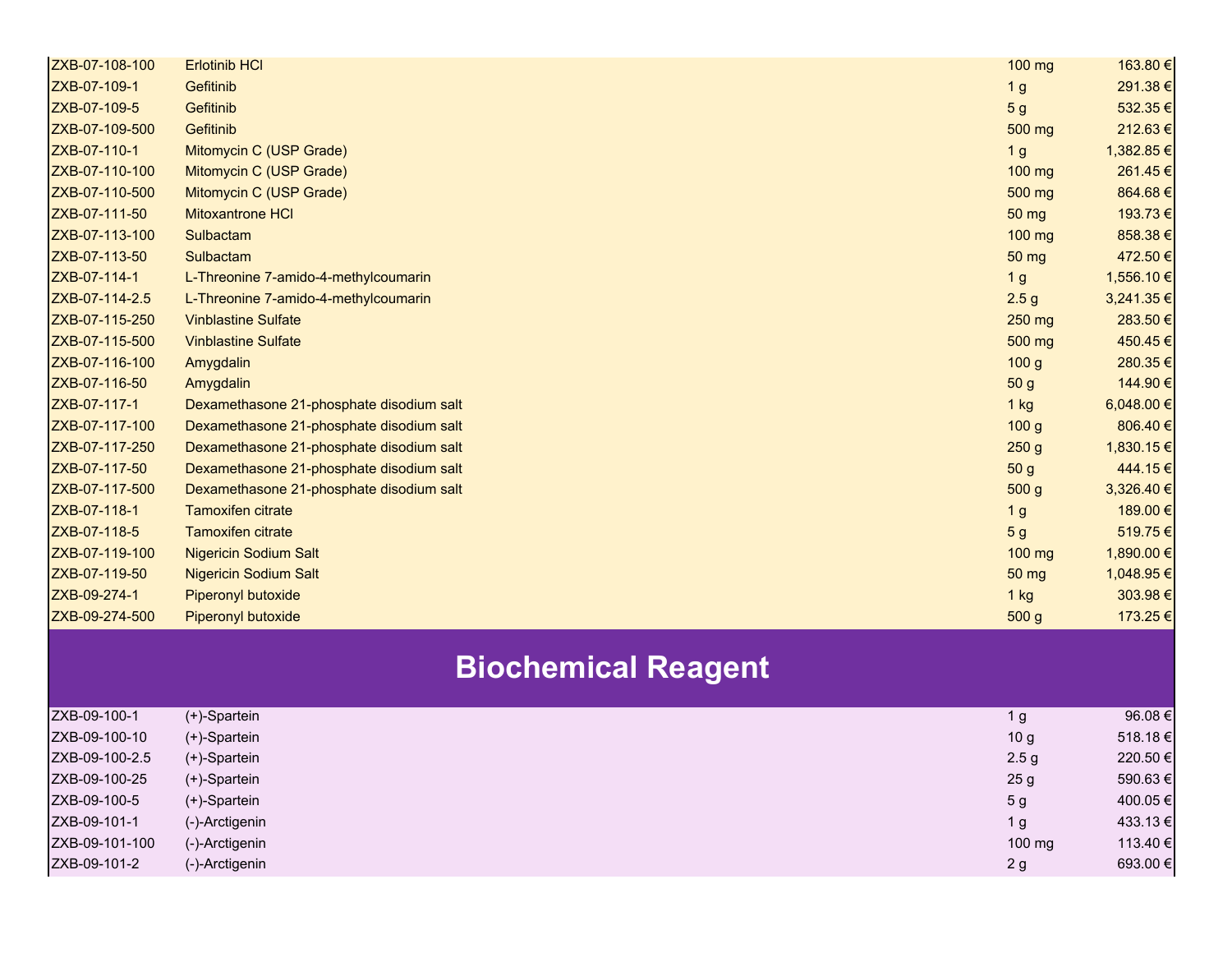| ZXB-09-101-2.5 | (-)-Arctigenin                                          | 2.5 <sub>g</sub> | 173.25€    |
|----------------|---------------------------------------------------------|------------------|------------|
| ZXB-09-101-250 | (-)-Arctigenin                                          | 250 mg           | 173.25€    |
| ZXB-09-101-500 | (-)-Arctigenin                                          | 500 mg           | 259.88€    |
| ZXB-09-102-10  | (S)-(+)-6-Methoxy-alpha-methyl-2-naphthaleneacetic acid | 10 <sub>g</sub>  | 130.73€    |
| ZXB-09-102-100 | (S)-(+)-6-Methoxy-alpha-methyl-2-naphthaleneacetic acid | 100 <sub>g</sub> | 519.75€    |
| ZXB-09-102-25  | (S)-(+)-6-Methoxy-alpha-methyl-2-naphthaleneacetic acid | 25 <sub>g</sub>  | 207.90€    |
| ZXB-09-102-250 | (S)-(+)-6-Methoxy-alpha-methyl-2-naphthaleneacetic acid | 250 <sub>g</sub> | 1,000.13 € |
| ZXB-09-102-50  | (S)-(+)-6-Methoxy-alpha-methyl-2-naphthaleneacetic acid | 50 g             | 346.50€    |
| ZXB-09-103-1   | 1,2,3,4-Tetra-O-acetyl-β-D-glucuronic acid methyl ester | 1 kg             | 1,680.53€  |
| ZXB-09-103-100 | 1,2,3,4-Tetra-O-acetyl-β-D-glucuronic acid methyl ester | 100 <sub>g</sub> | 291.38€    |
| ZXB-09-103-250 | 1,2,3,4-Tetra-O-acetyl-β-D-glucuronic acid methyl ester | 250 <sub>g</sub> | 606.38€    |
| ZXB-09-103-500 | 1,2,3,4-Tetra-O-acetyl-β-D-glucuronic acid methyl ester | 500 g            | 1,009.58 € |
| ZXB-09-104-1   | 1,2-Dipalmitoyl-sn-glycero-3-phosphoethanolamine        | 1 <sub>g</sub>   | 552.83€    |
| ZXB-09-104-10  | 1,2-Dipalmitoyl-sn-glycero-3-phosphoethanolamine        | 10 <sub>g</sub>  | 4,347.00 € |
| ZXB-09-104-2.5 | 1,2-Dipalmitoyl-sn-glycero-3-phosphoethanolamine        | 2.5 <sub>g</sub> | 1,255.28 € |
| ZXB-09-104-5   | 1,2-Dipalmitoyl-sn-glycero-3-phosphoethanolamine        | 5 <sub>g</sub>   | 2,282.18€  |
| ZXB-09-104-500 | 1,2-Dipalmitoyl-sn-glycero-3-phosphoethanolamine        | 500 mg           | 303.98€    |
| ZXB-09-105-1   | 1,8-Octanediol                                          | 1 kg             | 519.75€    |
| ZXB-09-105-100 | 1,8-Octanediol                                          | 100 g            | 69.30€     |
| ZXB-09-105-2   | 1,8-Octanediol                                          | 2 kg             | 866.25€    |
| ZXB-09-105-250 | 1,8-Octanediol                                          | 250 <sub>g</sub> | 155.93€    |
| ZXB-09-105-500 | 1,8-Octanediol                                          | 500 g            | 286.65€    |
| ZXB-09-106-10  | 1-(4-Nitrophenyl)glycerol                               | 10 <sub>g</sub>  | 557.55€    |
| ZXB-09-106-100 | 1-(4-Nitrophenyl)glycerol                               | 100 mg           | 86.63€     |
| ZXB-09-106-25  | 1-(4-Nitrophenyl)glycerol                               | 25 <sub>g</sub>  | 1,321.43 € |
| ZXB-09-106-250 | 1-(4-Nitrophenyl)glycerol                               | 250 mg           | 165.38€    |
| ZXB-09-106-5   | 1-(4-Nitrophenyl)glycerol                               | 5 <sub>g</sub>   | 292.95€    |
| ZXB-09-107-100 | 1-O-Methyl-β-D-glucopyranoside                          | 100 <sub>g</sub> | 787.50€    |
| ZXB-09-107-25  | 1-O-Methyl-β-D-glucopyranoside                          | 25 <sub>g</sub>  | 283.50€    |
| ZXB-09-107-250 | 1-O-Methyl-β-D-glucopyranoside                          | 250 g            | 1,771.88 € |
| ZXB-09-107-5   | 1-O-Methyl-β-D-glucopyranoside                          | 5 <sub>g</sub>   | 88.20€     |
| ZXB-09-107-50  | 1-O-Methyl-β-D-glucopyranoside                          | 50 g             | 472.50€    |
| ZXB-09-108-25  | 10-Deacetyl Baccatin III                                | 25 <sub>mg</sub> | 1,197.00 € |
| ZXB-09-108-5   | 10-Deacetyl Baccatin III                                | 5 <sub>mg</sub>  | 319.73€    |
| ZXB-09-109-1   | 2,2'-Bipyridine                                         | 1 kg             | 951.30€    |
| ZXB-09-109-100 | 2,2'-Bipyridine                                         | 100 <sub>g</sub> | 173.25€    |
| ZXB-09-109-2.5 | 2,2'-Bipyridine                                         | 2.5 kg           | 2,264.85€  |
| ZXB-09-109-250 | 2,2'-Bipyridine                                         | 250 <sub>g</sub> | 277.20€    |
| ZXB-09-109-500 | 2,2'-Bipyridine                                         | 500 g            | 500.85€    |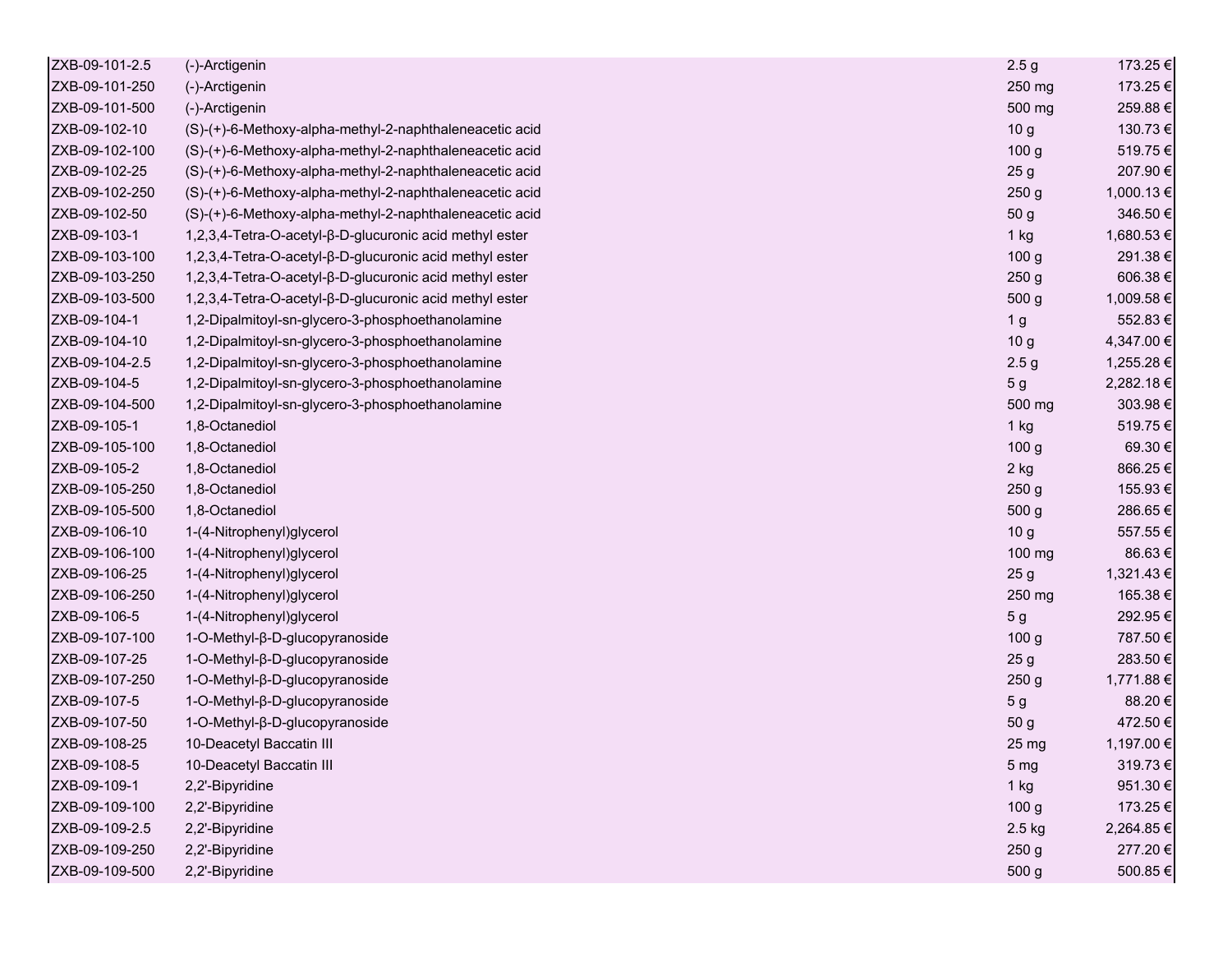| ZXB-09-110-1   | 2,3-Dichloro-5,6-dicyano-1,4-benzoquinone (DDQ)           | 1 kg             | 620.55€    |
|----------------|-----------------------------------------------------------|------------------|------------|
| ZXB-09-110-100 | 2,3-Dichloro-5,6-dicyano-1,4-benzoquinone (DDQ)           | 100 <sub>g</sub> | 113.40 €   |
| ZXB-09-110-250 | 2,3-Dichloro-5,6-dicyano-1,4-benzoquinone (DDQ)           | 250 <sub>g</sub> | 190.58€    |
| ZXB-09-110-500 | 2,3-Dichloro-5,6-dicyano-1,4-benzoquinone (DDQ)           | 500 g            | 344.93€    |
| ZXB-09-111-100 | 2,4,6-Tris(2-pyridyl)-1,3,5-triazine                      | 100 <sub>g</sub> | 1,628.55 € |
| ZXB-09-111-25  | 2,4,6-Tris(2-pyridyl)-1,3,5-triazine                      | 25 <sub>g</sub>  | 453.60€    |
| ZXB-09-111-250 | 2,4,6-Tris(2-pyridyl)-1,3,5-triazine                      | 250 <sub>g</sub> | 3,872.93 € |
| ZXB-09-111-50  | 2,4,6-Tris(2-pyridyl)-1,3,5-triazine                      | 50 g             | 853.65€    |
| ZXB-09-111-500 | 2,4,6-Tris(2-pyridyl)-1,3,5-triazine                      | 500 g            | 7,350.53 € |
| ZXB-09-113-1   | 2-Naphthyl caprylate Octanoic acid (β-naphthyl ester)     | 1 <sub>g</sub>   | 311.85€    |
| ZXB-09-113-2.5 | 2-Naphthyl caprylate Octanoic acid (β-naphthyl ester)     | 2.5 <sub>g</sub> | 677.25€    |
| ZXB-09-113-25  | 2-Naphthyl caprylate Octanoic acid (β-naphthyl ester)     | 25 <sub>mg</sub> | 124.43€    |
| ZXB-09-113-5   | 2-Naphthyl caprylate Octanoic acid (β-naphthyl ester)     | 5 <sub>g</sub>   | 1,250.55 € |
| ZXB-09-113-500 | 2-Naphthyl caprylate Octanoic acid (β-naphthyl ester)     | 500 mg           | 207.90€    |
| ZXB-09-114-10  | 2-Nitrophenyl-β-D-galactopyranoside                       | 10 <sub>g</sub>  | 50.40 €    |
| ZXB-09-114-100 | 2-Nitrophenyl-β-D-galactopyranoside                       | 100 <sub>g</sub> | 236.25€    |
| ZXB-09-114-25  | 2-Nitrophenyl-β-D-galactopyranoside                       | 25 <sub>g</sub>  | 92.93€     |
| ZXB-09-114-5   | 2-Nitrophenyl-β-D-galactopyranoside                       | 5 g              | 33.08€     |
| ZXB-09-114-50  | 2-Nitrophenyl-β-D-galactopyranoside                       | 50 g             | 144.90€    |
| ZXB-09-115-1   | 4-Nitrophenyl-α-D- galactopyranoside                      | 1 <sub>g</sub>   | 61.43€     |
| ZXB-09-115-10  | 4-Nitrophenyl-α-D- galactopyranoside                      | 10 <sub>g</sub>  | 370.13€    |
| ZXB-09-115-2.5 | 4-Nitrophenyl-α-D- galactopyranoside                      | 2.5 <sub>g</sub> | 118.13€    |
| ZXB-09-115-25  | 4-Nitrophenyl-α-D- galactopyranoside                      | 25 <sub>g</sub>  | 913.50€    |
| ZXB-09-115-5   | 4-Nitrophenyl-α-D- galactopyranoside                      | 5 <sub>g</sub>   | 206.33€    |
| ZXB-09-116-10  | 3,5-Dichloro-2-hydroxybenzenesulfonic acid, disodium salt | 10 <sub>g</sub>  | 160.65€    |
| ZXB-09-116-100 | 3,5-Dichloro-2-hydroxybenzenesulfonic acid, disodium salt | 100 <sub>g</sub> | 919.80€    |
| ZXB-09-116-25  | 3,5-Dichloro-2-hydroxybenzenesulfonic acid, disodium salt | 25 <sub>g</sub>  | 335.48€    |
| ZXB-09-116-5   | 3,5-Dichloro-2-hydroxybenzenesulfonic acid, disodium salt | 5 <sub>g</sub>   | 96.08€     |
| ZXB-09-117-1   | 3-Fluoro-DL-tyrosine                                      | 1 <sub>g</sub>   | 300.83€    |
| ZXB-09-117-10  | 3-Fluoro-DL-tyrosine                                      | 10 <sub>g</sub>  | 2,515.28€  |
| ZXB-09-117-25  | 3-Fluoro-DL-tyrosine                                      | 25 <sub>g</sub>  | 5,933.03€  |
| ZXB-09-117-3   | 3-Fluoro-DL-tyrosine                                      | 3 <sub>g</sub>   | 848.93€    |
| ZXB-09-117-5   | 3-Fluoro-DL-tyrosine                                      | 5 <sub>g</sub>   | 1,334.03 € |
| ZXB-09-118-10  | 3-Indoxyl-3-acetate                                       | 10 <sub>g</sub>  | 291.38€    |
| ZXB-09-118-100 | 3-Indoxyl-3-acetate                                       | 100 <sub>g</sub> | 2,520.00 € |
| ZXB-09-118-25  | 3-Indoxyl-3-acetate                                       | 25 <sub>g</sub>  | 696.15€    |
| ZXB-09-118-250 | 3-Indoxyl-3-acetate                                       | 250 <sub>g</sub> | 5,972.40 € |
| ZXB-09-118-50  | 3-Indoxyl-3-acetate                                       | 50 g             | 1,326.15 € |
| ZXB-09-119-1   | Indole-3-propanol                                         | 1 <sub>g</sub>   | 217.35€    |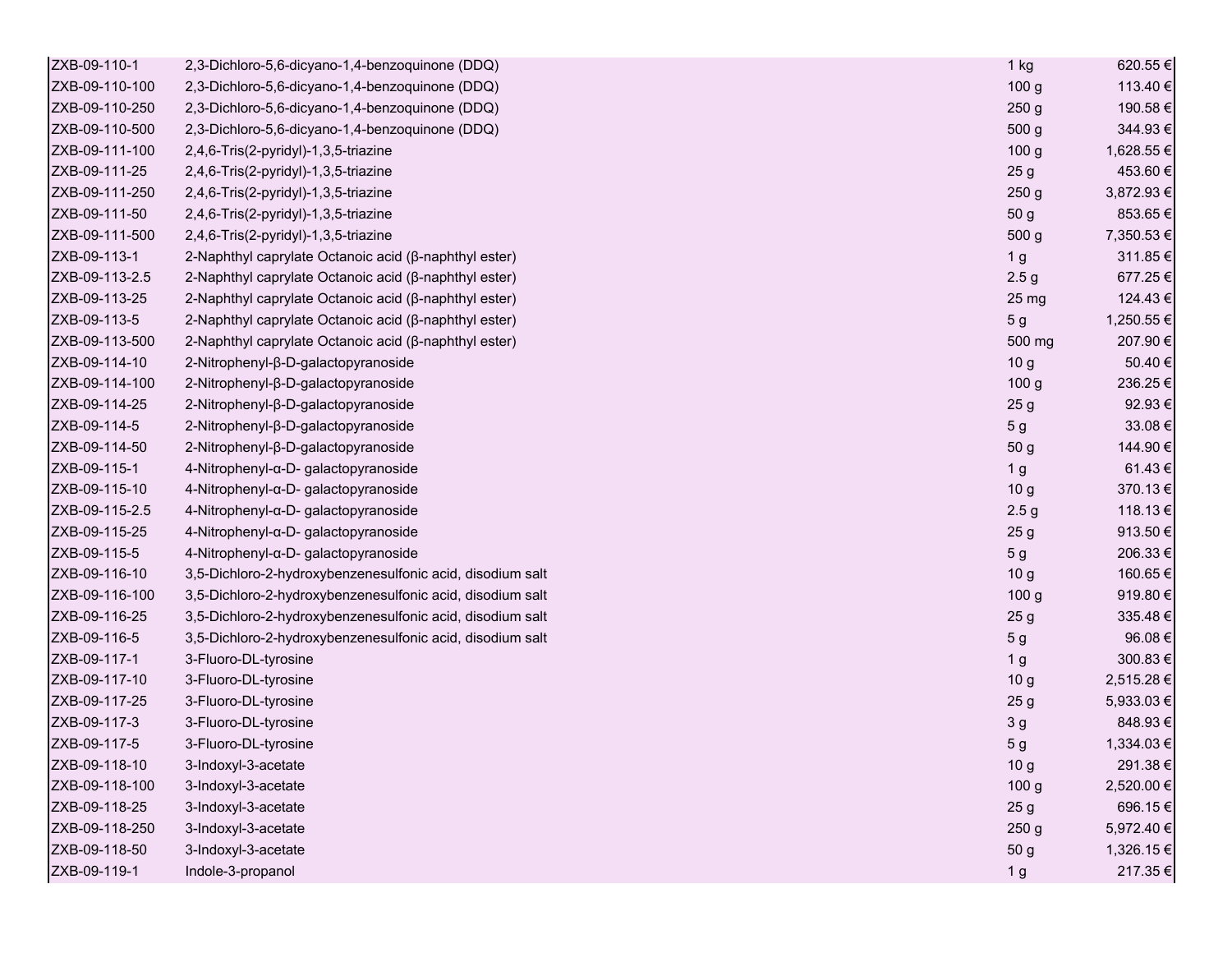| ZXB-09-119-10  | Indole-3-propanol                     | 10 <sub>g</sub>  | 1,310.40 € |
|----------------|---------------------------------------|------------------|------------|
| ZXB-09-119-2   | Indole-3-propanol                     | 2g               | 346.50€    |
| ZXB-09-119-5   | Indole-3-propanol                     | 5 g              | 693.00€    |
| ZXB-09-119-500 | Indole-3-propanol                     | 500 mg           | 130.73€    |
| ZXB-09-120-1   | Indole-3-propionamide                 | 1 <sub>g</sub>   | 469.35€    |
| ZXB-09-121-1   | DL-Indole-3-lactic acid               | 1 <sub>g</sub>   | 280.35€    |
| ZXB-09-121-10  | DL-Indole-3-lactic acid               | 10 <sub>g</sub>  | 2,412.90 € |
| ZXB-09-121-2.5 | DL-Indole-3-lactic acid               | 2.5 <sub>g</sub> | 666.23€    |
| ZXB-09-121-25  | DL-Indole-3-lactic acid               | 25 <sub>g</sub>  | 5,742.45€  |
| ZXB-09-121-5   | DL-Indole-3-lactic acid               | 5 <sub>g</sub>   | 1,267.88 € |
| ZXB-09-122-10  | Indole-3-pyruvic acid                 | 10 <sub>g</sub>  | 348.08€    |
| ZXB-09-122-100 | Indole-3-pyruvic acid                 | 100 mg           | 86.63€     |
| ZXB-09-122-25  | Indole-3-pyruvic acid                 | 25 <sub>g</sub>  | 724.50€    |
| ZXB-09-122-250 | Indole-3-pyruvic acid                 | 250 mg           | 148.05€    |
| ZXB-09-122-50  | Indole-3-pyruvic acid                 | 50 g             | 1,206.45€  |
| ZXB-09-123-10  | 3-lodo-L-tyrosine                     | 10 <sub>g</sub>  | 259.88€    |
| ZXB-09-123-100 | 3-lodo-L-tyrosine                     | 100 <sub>g</sub> | 1,386.00 € |
| ZXB-09-123-2   | 3-lodo-L-tyrosine                     | 2g               | 69.30€     |
| ZXB-09-123-25  | 3-lodo-L-tyrosine                     | 25 <sub>g</sub>  | 623.70€    |
| ZXB-09-123-5   | 3-lodo-L-tyrosine                     | 5 <sub>g</sub>   | 148.05€    |
| ZXB-09-124-10  | 4'-Demethylepipodophyllotoxin         | 10 <sub>g</sub>  | 86.63€     |
| ZXB-09-124-100 | 4'-Demethylepipodophyllotoxin         | 100 <sub>g</sub> | 606.38€    |
| ZXB-09-124-25  | 4'-Demethylepipodophyllotoxin         | 25 <sub>g</sub>  | 190.58€    |
| ZXB-09-124-250 | 4'-Demethylepipodophyllotoxin         | 250 <sub>g</sub> | 2,079.00 € |
| ZXB-09-124-50  | 4'-Demethylepipodophyllotoxin         | 50 g             | 346.50€    |
| ZXB-09-125-10  | 4-Benzyloxyindole                     | 10 <sub>g</sub>  | 69.30€     |
| ZXB-09-125-100 | 4-Benzyloxyindole                     | 100 <sub>g</sub> | 346.50€    |
| ZXB-09-125-25  | 4-Benzyloxyindole                     | 25 <sub>g</sub>  | 121.28€    |
| ZXB-09-125-250 | 4-Benzyloxyindole                     | 250 <sub>g</sub> | 667.80€    |
| ZXB-09-125-50  | 4-Benzyloxyindole                     | 50 g             | 207.90€    |
| ZXB-09-126-10  | 4-Bromoindole                         | 10 <sub>g</sub>  | 103.95€    |
| ZXB-09-126-100 | 4-Bromoindole                         | 100 <sub>g</sub> | 831.60€    |
| ZXB-09-126-25  | 4-Bromoindole                         | 25 <sub>g</sub>  | 239.40€    |
| ZXB-09-126-250 | 4-Bromoindole                         | 250 <sub>g</sub> | 1,992.38 € |
| ZXB-09-126-50  | 4-Bromoindole                         | 50 g             | 433.13€    |
| ZXB-09-127-10  | 4-Dimethylamino-2-methoxybenzaldehyde | 10 <sub>g</sub>  | 274.05€    |
| ZXB-09-127-100 | 4-Dimethylamino-2-methoxybenzaldehyde | 100 <sub>g</sub> | 1,995.53€  |
| ZXB-09-127-25  | 4-Dimethylamino-2-methoxybenzaldehyde | 25 <sub>g</sub>  | 559.13€    |
| ZXB-09-127-5   | 4-Dimethylamino-2-methoxybenzaldehyde | 5 <sub>g</sub>   | 168.53€    |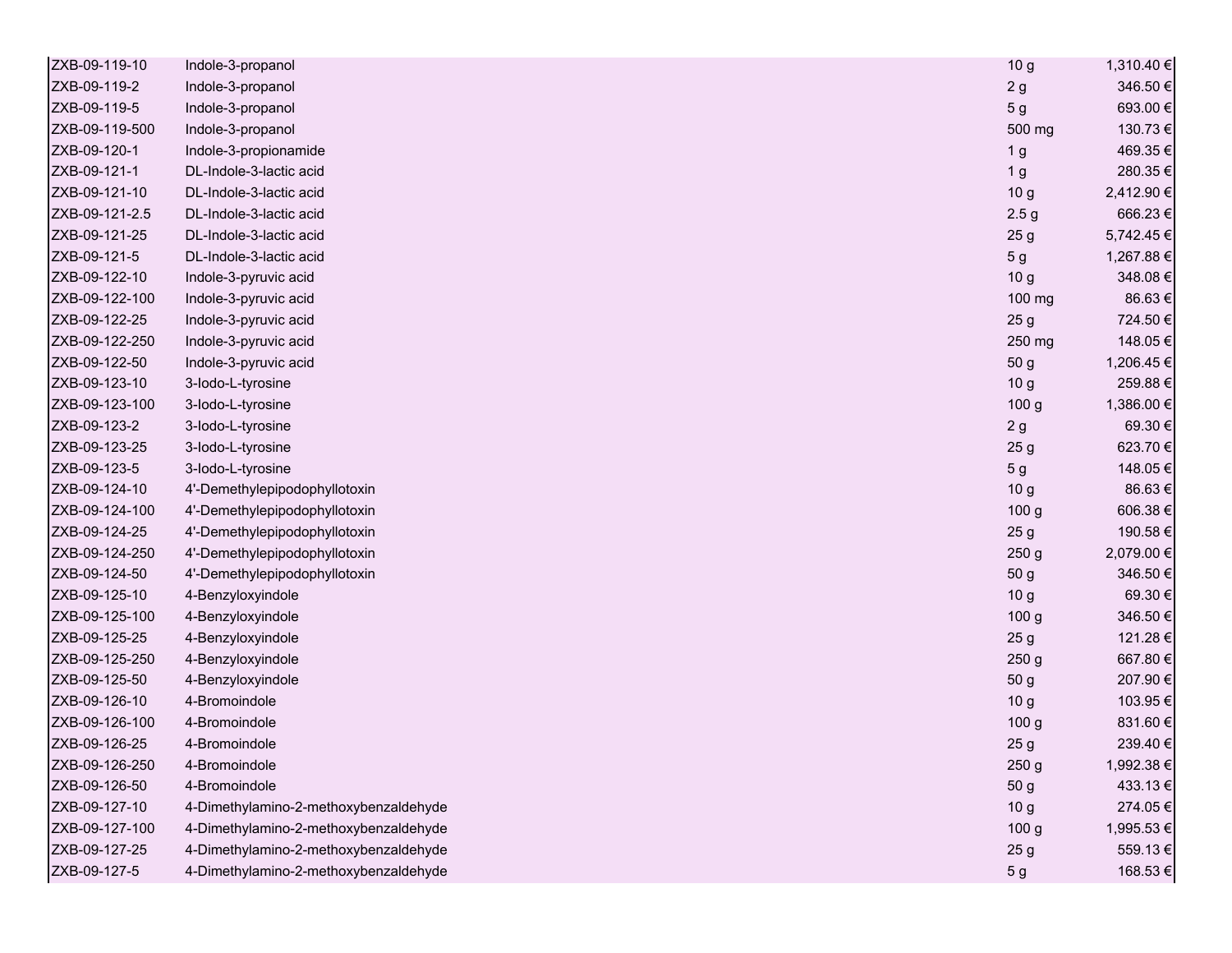| ZXB-09-127-50  | 4-Dimethylamino-2-methoxybenzaldehyde | 50 g             | 1,063.13 € |
|----------------|---------------------------------------|------------------|------------|
| ZXB-09-128-10  | 4-Methoxyindole                       | 10 <sub>g</sub>  | 138.60€    |
| ZXB-09-128-100 | 4-Methoxyindole                       | 100 <sub>g</sub> | 1,334.03 € |
| ZXB-09-128-25  | 4-Methoxyindole                       | 25 <sub>g</sub>  | 343.35€    |
| ZXB-09-128-250 | 4-Methoxyindole                       | 250 <sub>g</sub> | 3,291.75 € |
| ZXB-09-128-50  | 4-Methoxyindole                       | 50 g             | 675.68€    |
| ZXB-09-129-100 | 5-Methoxyindole Ultra Pure            | 100 <sub>g</sub> | 225.23€    |
| ZXB-09-129-250 | 5-Methoxyindole Ultra Pure            | 250 <sub>g</sub> | 541.80€    |
| ZXB-09-129-50  | 5-Methoxyindole Ultra Pure            | 50 g             | 126.00€    |
| ZXB-09-129-500 | 5-Methoxyindole Ultra Pure            | 500 g            | 996.98€    |
| ZXB-09-130-10  | 6-Methoxyindole                       | 10 <sub>g</sub>  | 121.28€    |
| ZXB-09-130-100 | 6-Methoxyindole                       | 100 <sub>g</sub> | 866.25€    |
| ZXB-09-130-25  | 6-Methoxyindole                       | 25 <sub>g</sub>  | 247.28€    |
| ZXB-09-130-5   | 6-Methoxyindole                       | 5 <sub>g</sub>   | 69.30€     |
| ZXB-09-130-50  | 6-Methoxyindole                       | 50 g             | 467.78€    |
| ZXB-09-131-1   | 7-Methoxyindole                       | 1 <sub>g</sub>   | 121.28€    |
| ZXB-09-131-10  | 7-Methoxyindole                       | 10 <sub>g</sub>  | 485.10€    |
| ZXB-09-131-2   | 7-Methoxyindole                       | 2g               | 173.25€    |
| ZXB-09-131-5   | 7-Methoxyindole                       | 5 <sub>g</sub>   | 259.88€    |
| ZXB-09-131-500 | 7-Methoxyindole                       | 500 mg           | 78.75€     |
| ZXB-09-132-1   | 4-Methyl-DL-tryptophan                | 1 <sub>g</sub>   | 549.68€    |
| ZXB-09-132-10  | 4-Methyl-DL-tryptophan                | 10 <sub>g</sub>  | 3,181.50 € |
| ZXB-09-132-2.5 | 4-Methyl-DL-tryptophan                | 2.5 <sub>g</sub> | 1,146.60 € |
| ZXB-09-132-25  | 4-Methyl-DL-tryptophan                | 25 <sub>g</sub>  | 6,629.18€  |
| ZXB-09-132-5   | 4-Methyl-DL-tryptophan                | 5 <sub>g</sub>   | 1,908.90 € |
| ZXB-09-133-1   | 5-Methyl-DL-tryptophan                | 1 <sub>g</sub>   | 256.73€    |
| ZXB-09-133-10  | 5-Methyl-DL-tryptophan                | 10 <sub>g</sub>  | 1,778.18€  |
| ZXB-09-133-2.5 | 5-Methyl-DL-tryptophan                | 2.5 <sub>g</sub> | 567.00€    |
| ZXB-09-133-25  | 5-Methyl-DL-tryptophan                | 25 <sub>g</sub>  | 3,924.90 € |
| ZXB-09-133-5   | 5-Methyl-DL-tryptophan                | 5 <sub>g</sub>   | 1,003.28 € |
| ZXB-09-134-1   | 6-Methyl-DL-tryptophan                | 1 <sub>g</sub>   | 612.68€    |
| ZXB-09-134-100 | 6-Methyl-DL-tryptophan                | 100 mg           | 130.73€    |
| ZXB-09-134-25  | 6-Methyl-DL-tryptophan                | 25 <sub>mg</sub> | 217.35€    |
| ZXB-09-134-5   | 6-Methyl-DL-tryptophan                | 5 g              | 2,445.98 € |
| ZXB-09-134-500 | 6-Methyl-DL-tryptophan                | 500 mg           | 366.98€    |
| ZXB-09-135-1   | 7-Methyl-DL-tryptophan                | 1 <sub>g</sub>   | 272.48€    |
| ZXB-09-135-10  | 7-Methyl-DL-tryptophan                | 10 <sub>g</sub>  | 2,039.63€  |
| ZXB-09-135-2.5 | 7-Methyl-DL-tryptophan                | 2.5 <sub>g</sub> | 618.98€    |
| ZXB-09-135-5   | 7-Methyl-DL-tryptophan                | 5 <sub>g</sub>   | 1,122.98 € |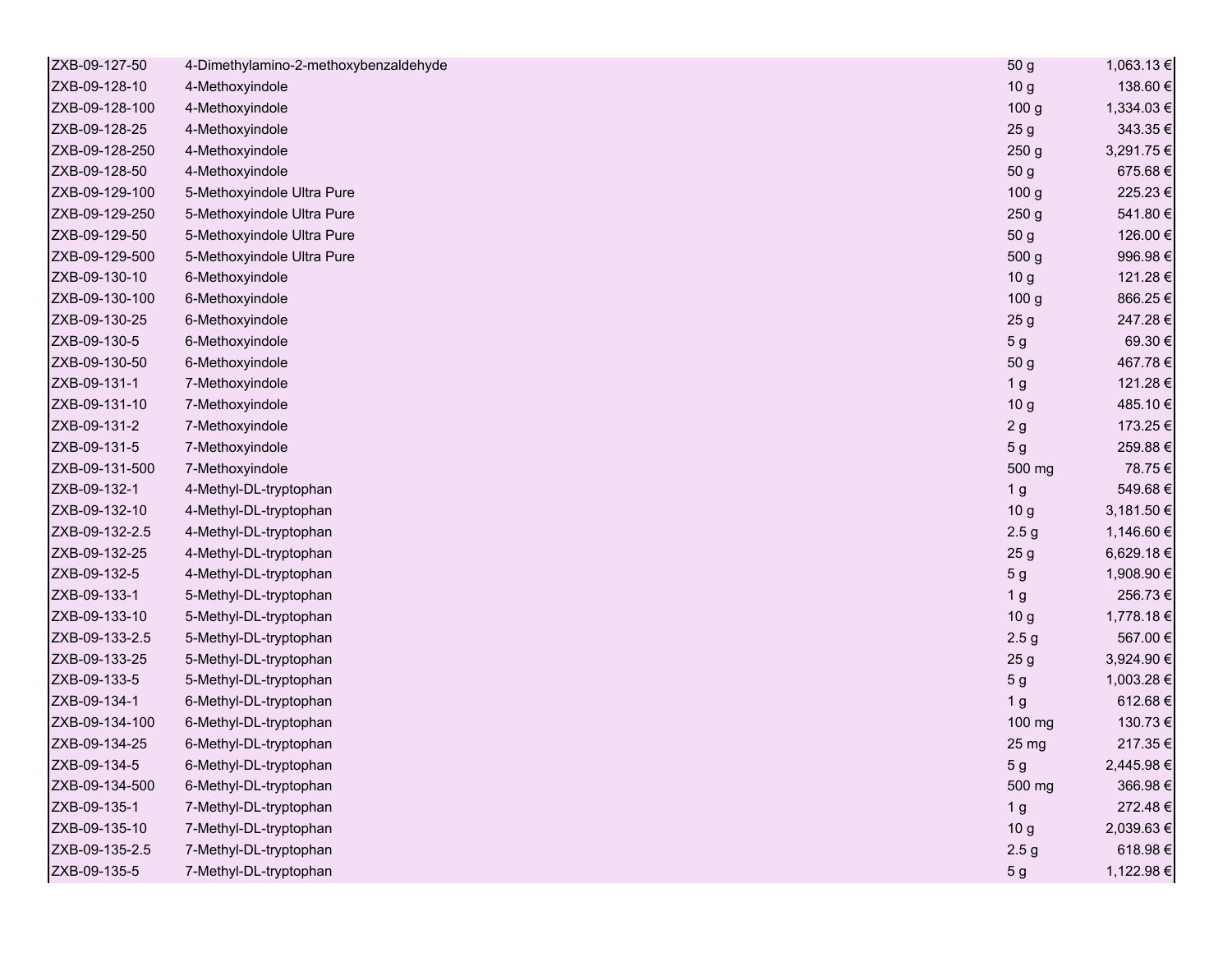| ZXB-09-136-1   | 4-Methylumbelliferone                                                         | 1 kg             | 247.28€    |
|----------------|-------------------------------------------------------------------------------|------------------|------------|
| ZXB-09-136-25  | 4-Methylumbelliferone                                                         | 25 <sub>g</sub>  | 36.23€     |
| ZXB-09-136-250 | 4-Methylumbelliferone                                                         | 250 <sub>g</sub> | 88.20€     |
| ZXB-09-136-500 | 4-Methylumbelliferone                                                         | 500 g            | 133.88€    |
| ZXB-09-137-10  | 4-Methylumbelliferyl phosphate, free acid                                     | 10 <sub>g</sub>  | 305.55€    |
| ZXB-09-137-100 | 4-Methylumbelliferyl phosphate, free acid                                     | 100 <sub>g</sub> | 2,598.75€  |
| ZXB-09-137-25  | 4-Methylumbelliferyl phosphate, free acid                                     | 25 <sub>g</sub>  | 722.93€    |
| ZXB-09-137-250 | 4-Methylumbelliferyl phosphate, free acid                                     | 250 mg           | 51.98€     |
| ZXB-09-137-50  | 4-Methylumbelliferyl phosphate, free acid                                     | 50 g             | 1,378.13€  |
| ZXB-09-138-100 | 4-Nitroindole                                                                 | 100 <sub>g</sub> | 326.03€    |
| ZXB-09-138-25  | 4-Nitroindole                                                                 | 25 <sub>g</sub>  | 108.68€    |
| ZXB-09-138-250 | 4-Nitroindole                                                                 | 250 <sub>g</sub> | 1,516.73 € |
| ZXB-09-138-50  | 4-Nitroindole                                                                 | 50 g             | 190.58€    |
| ZXB-09-138-500 | 4-Nitroindole                                                                 | 500 g            | 2,989.35 € |
| ZXB-09-139-1   | 5-Nitroindole                                                                 | 1 kg             | 3,413.03 € |
| ZXB-09-139-100 | 5-Nitroindole                                                                 | 100 <sub>g</sub> | 368.55€    |
| ZXB-09-139-250 | 5-Nitroindole                                                                 | 250 <sub>g</sub> | 919.80€    |
| ZXB-09-139-500 | 5-Nitroindole                                                                 | 500 g            | 1,707.30 € |
| ZXB-09-140-1   | 4-Nitrophenyl-ß-D-galactopyranoside-6-phosphate, bis(cyclohexylammonium) salt | 1 <sub>g</sub>   | 1,003.28 € |
| ZXB-09-140-100 | 4-Nitrophenyl-β-D-galactopyranoside-6-phosphate, bis(cyclohexylammonium) salt | 100 mg           | 192.15€    |
| ZXB-09-140-2.5 | 4-Nitrophenyl-β-D-galactopyranoside-6-phosphate, bis(cyclohexylammonium) salt | 2.5 <sub>g</sub> | 385.88€    |
| ZXB-09-140-250 | 4-Nitrophenyl-β-D-galactopyranoside-6-phosphate, bis(cyclohexylammonium) salt | 250 mg           | 385.88€    |
| ZXB-09-140-50  | 4-Nitrophenyl-β-D-galactopyranoside-6-phosphate, bis(cyclohexylammonium) salt | 50 mg            | 114.98€    |
| ZXB-09-140-500 | 4-Nitrophenyl-β-D-galactopyranoside-6-phosphate, bis(cyclohexylammonium) salt | 500 mg           | 622.13€    |
| ZXB-09-141-1   | 4-Nitrophenyl-β-D-lactopyranoside                                             | 1 <sub>g</sub>   | 573.30€    |
| ZXB-09-141-10  | 4-Nitrophenyl-β-D-lactopyranoside                                             | 10 <sub>g</sub>  | 3,759.53 € |
| ZXB-09-141-2.5 | 4-Nitrophenyl-β-D-lactopyranoside                                             | 2.5 <sub>g</sub> | 1,244.25 € |
| ZXB-09-141-5   | 4-Nitrophenyl-β-D-lactopyranoside                                             | 5 <sub>g</sub>   | 2,162.48€  |
| ZXB-09-141-500 | 4-Nitrophenyl-β-D-lactopyranoside                                             | 500 mg           | 329.18€    |
| ZXB-09-142-10  | 5(6)-Carboxyfluorescein diacetate N-succinimidyl ester                        | $10 \mathrm{mg}$ | 217.35€    |
| ZXB-09-142-100 | 5(6)-Carboxyfluorescein diacetate N-succinimidyl ester                        | 100 mg           | 779.63€    |
| ZXB-09-142-25  | 5(6)-Carboxyfluorescein diacetate N-succinimidyl ester                        | 25 mg            | 346.50€    |
| ZXB-09-142-5   | 5(6)-Carboxyfluorescein diacetate N-succinimidyl ester                        | 5 <sub>mg</sub>  | 138.60€    |
| ZXB-09-142-50  | 5(6)-Carboxyfluorescein diacetate N-succinimidyl ester                        | 50 mg            | 433.13 €   |
| ZXB-09-143-1   | 5,6-Dihydroxyindole                                                           | 1 <sub>g</sub>   | 2,883.83€  |
| ZXB-09-143-100 | 5,6-Dihydroxyindole                                                           | 100 mg           | 333.90€    |
| ZXB-09-143-2.5 | 5,6-Dihydroxyindole                                                           | 2.5 <sub>g</sub> | 6,867.00 € |
| ZXB-09-143-250 | 5,6-Dihydroxyindole                                                           | 250 mg           | 795.38€    |
| ZXB-09-143-500 | 5,6-Dihydroxyindole                                                           | 500 mg           | 1,515.15€  |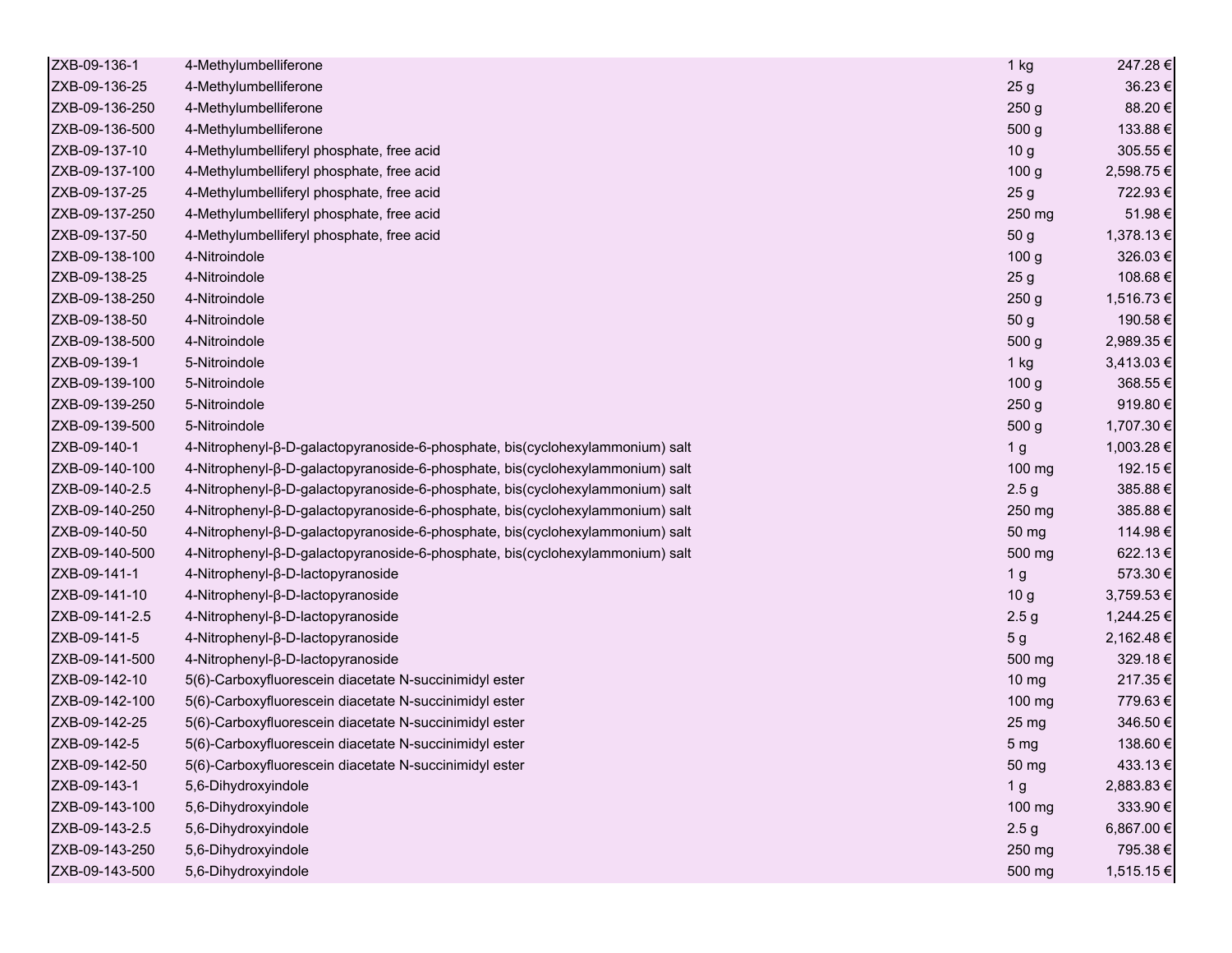| ZXB-09-144-100 | 5-Amino-2-nitrobenzoic acid                                                         | 100 <sub>g</sub> | 1,077.30 € |
|----------------|-------------------------------------------------------------------------------------|------------------|------------|
| ZXB-09-144-25  | 5-Amino-2-nitrobenzoic acid                                                         | 25 <sub>g</sub>  | 302.40€    |
| ZXB-09-144-250 | 5-Amino-2-nitrobenzoic acid                                                         | 250 <sub>g</sub> | 2,559.38 € |
| ZXB-09-144-50  | 5-Amino-2-nitrobenzoic acid                                                         | 50 g             | 578.03€    |
| ZXB-09-144-500 | 5-Amino-2-nitrobenzoic acid                                                         | 500 g            | 4,857.30 € |
| ZXB-09-145-10  | 5-Aminoindole                                                                       | 10 <sub>g</sub>  | 247.28€    |
| ZXB-09-145-100 | 5-Aminoindole                                                                       | 100 <sub>g</sub> | 2,126.25 € |
| ZXB-09-145-25  | 5-Aminoindole                                                                       | 25 <sub>g</sub>  | 584.33€    |
| ZXB-09-145-250 | 5-Aminoindole                                                                       | 250 <sub>g</sub> | 4,988.03€  |
| ZXB-09-145-50  | 5-Aminoindole                                                                       | 50 g             | 1,116.68 € |
| ZXB-09-146-1   | 5-Aminoisophthalic acid                                                             | 1 kg             | 385.88€    |
| ZXB-09-146-250 | 5-Aminoisophthalic acid                                                             | 250 <sub>g</sub> | 130.73€    |
| ZXB-09-146-500 | 5-Aminoisophthalic acid                                                             | 500 <sub>g</sub> | 217.35€    |
| ZXB-09-147-1   | 5-Benzyloxyindole-2-carboxylic acid                                                 | 1 <sub>g</sub>   | 103.95€    |
| ZXB-09-147-10  | 5-Benzyloxyindole-2-carboxylic acid                                                 | 10 <sub>g</sub>  | 433.13€    |
| ZXB-09-147-2.5 | 5-Benzyloxyindole-2-carboxylic acid                                                 | 2.5 <sub>g</sub> | 173.25€    |
| ZXB-09-147-25  | 5-Benzyloxyindole-2-carboxylic acid                                                 | 25 <sub>g</sub>  | 754.43€    |
| ZXB-09-147-5   | 5-Benzyloxyindole-2-carboxylic acid                                                 | 5 <sub>g</sub>   | 310.28€    |
| ZXB-09-148-100 | 5-Benzyloxyindole-3-carboxaldehyde                                                  | 100 <sub>g</sub> | 277.20€    |
| ZXB-09-148-25  | 5-Benzyloxyindole-3-carboxaldehyde                                                  | 25 <sub>g</sub>  | 130.73€    |
| ZXB-09-148-250 | 5-Benzyloxyindole-3-carboxaldehyde                                                  | 250 <sub>g</sub> | 952.88€    |
| ZXB-09-148-50  | 5-Benzyloxyindole-3-carboxaldehyde                                                  | 50 g             | 173.25 €   |
| ZXB-09-148-500 | 5-Benzyloxyindole-3-carboxaldehyde                                                  | 500 <sub>g</sub> | 1,524.60 € |
| ZXB-09-149-25  | 5-Bromo-3-indoxyl-1,3-diacetate                                                     | 25 <sub>g</sub>  | 899.33€    |
| ZXB-09-149-50  | 5-Bromo-3-indoxyl-1,3-diacetate                                                     | 50 g             | 1,641.15 € |
| ZXB-09-150-1   | 5-Bromo-4-chloro-3-indoxyl-1-acetate                                                | 1 <sub>g</sub>   | 275.63€    |
| ZXB-09-150-10  | 5-Bromo-4-chloro-3-indoxyl-1-acetate                                                | 10 <sub>g</sub>  | 1,916.78€  |
| ZXB-09-150-2.5 | 5-Bromo-4-chloro-3-indoxyl-1-acetate                                                | 2.5 <sub>g</sub> | 617.40€    |
| ZXB-09-150-25  | 5-Bromo-4-chloro-3-indoxyl-1-acetate                                                | 25 <sub>g</sub>  | 4,063.50 € |
| ZXB-09-150-5   | 5-Bromo-4-chloro-3-indoxyl-1-acetate                                                | 5 <sub>g</sub>   | 1,130.85 € |
| ZXB-09-151-1   | 5-Bromo-4-chloro-3-indoxyl-3-acetate                                                | 1 <sub>g</sub>   | 275.63€    |
| ZXB-09-151-10  | 5-Bromo-4-chloro-3-indoxyl-3-acetate                                                | 10 <sub>g</sub>  | 2,050.65€  |
| ZXB-09-151-2.5 | 5-Bromo-4-chloro-3-indoxyl-3-acetate                                                | 2.5 <sub>g</sub> | 570.15€    |
| ZXB-09-151-25  | 5-Bromo-4-chloro-3-indoxyl-3-acetate                                                | 25 <sub>mg</sub> | 103.95€    |
| ZXB-09-151-500 | 5-Bromo-4-chloro-3-indoxyl-3-acetate                                                | 500 mg           | 171.68€    |
| ZXB-09-152-1   | 5-Bromo-4-chloro-3-indoxyl-2-acetamido-2-deoxy-β-D-galactopyranoside (X-β-D-GalNAc) | 1 <sub>g</sub>   | 330.75€    |
| ZXB-09-152-100 | 5-Bromo-4-chloro-3-indoxyl-2-acetamido-2-deoxy-β-D-galactopyranoside (X-β-D-GalNAc) | 100 mg           | 86.63€     |
| ZXB-09-152-2.5 | 5-Bromo-4-chloro-3-indoxyl-2-acetamido-2-deoxy-β-D-galactopyranoside (X-β-D-GalNAc) | 2.5 <sub>g</sub> | 686.70€    |
| ZXB-09-152-250 | 5-Bromo-4-chloro-3-indoxyl-2-acetamido-2-deoxy-β-D-galactopyranoside (X-β-D-GalNAc) | 250 mg           | 149.63€    |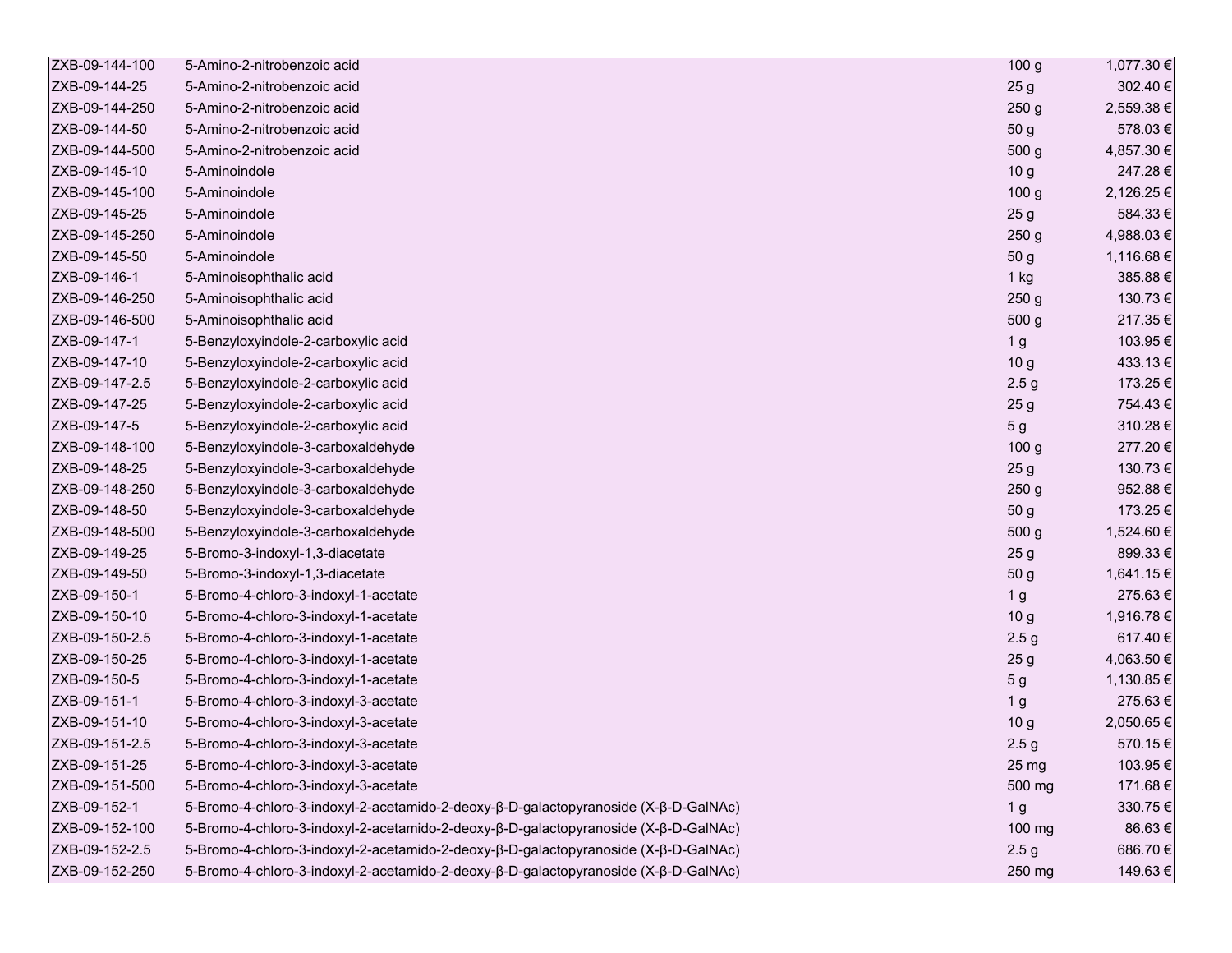| ZXB-09-152-500 | 5-Bromo-4-chloro-3-indoxyl-2-acetamido-2-deoxy-β-D-galactopyranoside (X-β-D-GalNAc) | 500 mg           | 225.23 €   |
|----------------|-------------------------------------------------------------------------------------|------------------|------------|
| ZXB-09-154-1   | 5-Bromo-4-chloro-3-indoxyl-β-D-glucopyranoside                                      | 1 <sub>g</sub>   | 64.58€     |
| ZXB-09-154-10  | 5-Bromo-4-chloro-3-indoxyl-β-D-glucopyranoside                                      | 10 <sub>g</sub>  | 313.43€    |
| ZXB-09-154-2.5 | 5-Bromo-4-chloro-3-indoxyl-β-D-glucopyranoside                                      | 2.5 <sub>g</sub> | 140.18€    |
| ZXB-09-154-5   | 5-Bromo-4-chloro-3-indoxyl-β-D-glucopyranoside                                      | 5 <sub>g</sub>   | 215.78€    |
| ZXB-09-155-1   | 5-Bromoindole ultra pure                                                            | $1$ kg           | 655.20€    |
| ZXB-09-155-100 | 5-Bromoindole ultra pure                                                            | 100 <sub>g</sub> | 69.30€     |
| ZXB-09-155-250 | 5-Bromoindole ultra pure                                                            | 250 <sub>g</sub> | 138.60€    |
| ZXB-09-155-500 | 5-Bromoindole ultra pure                                                            | 500 g            | 259.88€    |
| ZXB-09-156-1   | 5-Bromoindole pure                                                                  | $1$ kg           | 655.20€    |
| ZXB-09-156-500 | 5-Bromoindole pure                                                                  | 500 g            | 259.88€    |
| ZXB-09-157-10  | 5-Bromoindole-2-carboxylic acid                                                     | 10 <sub>g</sub>  | 691.43€    |
| ZXB-09-157-100 | 5-Bromoindole-2-carboxylic acid                                                     | 100 <sub>g</sub> | 4,279.28 € |
| ZXB-09-157-25  | 5-Bromoindole-2-carboxylic acid                                                     | 25 <sub>g</sub>  | 1,489.95 € |
| ZXB-09-157-5   | 5-Bromoindole-2-carboxylic acid                                                     | 5 <sub>g</sub>   | 415.80€    |
| ZXB-09-157-50  | 5-Bromoindole-2-carboxylic acid                                                     | 50 g             | 2,704.28 € |
| ZXB-09-158-10  | 6-Bromoindole                                                                       | 10 <sub>g</sub>  | 228.38€    |
| ZXB-09-158-100 | 6-Bromoindole                                                                       | 100 <sub>g</sub> | 1,967.18€  |
| ZXB-09-158-25  | 6-Bromoindole                                                                       | 25 <sub>g</sub>  | 541.80€    |
| ZXB-09-158-5   | 6-Bromoindole                                                                       | 5 <sub>g</sub>   | 130.73€    |
| ZXB-09-158-50  | 6-Bromoindole                                                                       | 50 g             | 1,036.35 € |
| ZXB-09-159-1   | 5-Carboxytetramethylrhodamine                                                       | 1 <sub>g</sub>   | 560.70€    |
| ZXB-09-159-2.5 | 5-Carboxytetramethylrhodamine                                                       | 2.5 <sub>g</sub> | 1,168.65 € |
| ZXB-09-159-25  | 5-Carboxytetramethylrhodamine                                                       | 25 <sub>mg</sub> | 182.70€    |
| ZXB-09-159-5   | 5-Carboxytetramethylrhodamine                                                       | 5 <sub>g</sub>   | 1,946.70 € |
| ZXB-09-159-500 | 5-Carboxytetramethylrhodamine                                                       | 500 mg           | 311.85€    |
| ZXB-09-160-1   | 5-Chloro-DL-tryptophan                                                              | 1 <sub>g</sub>   | 329.18€    |
| ZXB-09-160-10  | 5-Chloro-DL-tryptophan                                                              | 10 <sub>g</sub>  | 2,031.75 € |
| ZXB-09-160-2.5 | 5-Chloro-DL-tryptophan                                                              | 2.5 <sub>g</sub> | 626.85€    |
| ZXB-09-160-5   | 5-Chloro-DL-tryptophan                                                              | 5 <sub>g</sub>   | 1,129.28 € |
| ZXB-09-160-500 | 5-Chloro-DL-tryptophan                                                              | 500 mg           | 200.03€    |
| ZXB-09-161-100 | 5-Chloroindole                                                                      | 100 <sub>g</sub> | 461.48€    |
| ZXB-09-161-25  | 5-Chloroindole                                                                      | 25 <sub>g</sub>  | 165.38€    |
| ZXB-09-161-250 | 5-Chloroindole                                                                      | 250 g            | 1,047.38 € |
| ZXB-09-161-50  | 5-Chloroindole                                                                      | 50 <sub>g</sub>  | 269.33€    |
| ZXB-09-161-500 | 5-Chloroindole                                                                      | 500 g            | 1,904.18€  |
| ZXB-09-162-10  | 5-Cyanoindole                                                                       | 10 <sub>g</sub>  | 96.08€     |
| ZXB-09-162-100 | 5-Cyanoindole                                                                       | 100 g            | 346.50€    |
| ZXB-09-162-25  | 5-Cyanoindole                                                                       | 25 g             | 138.60€    |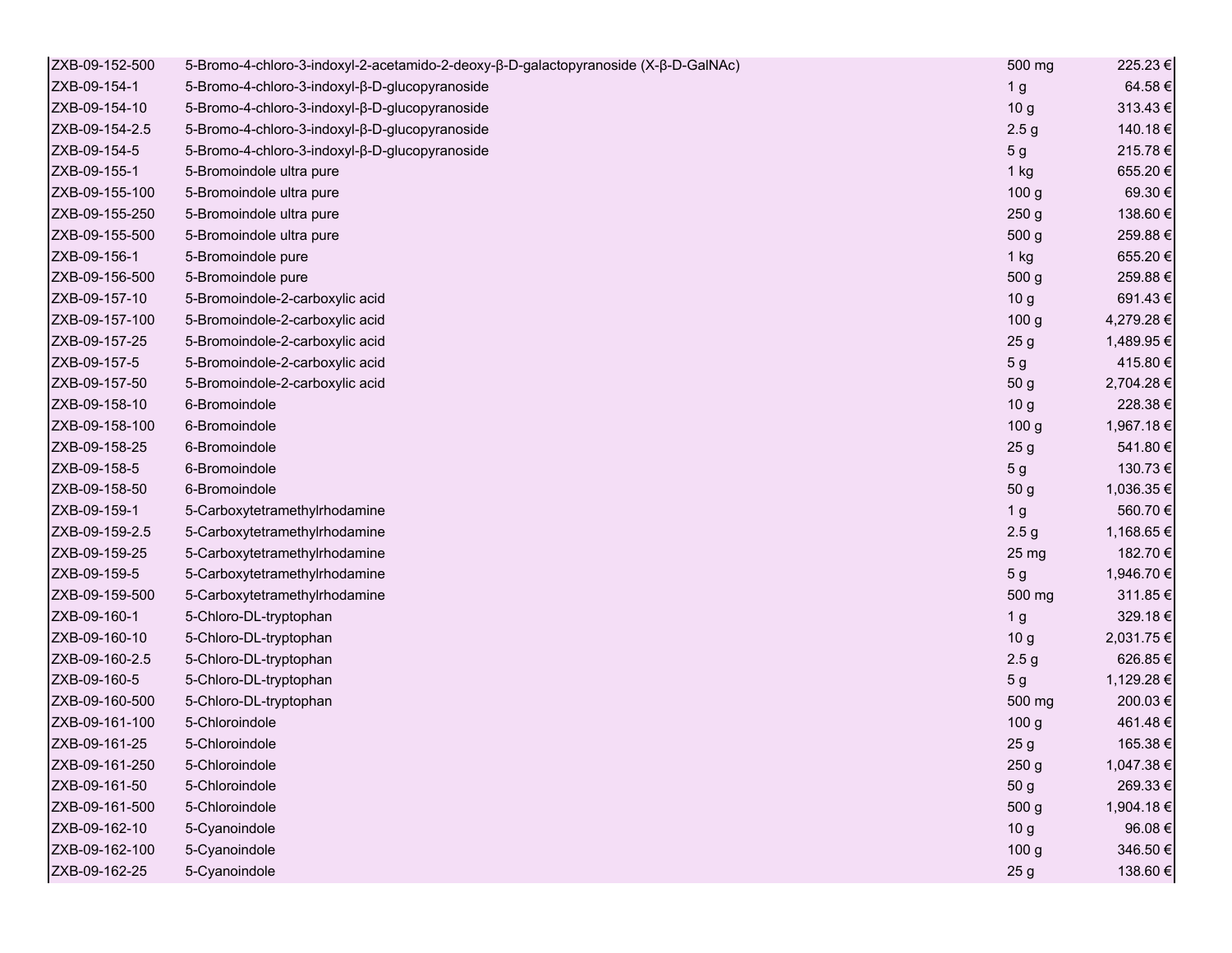| ZXB-09-162-250 | 5-Cyanoindole                     | 250 <sub>g</sub> | 737.10€    |
|----------------|-----------------------------------|------------------|------------|
| ZXB-09-162-50  | 5-Cyanoindole                     | 50 g             | 225.23€    |
| ZXB-09-163-500 | 5-Fluoro-2-nitrotoluene           | 500 g            | 919.80€    |
| ZXB-09-164-1   | 5-Fluoro-DL-tryptophan            | 1 <sub>g</sub>   | 346.50€    |
| ZXB-09-164-100 | 5-Fluoro-DL-tryptophan            | 100 mg           | 78.75€     |
| ZXB-09-164-2   | 5-Fluoro-DL-tryptophan            | 2g               | 519.75€    |
| ZXB-09-164-250 | 5-Fluoro-DL-tryptophan            | 250 mg           | 148.05€    |
| ZXB-09-164-500 | 5-Fluoro-DL-tryptophan            | 500 mg           | 225.23€    |
| ZXB-09-165-1   | 5-Fluoro-L-tryptophan monohydrate | 1 g              | 571.73€    |
| ZXB-09-165-10  | 5-Fluoro-L-tryptophan monohydrate | 10 <sub>g</sub>  | 4,290.30 € |
| ZXB-09-165-2.5 | 5-Fluoro-L-tryptophan monohydrate | 2.5 <sub>g</sub> | 1,299.38 € |
| ZXB-09-165-5   | 5-Fluoro-L-tryptophan monohydrate | 5 <sub>g</sub>   | 2,360.93€  |
| ZXB-09-165-500 | 5-Fluoro-L-tryptophan monohydrate | 500 mg           | 315.00€    |
| ZXB-09-166-100 | 4-Fluoroindole                    | 100 <sub>g</sub> | 346.50€    |
| ZXB-09-166-25  | 4-Fluoroindole                    | 25 <sub>g</sub>  | 96.08€     |
| ZXB-09-166-50  | 4-Fluoroindole                    | 50 g             | 182.70€    |
| ZXB-09-167-1   | 5-Fluoroindole                    | $1$ kg           | 5,512.50 € |
| ZXB-09-167-100 | 5-Fluoroindole                    | 100 <sub>g</sub> | 656.78€    |
| ZXB-09-167-250 | 5-Fluoroindole                    | 250 <sub>g</sub> | 1,575.00 € |
| ZXB-09-167-50  | 5-Fluoroindole                    | 50 g             | 341.78€    |
| ZXB-09-167-500 | 5-Fluoroindole                    | 500 <sub>g</sub> | 2,888.55 € |
| ZXB-09-168-100 | 6-Fluoroindole                    | 100 <sub>g</sub> | 434.70€    |
| ZXB-09-168-25  | 6-Fluoroindole                    | 25 <sub>g</sub>  | 129.15€    |
| ZXB-09-168-250 | 6-Fluoroindole                    | 250 <sub>g</sub> | 866.25€    |
| ZXB-09-168-50  | 6-Fluoroindole                    | 50 g             | 239.40€    |
| ZXB-09-169-1   | 5-Hydroxy-2-methylindole          | 1 <sub>g</sub>   | 133.88€    |
| ZXB-09-169-10  | 5-Hydroxy-2-methylindole          | 10 <sub>g</sub>  | 834.75€    |
| ZXB-09-169-2   | 5-Hydroxy-2-methylindole          | 2g               | 212.63€    |
| ZXB-09-169-25  | 5-Hydroxy-2-methylindole          | 25 g             | 1,335.60 € |
| ZXB-09-169-5   | 5-Hydroxy-2-methylindole          | 5 <sub>g</sub>   | 522.90€    |
| ZXB-09-170-1   | 5-Hydroxyindole, Ultra Pure       | 1 kg             | 6,237.00 € |
| ZXB-09-170-10  | 5-Hydroxyindole, Ultra Pure       | 10 <sub>g</sub>  | 155.93€    |
| ZXB-09-170-5   | 5-Hydroxyindole, Ultra Pure       | 5 g              | 86.63€     |
| ZXB-09-170-50  | 5-Hydroxyindole, Ultra Pure       | 50 g             | 381.15€    |
| ZXB-09-171-25  | 5-Hydroxyindole                   | 25 <sub>g</sub>  | 259.88€    |
| ZXB-09-171-50  | 5-Hydroxyindole                   | 50 g             | 381.15€    |
| ZXB-09-172-10  | 6-Hydroxyindole                   | 10 <sub>g</sub>  | 992.25€    |
| ZXB-09-172-2.5 | 6-Hydroxyindole                   | 2.5 <sub>g</sub> | 359.10€    |
| ZXB-09-172-25  | 6-Hydroxyindole                   | 25 <sub>g</sub>  | 2,067.98€  |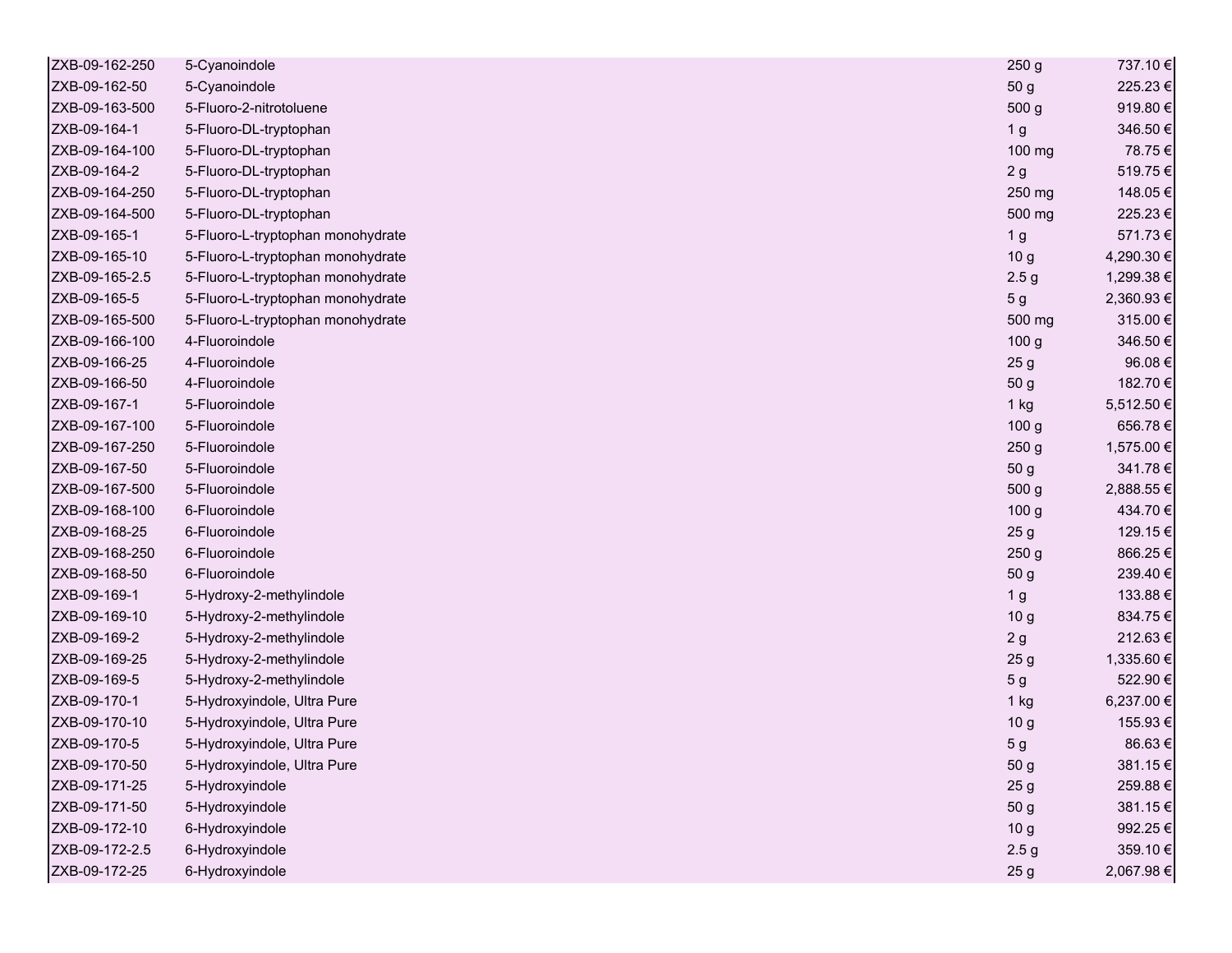| ZXB-09-172-5   | 6-Hydroxyindole                                                                                     | 5 g               | 596.93€    |
|----------------|-----------------------------------------------------------------------------------------------------|-------------------|------------|
| ZXB-09-172-50  | 6-Hydroxyindole                                                                                     | 50 g              | 3,439.80 € |
| ZXB-09-173-10  | 5-Hydroxyindole-2-carboxylic acid                                                                   | 10 <sub>g</sub>   | 412.65€    |
| ZXB-09-173-100 | 5-Hydroxyindole-2-carboxylic acid                                                                   | 100 <sub>g</sub>  | 3,518.55 € |
| ZXB-09-173-25  | 5-Hydroxyindole-2-carboxylic acid                                                                   | 25 <sub>g</sub>   | 978.08€    |
| ZXB-09-173-50  | 5-Hydroxyindole-2-carboxylic acid                                                                   | 50 g              | 1,864.80 € |
| ZXB-09-174-10  | 5-Hydroxyindole-3-acetic acid                                                                       | 10 <sub>g</sub>   | 1,215.90 € |
| ZXB-09-174-2.5 | 5-Hydroxyindole-3-acetic acid                                                                       | 2.5 <sub>g</sub>  | 403.20€    |
| ZXB-09-174-25  | 5-Hydroxyindole-3-acetic acid                                                                       | 25 <sub>g</sub>   | 2,646.00 € |
| ZXB-09-174-5   | 5-Hydroxyindole-3-acetic acid                                                                       | 5 <sub>g</sub>    | 700.88€    |
| ZXB-09-174-50  | 5-Hydroxyindole-3-acetic acid                                                                       | 50 g              | 4,594.28 € |
| ZXB-09-175-10  | 5-Methoxy-2-methylindole                                                                            | 10 <sub>g</sub>   | 234.68€    |
| ZXB-09-175-100 | 5-Methoxy-2-methylindole                                                                            | 100 <sub>g</sub>  | 1,326.15€  |
| ZXB-09-175-25  | 5-Methoxy-2-methylindole                                                                            | 25 <sub>g</sub>   | 409.50€    |
| ZXB-09-175-5   | 5-Methoxy-2-methylindole                                                                            | 5 <sub>g</sub>    | 138.60€    |
| ZXB-09-175-50  | 5-Methoxy-2-methylindole                                                                            | 50 g              | 737.10€    |
| ZXB-09-176-10  | 5-Methoxy-2-[(S)-[(4-methoxy-3,5-dimethyl-2-pyridinyl)methyl]sulfinyl]-1H-benzimidazole sodium salt | $10 \, \text{mg}$ | 259.88€    |
| ZXB-09-176-100 | 5-Methoxy-2-[(S)-[(4-methoxy-3,5-dimethyl-2-pyridinyl)methyl]sulfinyl]-1H-benzimidazole sodium salt | 100 mg            | 935.55€    |
| ZXB-09-176-25  | 5-Methoxy-2-[(S)-[(4-methoxy-3,5-dimethyl-2-pyridinyl)methyl]sulfinyl]-1H-benzimidazole sodium salt | 25 mg             | 477.23€    |
| ZXB-09-176-5   | 5-Methoxy-2-[(S)-[(4-methoxy-3,5-dimethyl-2-pyridinyl)methyl]sulfinyl]-1H-benzimidazole sodium salt | 5 <sub>mg</sub>   | 173.25€    |
| ZXB-09-176-50  | 5-Methoxy-2-[(S)-[(4-methoxy-3,5-dimethyl-2-pyridinyl)methyl]sulfinyl]-1H-benzimidazole sodium salt | 50 mg             | 693.00€    |
| ZXB-09-177-1   | 5-Methoxy-DL-tryptophan                                                                             | 1 <sub>g</sub>    | 327.60€    |
| ZXB-09-177-100 | 5-Methoxy-DL-tryptophan                                                                             | 100 mg            | 59.85€     |
| ZXB-09-177-2.5 | 5-Methoxy-DL-tryptophan                                                                             | 2.5 <sub>g</sub>  | 678.83€    |
| ZXB-09-177-5   | 5-Methoxy-DL-tryptophan                                                                             | 5 <sub>g</sub>    | 1,134.00 € |
| ZXB-09-177-500 | 5-Methoxy-DL-tryptophan                                                                             | 500 mg            | 217.35€    |
| ZXB-09-178-1   | 5-Methoxy-L-tryptophan                                                                              | 1 <sub>g</sub>    | 1,354.50 € |
| ZXB-09-178-2.5 | 5-Methoxy-L-tryptophan                                                                              | 2.5 <sub>g</sub>  | 3,225.60 € |
| ZXB-09-178-250 | 5-Methoxy-L-tryptophan                                                                              | 250 mg            | 374.85€    |
| ZXB-09-178-5   | 5-Methoxy-L-tryptophan                                                                              | 5 <sub>g</sub>    | 6,142.50 € |
| ZXB-09-178-500 | 5-Methoxy-L-tryptophan                                                                              | 500 mg            | 711.90€    |
| ZXB-09-179-100 | 6-Aminoquinolyl-N-hydroxysuccinimidyl carbamate                                                     | 100 mg            | 541.80€    |
| ZXB-09-179-250 | 6-Aminoquinolyl-N-hydroxysuccinimidyl carbamate                                                     | 250 mg            | 900.90€    |
| ZXB-09-179-5   | 6-Aminoquinolyl-N-hydroxysuccinimidyl carbamate                                                     | 5 <sub>mg</sub>   | 133.88€    |
| ZXB-09-179-50  | 6-Aminoquinolyl-N-hydroxysuccinimidyl carbamate                                                     | 50 mg             | 378.00€    |
| ZXB-09-180-100 | 6-Azauracil                                                                                         | 100 <sub>g</sub>  | 338.63€    |
| ZXB-09-180-25  | 6-Azauracil                                                                                         | 25 <sub>g</sub>   | 113.40 €   |
| ZXB-09-180-250 | 6-Azauracil                                                                                         | 250 <sub>g</sub>  | 650.48€    |
| ZXB-09-180-50  | 6-Azauracil                                                                                         | 50 g              | 190.58€    |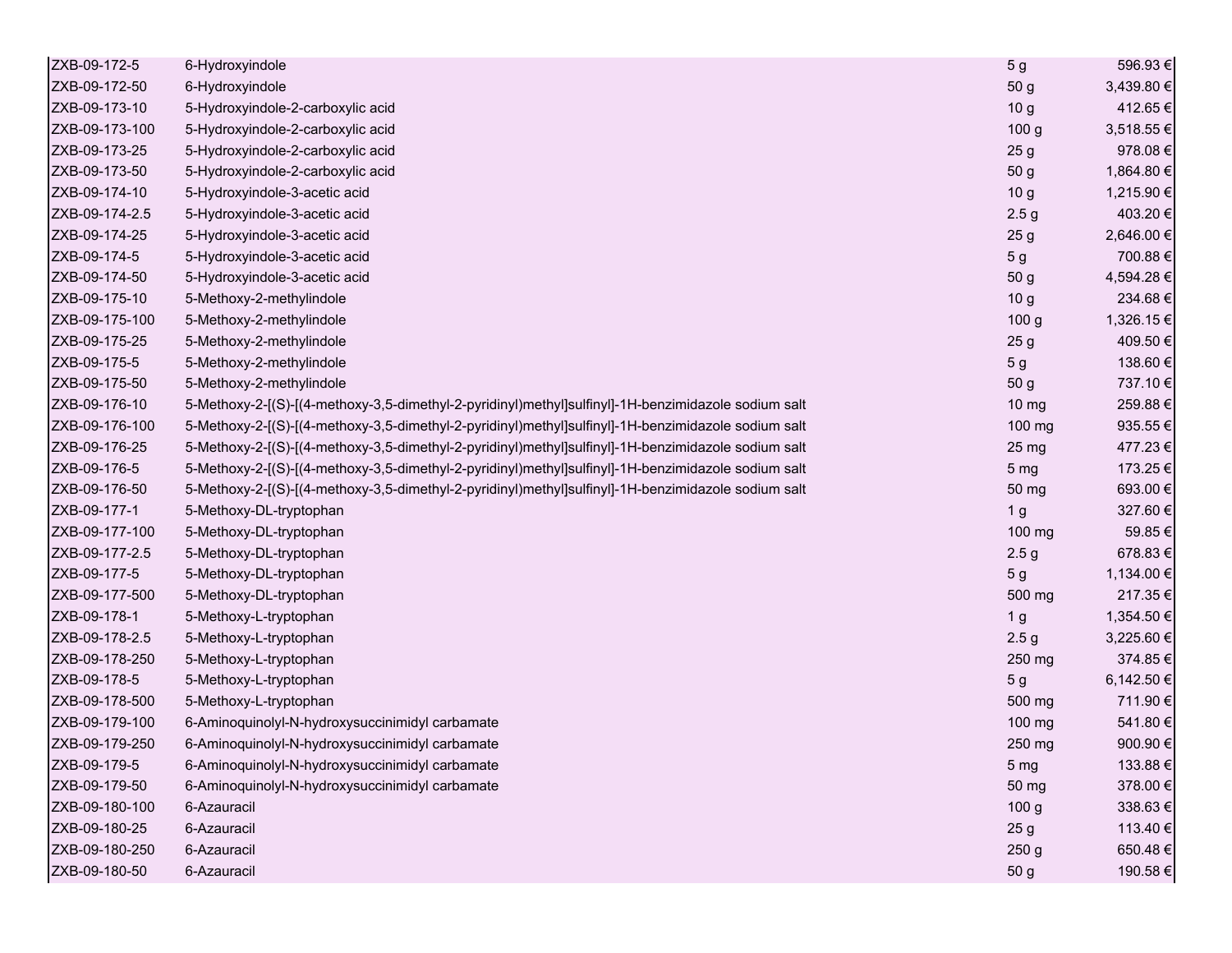| ZXB-09-180-500 | 6-Azauracil                                                        | 500 g            | 1,204.88 € |
|----------------|--------------------------------------------------------------------|------------------|------------|
| ZXB-09-181-1   | 6-Bromo-DL-tryptophan                                              | 1 <sub>g</sub>   | 349.65€    |
| ZXB-09-181-2.5 | 6-Bromo-DL-tryptophan                                              | 2.5 <sub>g</sub> | 800.10€    |
| ZXB-09-181-25  | 6-Bromo-DL-tryptophan                                              | 25 mg            | 121.28€    |
| ZXB-09-181-5   | 6-Bromo-DL-tryptophan                                              | 5 <sub>g</sub>   | 1,449.00 € |
| ZXB-09-181-500 | 6-Bromo-DL-tryptophan                                              | 500 mg           | 200.03€    |
| ZXB-09-182-1   | 6-Carboxytetramethylrhodamine                                      | 1 <sub>g</sub>   | 779.63€    |
| ZXB-09-182-100 | 6-Carboxytetramethylrhodamine                                      | 100 mg           | 138.60€    |
| ZXB-09-182-250 | 6-Carboxytetramethylrhodamine                                      | 250 mg           | 259.88€    |
| ZXB-09-182-50  | 6-Carboxytetramethylrhodamine                                      | 50 mg            | 86.63€     |
| ZXB-09-182-500 | 6-Carboxytetramethylrhodamine                                      | 500 mg           | 433.13€    |
| ZXB-09-183-1   | 6-Chloro-3-indoxyl-alpha-D-mannopyranoside                         | 1 <sub>g</sub>   | 378.00€    |
| ZXB-09-183-2.5 | 6-Chloro-3-indoxyl-alpha-D-mannopyranoside                         | 2.5 <sub>g</sub> | 779.63€    |
| ZXB-09-183-25  | 6-Chloro-3-indoxyl-alpha-D-mannopyranoside                         | 25 mg            | 137.03€    |
| ZXB-09-183-5   | 6-Chloro-3-indoxyl-alpha-D-mannopyranoside                         | 5 <sub>g</sub>   | 1,275.75€  |
| ZXB-09-183-500 | 6-Chloro-3-indoxyl-alpha-D-mannopyranoside                         | 500 mg           | 226.80€    |
| ZXB-09-184-1   | 6-Chloro-3-indoxyl-beta-D-glucuronic acid, cyclohexylammonium salt | 1 <sub>g</sub>   | 270.90€    |
| ZXB-09-184-2.5 | 6-Chloro-3-indoxyl-beta-D-glucuronic acid, cyclohexylammonium salt | 2.5 <sub>g</sub> | 603.23€    |
| ZXB-09-184-25  | 6-Chloro-3-indoxyl-beta-D-glucuronic acid, cyclohexylammonium salt | 25 <sub>mg</sub> | 100.80 €   |
| ZXB-09-184-5   | 6-Chloro-3-indoxyl-beta-D-glucuronic acid, cyclohexylammonium salt | 5 <sub>g</sub>   | 1,064.70 € |
| ZXB-09-184-500 | 6-Chloro-3-indoxyl-beta-D-glucuronic acid, cyclohexylammonium salt | 500 mg           | 168.53€    |
| ZXB-09-185-10  | 6-Chloro-5-fluoroindole                                            | 10 <sub>g</sub>  | 1,354.50 € |
| ZXB-09-185-2.5 | 6-Chloro-5-fluoroindole                                            | 2.5 <sub>g</sub> | 374.85€    |
| ZXB-09-185-25  | 6-Chloro-5-fluoroindole                                            | 25 <sub>g</sub>  | 3,222.45€  |
| ZXB-09-185-5   | 6-Chloro-5-fluoroindole                                            | 5 <sub>g</sub>   | 711.90€    |
| ZXB-09-185-50  | 6-Chloro-5-fluoroindole                                            | 50 g             | 6,129.90 € |
| ZXB-09-186-1   | 6-Fluoro-3-indoxyl-β-D-galactopyranoside                           | 1 <sub>g</sub>   | 1,302.53€  |
| ZXB-09-186-100 | 6-Fluoro-3-indoxyl-β-D-galactopyranoside                           | 100 mg           | 359.10€    |
| ZXB-09-186-250 | 6-Fluoro-3-indoxyl-β-D-galactopyranoside                           | 250 mg           | 639.45€    |
| ZXB-09-186-50  | 6-Fluoro-3-indoxyl-β-D-galactopyranoside                           | 50 mg            | 215.78€    |
| ZXB-09-186-500 | 6-Fluoro-3-indoxyl-β-D-galactopyranoside                           | 500 mg           | 913.50€    |
| ZXB-09-187-1   | 6-Methoxygramine                                                   | 1 <sub>g</sub>   | 103.95€    |
| ZXB-09-187-10  | 6-Methoxygramine                                                   | 10 <sub>g</sub>  | 570.15€    |
| ZXB-09-187-2.5 | 6-Methoxygramine                                                   | 2.5 <sub>g</sub> | 181.13€    |
| ZXB-09-187-25  | 6-Methoxygramine                                                   | 25 <sub>g</sub>  | 1,269.45€  |
| ZXB-09-187-5   | 6-Methoxygramine                                                   | 5 <sub>g</sub>   | 322.88€    |
| ZXB-09-189-1   | Adenosine-5'-Triphosphate (ATP), Disodium trihydrate, Ultra Pure   | 1 <sub>g</sub>   | 40.95€     |
| ZXB-09-189-100 | Adenosine-5'-Triphosphate (ATP), Disodium trihydrate, Ultra Pure   | 100 <sub>g</sub> | 573.30€    |
| ZXB-09-189-25  | Adenosine-5'-Triphosphate (ATP), Disodium trihydrate, Ultra Pure   | 25 <sub>g</sub>  | 157.50€    |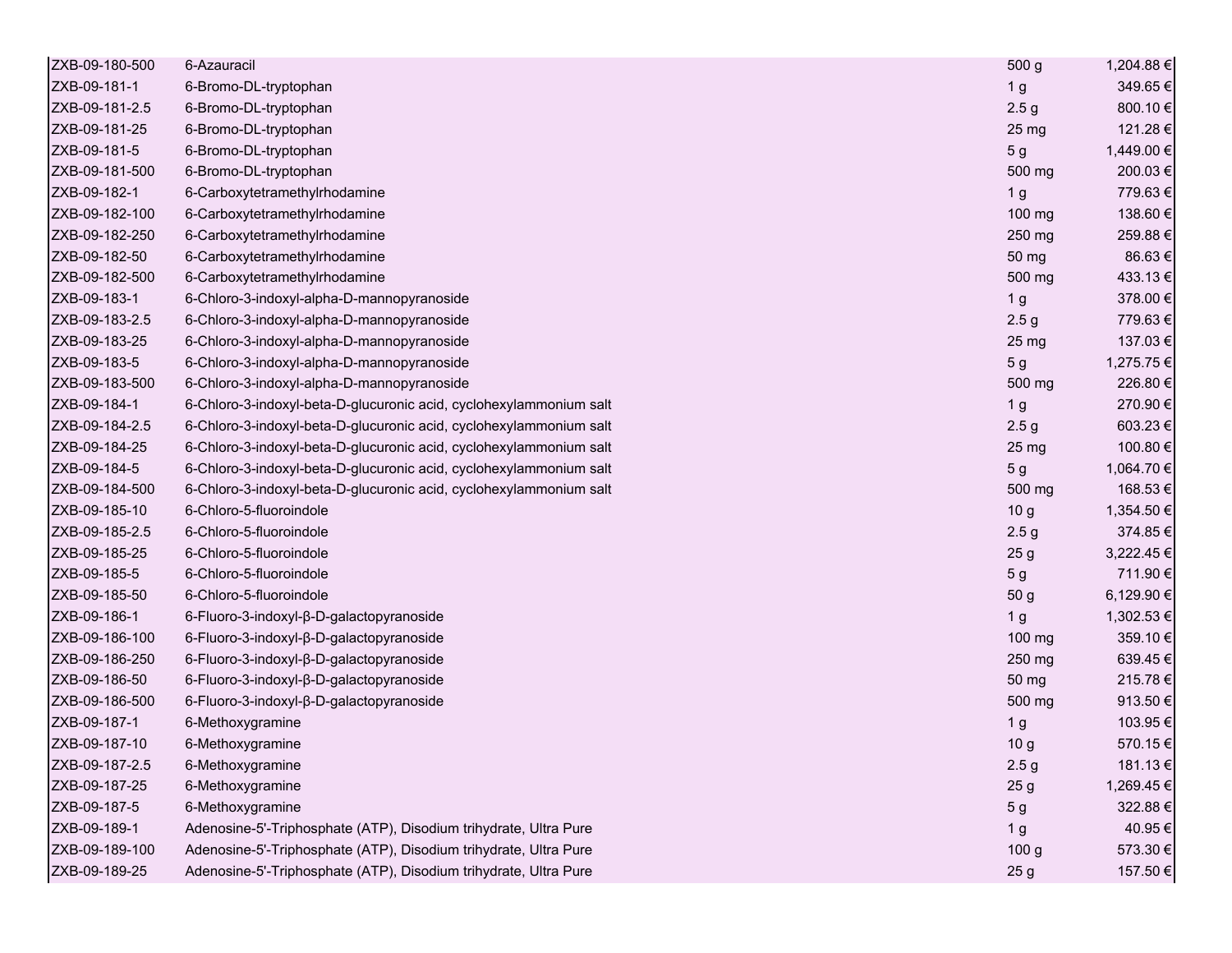| ZXB-09-189-250 | Adenosine-5'-Triphosphate (ATP), Disodium trihydrate, Ultra Pure   | 250 <sub>g</sub> | 1,132.43 € |
|----------------|--------------------------------------------------------------------|------------------|------------|
| ZXB-09-189-5   | Adenosine-5'-Triphosphate (ATP), Disodium trihydrate, Ultra Pure   | 5 <sub>g</sub>   | 58.28€     |
| ZXB-09-190-10  | Adenosine-5'-Monophosphate (AMP), Disodium hexahydrate, Ultra Pure | 10 <sub>g</sub>  | 69.30€     |
| ZXB-09-190-25  | Adenosine-5'-Monophosphate (AMP), Disodium hexahydrate, Ultra Pure | 25 <sub>g</sub>  | 119.70 €   |
| ZXB-09-191-10  | Adipic acid monobenzyl ester                                       | 10 <sub>g</sub>  | 614.25€    |
| ZXB-09-191-100 | Adipic acid monobenzyl ester                                       | 100 <sub>g</sub> | 3,622.50 € |
| ZXB-09-191-25  | Adipic acid monobenzyl ester                                       | 25 <sub>g</sub>  | 1,286.78€  |
| ZXB-09-191-5   | Adipic acid monobenzyl ester                                       | 5 <sub>g</sub>   | 366.98€    |
| ZXB-09-191-50  | Adipic acid monobenzyl ester                                       | 50 <sub>g</sub>  | 2,165.63€  |
| ZXB-09-192-25  | Alcian Blue                                                        | 25 <sub>g</sub>  | 326.03€    |
| ZXB-09-192-5   | Alcian Blue                                                        | 5 <sub>g</sub>   | 85.05€     |
| ZXB-09-194-1   | Benzalkonium chloride                                              | 1 kg             | 667.80€    |
| ZXB-09-194-250 | Benzalkonium chloride                                              | 250 <sub>g</sub> | 173.25 €   |
| ZXB-09-194-500 | Benzalkonium chloride                                              | 500 g            | 338.63€    |
| ZXB-09-196-1   | Bis(4-methylumbelliferyl)phosphate                                 | 1 <sub>g</sub>   | 119.70 €   |
| ZXB-09-196-10  | Bis(4-methylumbelliferyl)phosphate                                 | 10 <sub>g</sub>  | 455.18€    |
| ZXB-09-196-2   | Bis(4-methylumbelliferyl)phosphate                                 | 2g               | 163.80€    |
| ZXB-09-196-25  | Bis(4-methylumbelliferyl)phosphate                                 | 25 <sub>g</sub>  | 1,001.70 € |
| ZXB-09-196-5   | Bis(4-methylumbelliferyl)phosphate                                 | 5 <sub>g</sub>   | 274.05€    |
| ZXB-09-197-10  | Bis(trifluoromethane)sulfonimide lithium salt                      | 10 <sub>g</sub>  | 103.95€    |
| ZXB-09-197-100 | Bis(trifluoromethane) sulfonimide lithium salt                     | 100 <sub>g</sub> | 485.10€    |
| ZXB-09-197-25  | Bis(trifluoromethane) sulfonimide lithium salt                     | 25 <sub>g</sub>  | 155.93€    |
| ZXB-09-197-250 | Bis(trifluoromethane) sulfonimide lithium salt                     | 250 <sub>g</sub> | 952.88€    |
| ZXB-09-197-50  | Bis(trifluoromethane) sulfonimide lithium salt                     | 50 <sub>g</sub>  | 277.20€    |
| ZXB-09-199-100 | <b>Brilliant Green</b>                                             | 100 <sub>g</sub> | 88.20€     |
| ZXB-09-200-10  | Bromocresol Green, Sodium Salt (ACS Grade)                         | 10 <sub>g</sub>  | 103.95€    |
| ZXB-09-200-100 | Bromocresol Green, Sodium Salt (ACS Grade)                         | 100 <sub>g</sub> | 519.75€    |
| ZXB-09-200-25  | Bromocresol Green, Sodium Salt (ACS Grade)                         | 25 <sub>g</sub>  | 217.35€    |
| ZXB-09-200-50  | Bromocresol Green, Sodium Salt (ACS Grade)                         | 50 g             | 346.50€    |
| ZXB-09-201-100 | Bromophenol Blue Free Acid (ACS Grade)                             | 100 <sub>g</sub> | 144.90€    |
| ZXB-09-201-25  | Bromophenol Blue Free Acid (ACS Grade)                             | 25 <sub>g</sub>  | 59.85€     |
| ZXB-09-201-5   | Bromophenol Blue Free Acid (ACS Grade)                             | 5 <sub>g</sub>   | 47.25€     |
| ZXB-09-202-100 | Bromothymol blue sodium salt                                       | 100 <sub>g</sub> | 420.53€    |
| ZXB-09-202-250 | Bromothymol blue sodium salt                                       | 250 g            | 853.65€    |
| ZXB-09-202-500 | Bromothymol blue sodium salt                                       | 500 g            | 1,444.28 € |
| ZXB-09-203-1   | $C-390$                                                            | 1 <sub>g</sub>   | 1,211.18€  |
| ZXB-09-203-100 | $C-390$                                                            | 100 mg           | 141.75€    |
| ZXB-09-203-25  | $C-390$                                                            | 25 mg            | 51.98€     |
| ZXB-09-203-250 | $C-390$                                                            | 250 mg           | 335.48€    |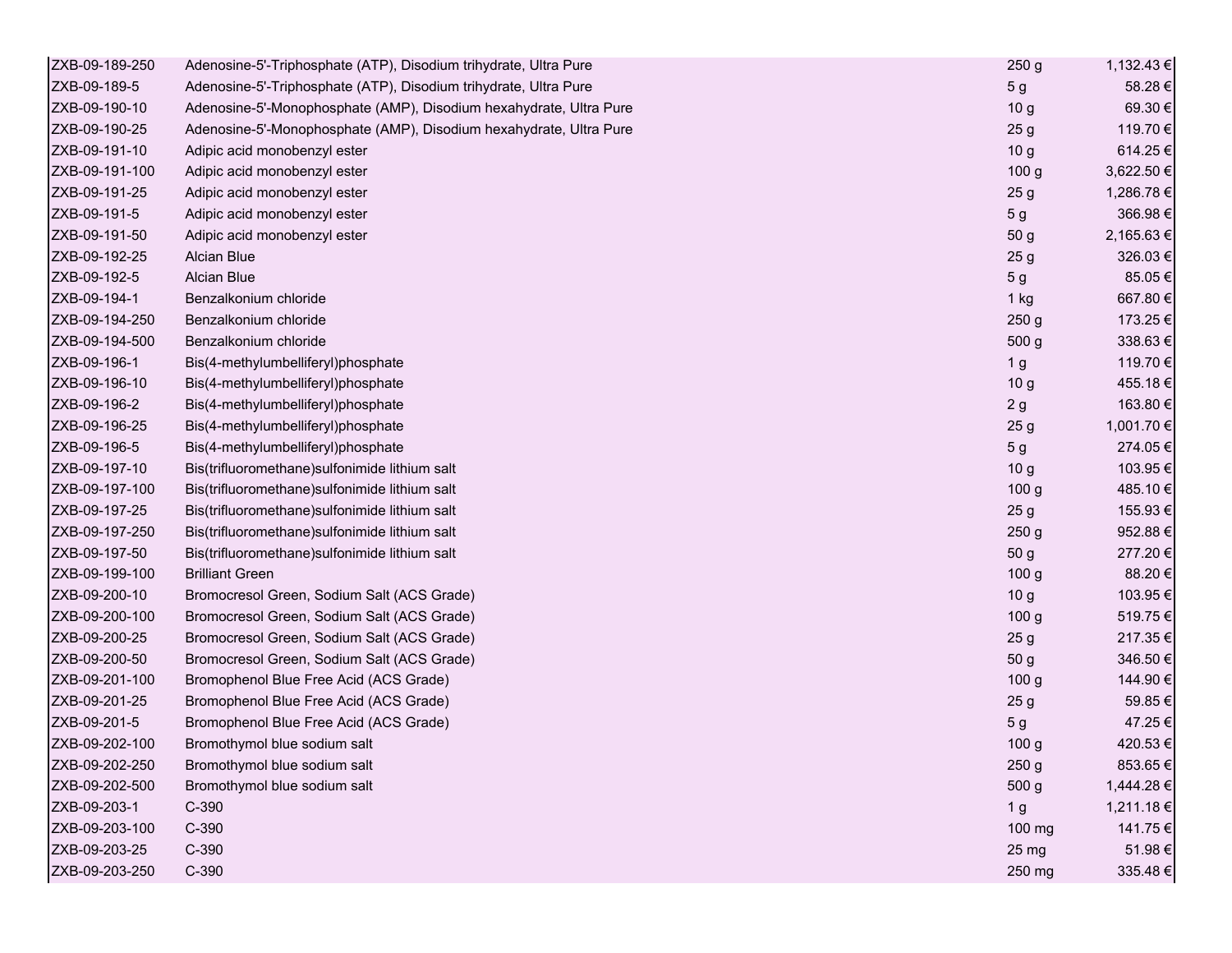| ZXB-09-203-500 | C-390                                           | 500 mg           | 637.88€    |
|----------------|-------------------------------------------------|------------------|------------|
| ZXB-09-204-1   | Cytochrome C                                    | 1 <sub>g</sub>   | 823.73€    |
| ZXB-09-204-100 | Cytochrome C                                    | 100 mg           | 181.13€    |
| ZXB-09-205-10  | D-Cellobiose                                    | 10 <sub>g</sub>  | 45.68€     |
| ZXB-09-205-100 | D-Cellobiose                                    | 100 g            | 184.28€    |
| ZXB-09-205-25  | D-Cellobiose                                    | 25 <sub>g</sub>  | 66.15€     |
| ZXB-09-205-50  | D-Cellobiose                                    | 50 g             | 105.53€    |
| ZXB-09-206-1   | D-Fructose 6-phosphate, disodium salt dihydrate | 1 <sub>g</sub>   | 77.18€     |
| ZXB-09-206-10  | D-Fructose 6-phosphate, disodium salt dihydrate | 10 <sub>g</sub>  | 604.80€    |
| ZXB-09-206-25  | D-Fructose 6-phosphate, disodium salt dihydrate | 25 <sub>g</sub>  | 1,411.20 € |
| ZXB-09-206-5   | D-Fructose 6-phosphate, disodium salt dihydrate | 5 <sub>g</sub>   | 322.88€    |
| ZXB-09-206-50  | D-Fructose 6-phosphate, disodium salt dihydrate | 50 g             | 2,638.13€  |
| ZXB-09-207-1   | D-Glucose 6-phosphate, monosodium salt          | 1 <sub>g</sub>   | 77.18€     |
| ZXB-09-207-10  | D-Glucose 6-phosphate, monosodium salt          | 10 <sub>g</sub>  | 283.50€    |
| ZXB-09-207-2.5 | D-Glucose 6-phosphate, monosodium salt          | 2.5 <sub>g</sub> | 129.15€    |
| ZXB-09-207-25  | D-Glucose 6-phosphate, monosodium salt          | 25 <sub>g</sub>  | 644.18€    |
| ZXB-09-207-5   | D-Glucose 6-phosphate, monosodium salt          | 5 <sub>g</sub>   | 200.03€    |
| ZXB-09-208-1   | D-Glucuronic acid                               | 1 kg             | 1,575.00 € |
| ZXB-09-208-250 | D-Glucuronic acid                               | 250 g            | 459.90€    |
| ZXB-09-208-500 | D-Glucuronic acid                               | 500 g            | 919.80€    |
| ZXB-09-209-1   | D-Mannoheptulose                                | 1 <sub>g</sub>   | 1,482.08 € |
| ZXB-09-209-100 | D-Mannoheptulose                                | 100 mg           | 256.73€    |
| ZXB-09-209-25  | D-Mannoheptulose                                | 25 mg            | 96.08€     |
| ZXB-09-209-250 | D-Mannoheptulose                                | 250 mg           | 533.93€    |
| ZXB-09-209-500 | D-Mannoheptulose                                | 500 mg           | 889.88€    |
| ZXB-09-210-50  | D-Mannose                                       | 50 g             | 44.10€     |
| ZXB-09-210-500 | D-Mannose                                       | 500 <sub>g</sub> | 275.63€    |
| ZXB-09-211-100 | D-Melezitose hydrate                            | 100 <sub>g</sub> | 315.00€    |
| ZXB-09-211-25  | D-Melezitose hydrate                            | 25 <sub>g</sub>  | 118.13€    |
| ZXB-09-211-250 | D-Melezitose hydrate                            | 250 g            | 787.50€    |
| ZXB-09-211-50  | D-Melezitose hydrate                            | 50 g             | 196.88€    |
| ZXB-09-211-500 | D-Melezitose hydrate                            | 500 g            | 1,444.28 € |
| ZXB-09-212-1   | D-Raffinose pentahydrate                        | 1 kg             | 488.25€    |
| ZXB-09-212-100 | D-Raffinose pentahydrate                        | 100 g            | 103.95€    |
| ZXB-09-212-10G | D-Raffinose pentahydrate                        | 10 <sub>g</sub>  | 36.23€     |
| ZXB-09-212-500 | D-Raffinose pentahydrate                        | 500 g            | 275.63€    |
| ZXB-09-213-1   | D-Ribose 5-phosphate, disodium salt             | 1 <sub>g</sub>   | 234.68€    |
| ZXB-09-213-10  | D-Ribose 5-phosphate, disodium salt             | 10 <sub>g</sub>  | 1,093.05 € |
| ZXB-09-213-2.5 | D-Ribose 5-phosphate, disodium salt             | 2.5 <sub>g</sub> | 455.18€    |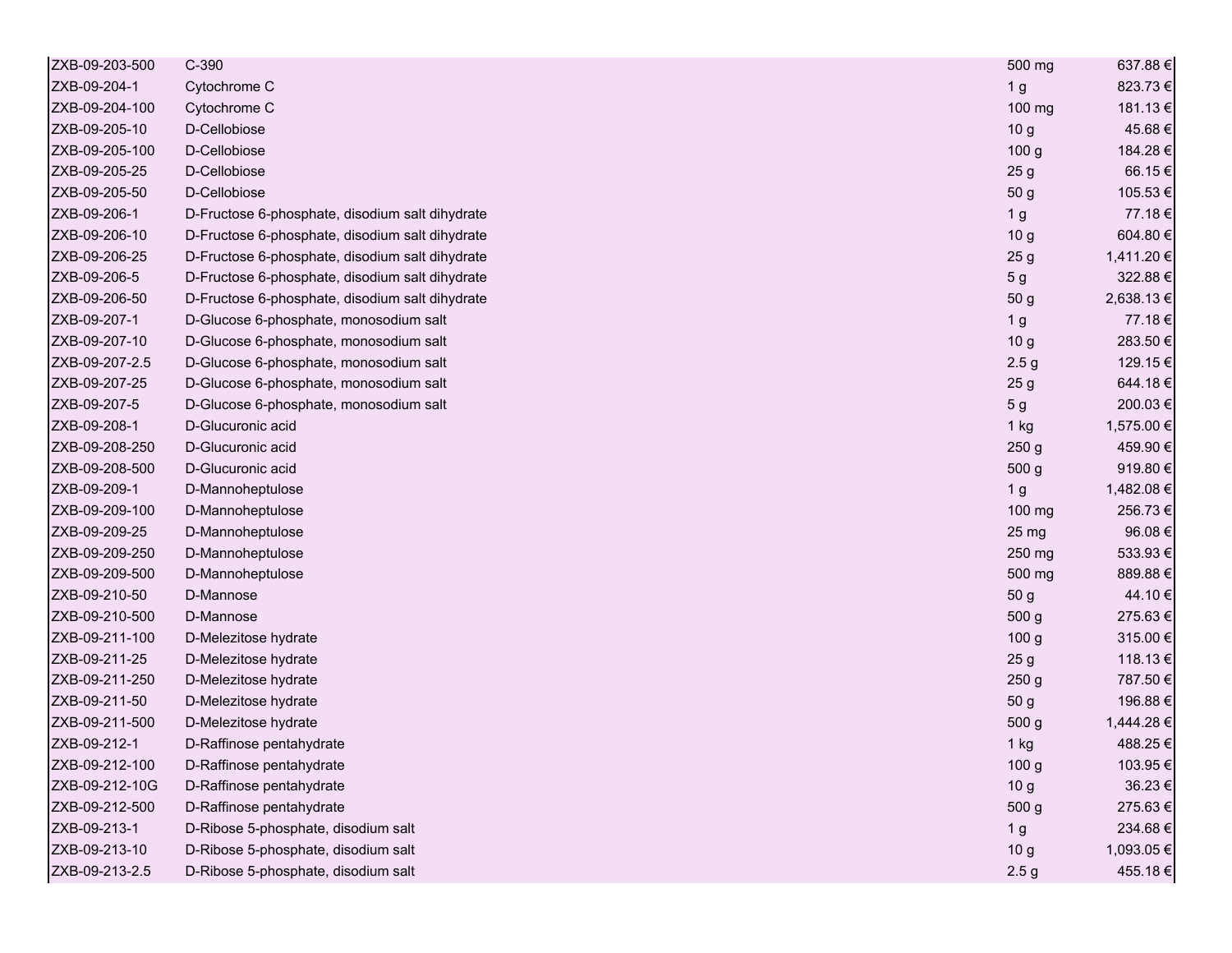| ZXB-09-213-5   | D-Ribose 5-phosphate, disodium salt                              | 5 <sub>g</sub>   | 704.03 €   |
|----------------|------------------------------------------------------------------|------------------|------------|
| ZXB-09-213-500 | D-Ribose 5-phosphate, disodium salt                              | 500 mg           | 184.28€    |
| ZXB-09-214-1   | D-Ribose, Ultra Pure                                             | 1 kg             | 724.50€    |
| ZXB-09-214-100 | D-Ribose, Ultra Pure                                             | 100 <sub>g</sub> | 114.98€    |
| ZXB-09-214-250 | D-Ribose, Ultra Pure                                             | 250 <sub>g</sub> | 239.40€    |
| ZXB-09-214-500 | D-Ribose, Ultra Pure                                             | 500 g            | 398.48€    |
| ZXB-09-215-1   | D-Salicin, natural                                               | $1$ kg           | 1,891.58 € |
| ZXB-09-215-100 | D-Salicin, natural                                               | 100 <sub>g</sub> | 252.00€    |
| ZXB-09-215-250 | D-Salicin, natural                                               | 250 <sub>g</sub> | 573.30€    |
| ZXB-09-215-500 | D-Salicin, natural                                               | 500 g            | 1,041.08 € |
| ZXB-09-216-10  | DAB Tetrahydrochloride Hydrate                                   | 10 <sub>g</sub>  | 222.08€    |
| ZXB-09-216-25  | DAB Tetrahydrochloride Hydrate                                   | 25 <sub>g</sub>  | 411.08€    |
| ZXB-09-216-5   | DAB Tetrahydrochloride Hydrate                                   | 5 <sub>g</sub>   | 116.55€    |
| ZXB-09-217-100 | DAP-HCI                                                          | 100 <sub>g</sub> | 841.05€    |
| ZXB-09-217-250 | DAP-HCI                                                          | 250 <sub>g</sub> | 1,968.75 € |
| ZXB-09-217-50  | DAP-HCI                                                          | 50 g             | 447.30 €   |
| ZXB-09-217-500 | DAP-HCI                                                          | 500 g            | 3,676.05€  |
| ZXB-09-218-1   | Dehydroascorbic acid                                             | 1 <sub>g</sub>   | 171.68€    |
| ZXB-09-218-10  | Dehydroascorbic acid                                             | 10 <sub>g</sub>  | 633.15€    |
| ZXB-09-218-25  | Dehydroascorbic acid                                             | 25 <sub>g</sub>  | 1,371.83 € |
| ZXB-09-218-5   | Dehydroascorbic acid                                             | 5 <sub>g</sub>   | 365.40€    |
| ZXB-09-218-50  | Dehydroascorbic acid                                             | 50 g             | 2,389.28€  |
| ZXB-09-219-100 | Deoxyribonucleic acid, sodium salt (extracted from Salmon Sperm) | 100 <sub>g</sub> | 373.28€    |
| ZXB-09-219-250 | Deoxyribonucleic acid, sodium salt (extracted from Salmon Sperm) | 250 <sub>g</sub> | 848.93€    |
| ZXB-09-219-500 | Deoxyribonucleic acid, sodium salt (extracted from Salmon Sperm) | 500 g            | 1,541.93 € |
| ZXB-09-220-10  | DL-Glyceraldehyde (Dimer), Pure                                  | 10 <sub>g</sub>  | 664.65€    |
| ZXB-09-220-100 | DL-Glyceraldehyde (Dimer), Pure                                  | 100 g            | 4,331.25 € |
| ZXB-09-220-25  | DL-Glyceraldehyde (Dimer), Pure                                  | 25 <sub>g</sub>  | 1,437.98 € |
| ZXB-09-220-5   | DL-Glyceraldehyde (Dimer), Pure                                  | 5 <sub>g</sub>   | 382.73€    |
| ZXB-09-220-50  | DL-Glyceraldehyde (Dimer), Pure                                  | 50 g             | 2,507.40 € |
| ZXB-09-221-10  | DL-Glyceraldehyde (Dimer), Ultra Pure                            | 10 <sub>g</sub>  | 1,042.65 € |
| ZXB-09-221-2.5 | DL-Glyceraldehyde (Dimer), Ultra Pure                            | 2.5 <sub>g</sub> | 316.58€    |
| ZXB-09-221-25  | DL-Glyceraldehyde (Dimer), Ultra Pure                            | 25 <sub>g</sub>  | 2,370.38 € |
| ZXB-09-221-5   | DL-Glyceraldehyde (Dimer), Ultra Pure                            | 5 <sub>g</sub>   | 574.88€    |
| ZXB-09-221-50  | DL-Glyceraldehyde (Dimer), Ultra Pure                            | 50 g             | 4,306.05€  |
| ZXB-09-222-100 | DL-Methionine sulfoxide                                          | 100 <sub>g</sub> | 1,181.25 € |
| ZXB-09-222-25  | DL-Methionine sulfoxide                                          | 25 <sub>g</sub>  | 374.85€    |
| ZXB-09-222-250 | DL-Methionine sulfoxide                                          | 250 <sub>g</sub> | 2,625.53 € |
| ZXB-09-222-50  | DL-Methionine sulfoxide                                          | 50 g             | 669.38€    |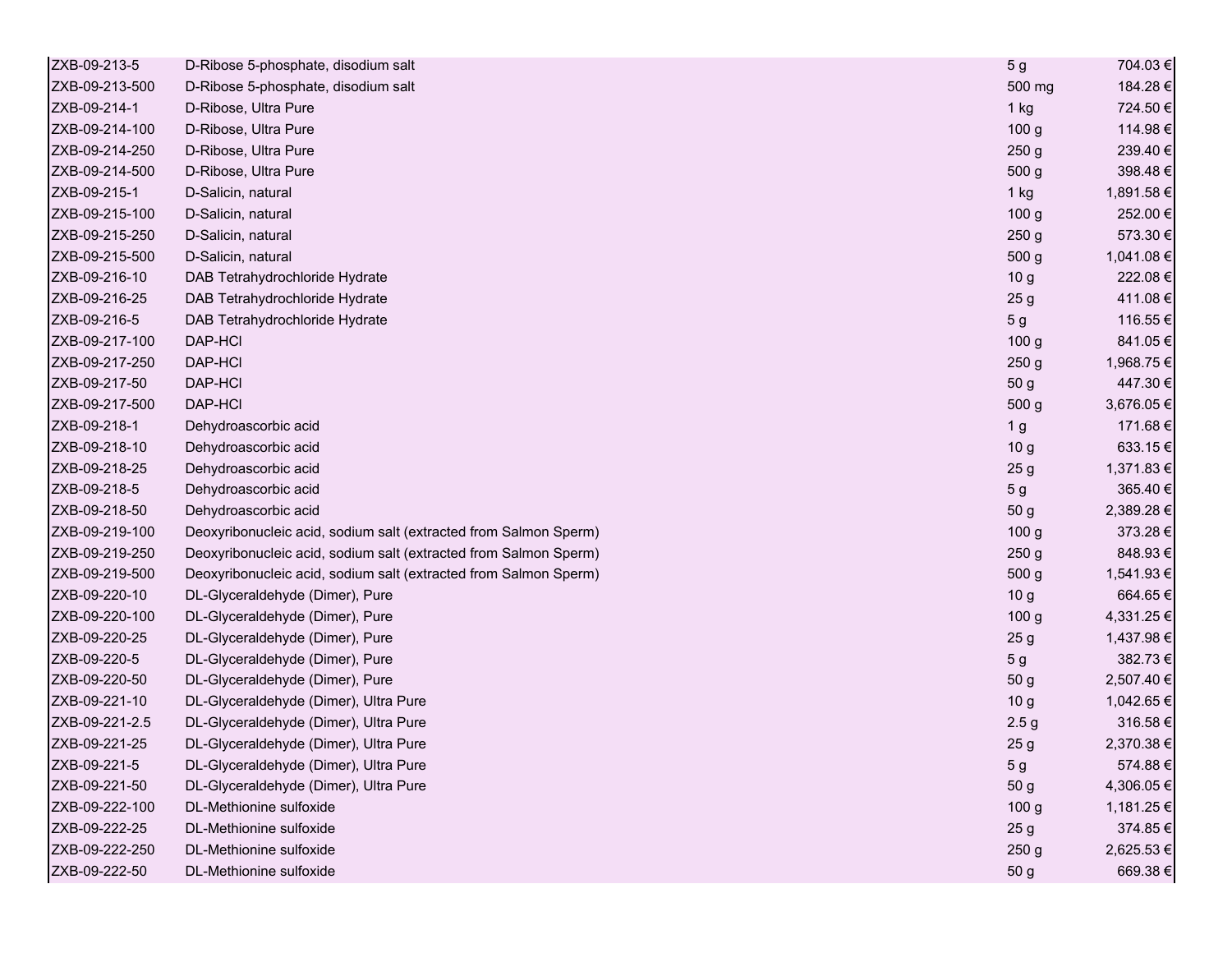| ZXB-09-222-500 | DL-Methionine sulfoxide                    | 500 g            | 4,725.00 € |
|----------------|--------------------------------------------|------------------|------------|
| ZXB-09-223-1   | D-Proline                                  | $1$ kg           | 519.75€    |
| ZXB-09-223-100 | D-Proline                                  | 100 <sub>g</sub> | 103.95€    |
| ZXB-09-223-250 | D-Proline                                  | 250 <sub>g</sub> | 225.23€    |
| ZXB-09-223-500 | D-Proline                                  | 500 <sub>g</sub> | 346.50€    |
| ZXB-09-224-1   | DL-Proline                                 | $1$ kg           | 1,313.55 € |
| ZXB-09-224-10  | <b>DL-Proline</b>                          | 10 <sub>g</sub>  | 45.68€     |
| ZXB-09-224-250 | DL-Proline                                 | 250 <sub>g</sub> | 393.75€    |
| ZXB-09-224-500 | DL-Proline                                 | 500 g            | 656.78€    |
| ZXB-09-228-100 | <b>Esculin</b>                             | 100 <sub>g</sub> | 289.80€    |
| ZXB-09-228-2.5 | Esculin                                    | 2.5 kg           | 5,251.05 € |
| ZXB-09-228-250 | Esculin                                    | 250 <sub>g</sub> | 656.78€    |
| ZXB-09-228-500 | Esculin                                    | 500 g            | 1,181.25 € |
| ZXB-09-229-1   | Ethyl 2-methylacetoacetate                 | 1 kg             | 318.15€    |
| ZXB-09-229-500 | Ethyl 2-methylacetoacetate                 | 500 <sub>g</sub> | 168.53€    |
| ZXB-09-230-1   | Fluorescein isothiocyanate Isomer I (FITC) | 1 <sub>g</sub>   | 291.38€    |
| ZXB-09-230-10  | Fluorescein isothiocyanate Isomer I (FITC) | 10 <sub>g</sub>  | 2,507.40 € |
| ZXB-09-230-100 | Fluorescein isothiocyanate Isomer I (FITC) | 100 mg           | 61.43€     |
| ZXB-09-230-2.5 | Fluorescein isothiocyanate Isomer I (FITC) | 2.5 <sub>g</sub> | 693.00€    |
| ZXB-09-230-5   | Fluorescein isothiocyanate Isomer I (FITC) | 5 <sub>g</sub>   | 1,316.70 € |
| ZXB-09-231-1   | Glucose Oxidase >100 U/mg                  | 1 MU             | 691.43€    |
| ZXB-09-231-250 | Glucose Oxidase >100 U/mg                  | 250 KU           | 226.80€    |
| ZXB-09-231-50  | Glucose Oxidase >100 U/mg                  | <b>50 KU</b>     | 59.85€     |
| ZXB-09-232-1   | Glucose Oxidase >225 U/mg                  | 1 MU             | 691.43€    |
| ZXB-09-232-250 | Glucose Oxidase >225 U/mg                  | 250 KU           | 226.80€    |
| ZXB-09-232-50  | Glucose Oxidase > 225 U/mg                 | <b>50 KU</b>     | 59.85€     |
| ZXB-09-233-10  | Glycocholic acid, sodium salt hydrate      | 10 <sub>g</sub>  | 242.55€    |
| ZXB-09-233-100 | Glycocholic acid, sodium salt hydrate      | 100 <sub>g</sub> | 1,212.75 € |
| ZXB-09-233-25  | Glycocholic acid, sodium salt hydrate      | 25 <sub>g</sub>  | 433.13€    |
| ZXB-09-233-5   | Glycocholic acid, sodium salt hydrate      | 5 <sub>g</sub>   | 148.05€    |
| ZXB-09-233-50  | Glycocholic acid, sodium salt hydrate      | 50 <sub>g</sub>  | 693.00€    |
| ZXB-09-236-100 | Hemin                                      | 100 <sub>g</sub> | 1,882.13 € |
| ZXB-09-236-25  | Hemin                                      | 25 <sub>g</sub>  | 511.88€    |
| ZXB-09-236-5   | Hemin                                      | 5 g              | 154.35€    |
| ZXB-09-237-100 | Histamine dihydrochloride                  | 100 <sub>g</sub> | 341.78€    |
| ZXB-09-237-25  | Histamine dihydrochloride                  | 25 <sub>g</sub>  | 99.23€     |
| ZXB-09-237-250 | Histamine dihydrochloride                  | 250 g            | 853.65€    |
| ZXB-09-237-5   | Histamine dihydrochloride                  | 5 <sub>g</sub>   | 44.10€     |
| ZXB-09-237-50  | Histamine dihydrochloride                  | 50 g             | 184.28€    |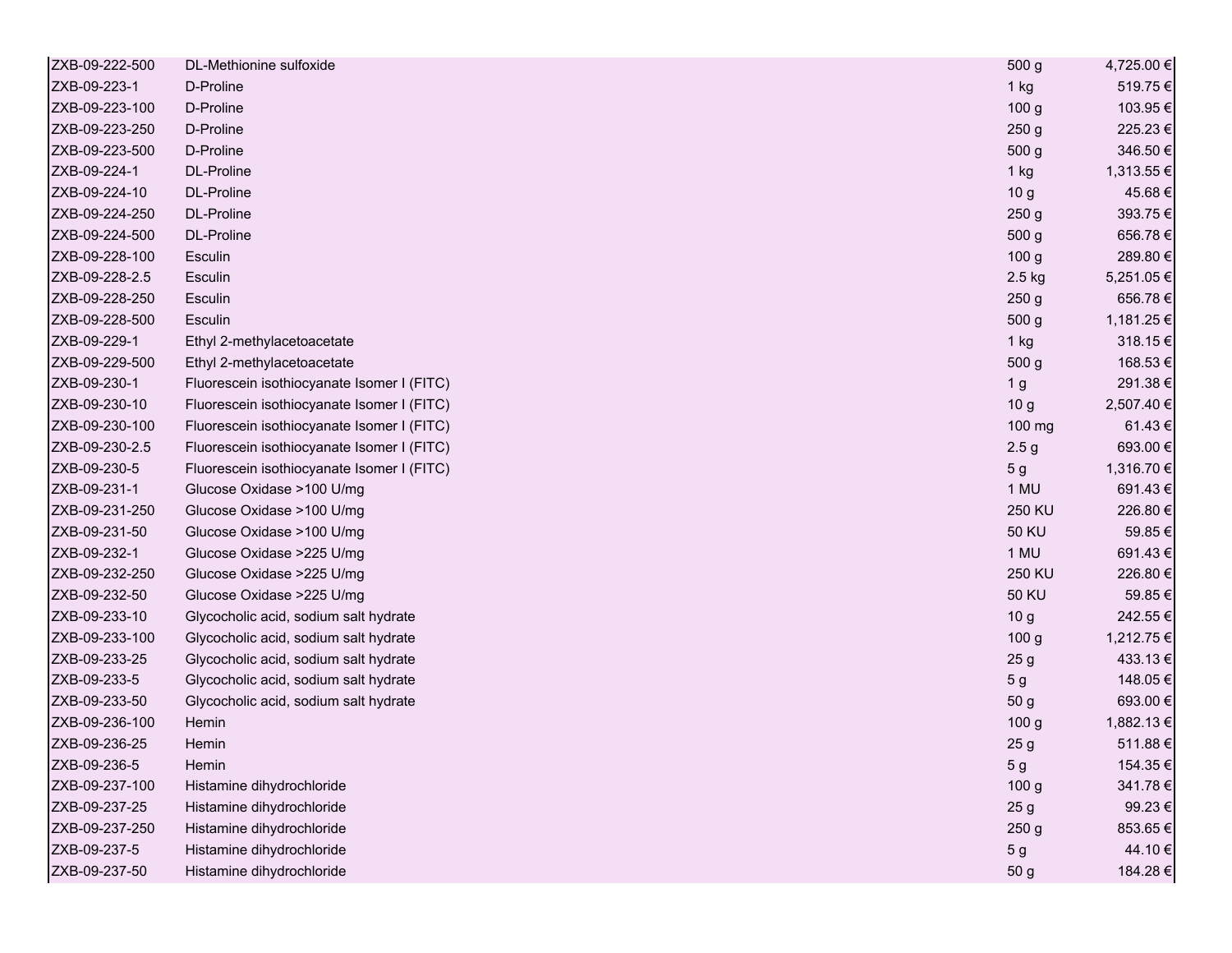| ZXB-09-238-1    | Indole-2-Carboxylic Acid                                  | 1 kg             | 656.78€    |
|-----------------|-----------------------------------------------------------|------------------|------------|
| ZXB-09-238-100  | Indole-2-Carboxylic Acid                                  | 100 <sub>g</sub> | 135.45€    |
| ZXB-09-238-250  | Indole-2-Carboxylic Acid                                  | 250 <sub>g</sub> | 225.23€    |
| ZXB-09-238-500  | Indole-2-Carboxylic Acid                                  | 500 g            | 407.93€    |
| ZXB-09-239-100  | Indole-2-carboxylic acid ethyl ester                      | 100 <sub>g</sub> | 100.80 €   |
| ZXB-09-239-1000 | Indole-2-carboxylic acid ethyl ester                      | $1$ kg           | 529.20€    |
| ZXB-09-239-250  | Indole-2-carboxylic acid ethyl ester                      | 250 <sub>g</sub> | 195.30€    |
| ZXB-09-239-500  | Indole-2-carboxylic acid ethyl ester                      | 500 g            | 311.85€    |
| ZXB-09-240-1    | Indole-3-carbinol                                         | $1$ kg           | 606.38€    |
| ZXB-09-240-100  | Indole-3-carbinol                                         | 100 <sub>g</sub> | 103.95€    |
| ZXB-09-240-250  | Indole-3-carbinol                                         | 250 <sub>g</sub> | 239.40€    |
| ZXB-09-240-50   | Indole-3-carbinol                                         | 50 g             | 86.63€     |
| ZXB-09-240-500  | Indole-3-carbinol                                         | 500 <sub>g</sub> | 398.48€    |
| ZXB-09-242-10   | Indole-4-carboxylic acid                                  | 10 <sub>g</sub>  | 97.65€     |
| ZXB-09-242-100  | Indole-4-carboxylic acid                                  | 100 <sub>g</sub> | 607.95€    |
| ZXB-09-242-25   | Indole-4-carboxylic acid                                  | 25 <sub>g</sub>  | 190.58€    |
| ZXB-09-242-250  | Indole-4-carboxylic acid                                  | 250 <sub>g</sub> | 1,299.38 € |
| ZXB-09-242-50   | Indole-4-carboxylic acid                                  | 50 g             | 379.58€    |
| ZXB-09-243-1    | Indole-3-carboxylic acid methyl ester                     | 1 kg             | 774.90€    |
| ZXB-09-243-100  | Indole-3-carboxylic acid methyl ester                     | 100 <sub>g</sub> | 113.40 €   |
| ZXB-09-243-250  | Indole-3-carboxylic acid methyl ester                     | 250 <sub>g</sub> | 240.98€    |
| ZXB-09-243-500  | Indole-3-carboxylic acid methyl ester                     | 500 g            | 439.43€    |
| ZXB-09-244-1    | Indoxyl β-D-glucuronide cyclohexylammonium                | 1 <sub>g</sub>   | 374.85€    |
| ZXB-09-244-10   | Indoxyl β-D-glucuronide cyclohexylammonium                | 10 <sub>g</sub>  | 1,701.00 € |
| ZXB-09-244-2.5  | Indoxyl β-D-glucuronide cyclohexylammonium                | 2.5 <sub>g</sub> | 719.78€    |
| ZXB-09-244-5    | Indoxyl β-D-glucuronide cyclohexylammonium                | 5 <sub>g</sub>   | 1,107.23 € |
| ZXB-09-244-500  | Indoxyl β-D-glucuronide cyclohexylammonium                | 500 mg           | 264.60€    |
| ZXB-09-245-250  | Iodonitrotetrazolium chloride (INT Dye)                   | 250 <sub>g</sub> | 4,660.43 € |
| ZXB-09-246-1    | Kuromanin chloride                                        | 1 <sub>g</sub>   | 2,731.05€  |
| ZXB-09-246-100  | Kuromanin chloride                                        | 100 mg           | 472.50€    |
| ZXB-09-246-2.5  | Kuromanin chloride                                        | 2.5 <sub>g</sub> | 4,910.85 € |
| ZXB-09-246-25   | Kuromanin chloride                                        | 25 mg            | 982.80€    |
| ZXB-09-246-500  | Kuromanin chloride                                        | 500 mg           | 1,638.00 € |
| ZXB-09-247-10   | L-Alanine 4-nitroanilide hydrochloride                    | 10 <sub>g</sub>  | 130.73€    |
| ZXB-09-247-100  | L-Alanine 4-nitroanilide hydrochloride                    | 100 <sub>g</sub> | 1,300.95 € |
| ZXB-09-247-25   | L-Alanine 4-nitroanilide hydrochloride                    | 25 <sub>g</sub>  | 259.88€    |
| ZXB-09-247-5    | L-Alanine 4-nitroanilide hydrochloride                    | 5 <sub>g</sub>   | 86.63€     |
| ZXB-09-247-50   | L-Alanine 4-nitroanilide hydrochloride                    | 50 g             | 415.80€    |
| ZXB-09-248-1    | L-Alanine 7-amido-4-methylcoumarin, trifluoroacetate salt | 1 <sub>g</sub>   | 319.73€    |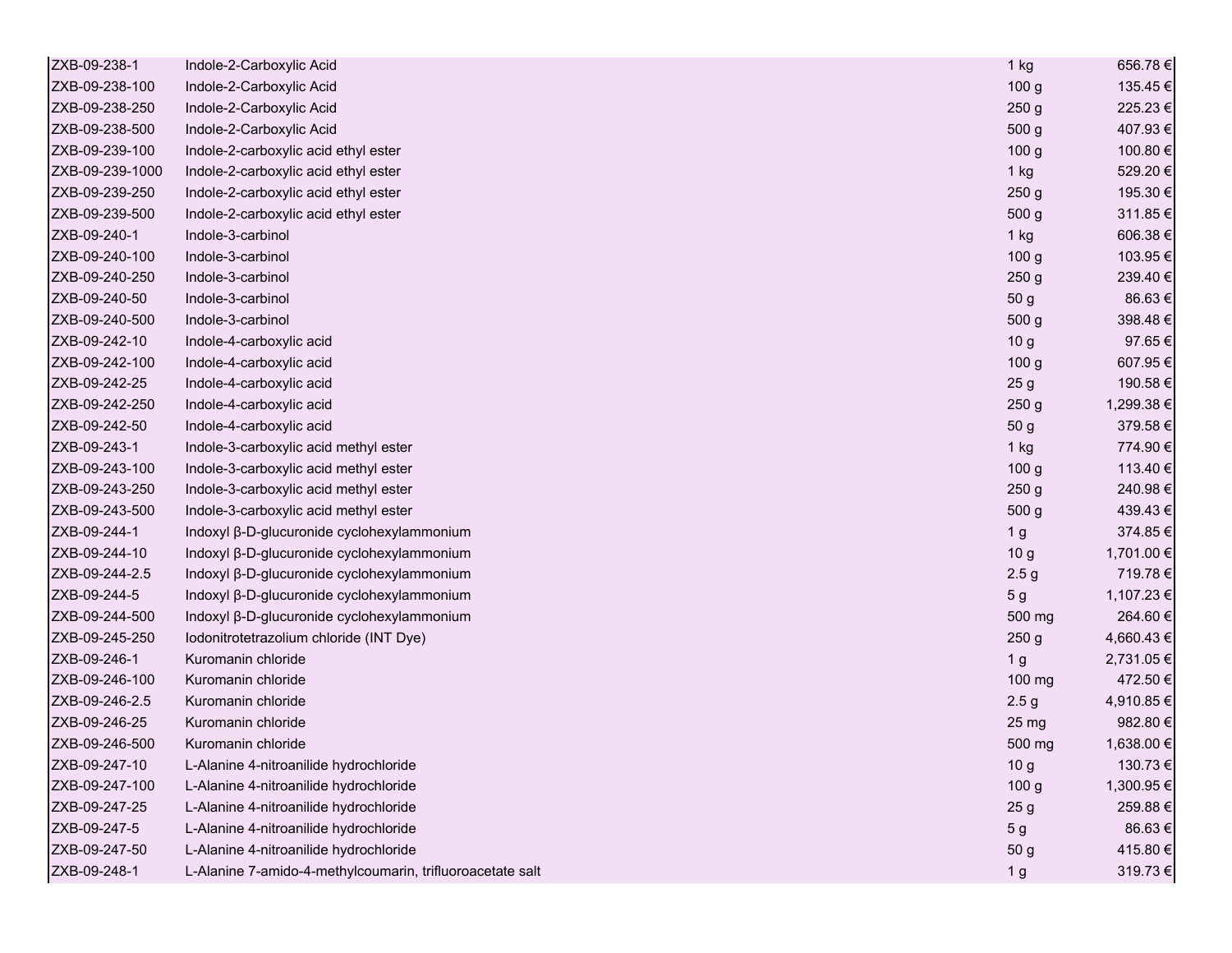| ZXB-09-248-250 | L-Alanine 7-amido-4-methylcoumarin, trifluoroacetate salt | 250 mg           | 126.00€    |
|----------------|-----------------------------------------------------------|------------------|------------|
| ZXB-09-248-500 | L-Alanine 7-amido-4-methylcoumarin, trifluoroacetate salt | 500 mg           | 200.03€    |
| ZXB-09-250-100 | L-Carnosine                                               | 100 <sub>g</sub> | 341.78€    |
| ZXB-09-250-2.5 | L-Carnosine                                               | 2.5 kg           | 6,563.03€  |
| ZXB-09-250-250 | L-Carnosine                                               | 250 <sub>g</sub> | 787.50€    |
| ZXB-09-250-500 | L-Carnosine                                               | 500 g            | 1,444.28 € |
| ZXB-09-251-10  | L-Histidinol dihydrochloride                              | 10 <sub>g</sub>  | 510.30€    |
| ZXB-09-251-100 | L-Histidinol dihydrochloride                              | 100 <sub>g</sub> | 3,701.25 € |
| ZXB-09-251-25  | L-Histidinol dihydrochloride                              | 25 <sub>g</sub>  | 1,141.88 € |
| ZXB-09-251-50  | L-Histidinol dihydrochloride                              | 50 g             | 2,061.68€  |
| ZXB-09-252-100 | L-Homocysteine                                            | 100 mg           | 155.93€    |
| ZXB-09-252-250 | L-Homocysteine                                            | 250 mg           | 313.43€    |
| ZXB-09-252-500 | L-Homocysteine                                            | 500 mg           | 470.93€    |
| ZXB-09-253-100 | L-Lactic Acid                                             | 100 <sub>g</sub> | 263.03€    |
| ZXB-09-253-250 | L-Lactic Acid                                             | 250 <sub>g</sub> | 590.63€    |
| ZXB-09-253-5   | L-Lactic Acid                                             | 5 <sub>g</sub>   | 67.73€     |
| ZXB-09-253-500 | L-Lactic Acid                                             | 500 g            | 1,050.53 € |
| ZXB-09-254-100 | L-Malic acid, disodium salt                               | 100 <sub>g</sub> | 154.35€    |
| ZXB-09-254-250 | L-Malic acid, disodium salt                               | 250 <sub>g</sub> | 316.58€    |
| ZXB-09-254-500 | L-Malic acid, disodium salt                               | 500 <sub>g</sub> | 601.65€    |
| ZXB-09-255-100 | L-Phenylalaninol                                          | 100 <sub>g</sub> | 472.50€    |
| ZXB-09-255-250 | L-Phenylalaninol                                          | 250 <sub>g</sub> | 1,116.68 € |
| ZXB-09-255-500 | L-Phenylalaninol                                          | 500 g            | 2,101.05 € |
| ZXB-09-256-100 | L-Sorbose                                                 | 100 <sub>g</sub> | 141.75€    |
| ZXB-09-256-250 | L-Sorbose                                                 | 250 <sub>g</sub> | 266.18€    |
| ZXB-09-256-500 | L-Sorbose                                                 | 500 g            | 354.38€    |
| ZXB-09-258-1   | Miltefosine                                               | 1 <sub>g</sub>   | 138.60 €   |
| ZXB-09-258-10  | Miltefosine                                               | 10 <sub>g</sub>  | 675.68€    |
| ZXB-09-258-2.5 | Miltefosine                                               | 2.5 <sub>g</sub> | 272.48€    |
| ZXB-09-258-5   | Miltefosine                                               | 5 <sub>g</sub>   | 429.98€    |
| ZXB-09-259-1   | meso-Erythritol                                           | $1$ kg           | 267.75€    |
| ZXB-09-260-500 | Molybdic Acid Ammonium Salt Tetrahydrate, ACS Grade       | 500 <sub>g</sub> | 209.48€    |
| ZXB-09-261-500 | Molybdic Acid Sodium Salt Dihydrate, ACS Grade            | 500 g            | 226.80€    |
| ZXB-09-263-1   | scyllo-Inositol                                           | 1 <sub>g</sub>   | 398.48€    |
| ZXB-09-263-2   | scyllo-Inositol                                           | 2g               | 693.00€    |
| ZXB-09-263-500 | scyllo-Inositol                                           | 500 mg           | 242.55€    |
| ZXB-09-264-10  | N-Acetyl-5-bromo-3-hydroxyindole                          | 10 <sub>g</sub>  | 1,338.75 € |
| ZXB-09-264-2.5 | N-Acetyl-5-bromo-3-hydroxyindole                          | 2.5 <sub>g</sub> | 368.55€    |
| ZXB-09-264-5   | N-Acetyl-5-bromo-3-hydroxyindole                          | 5 <sub>g</sub>   | 702.45€    |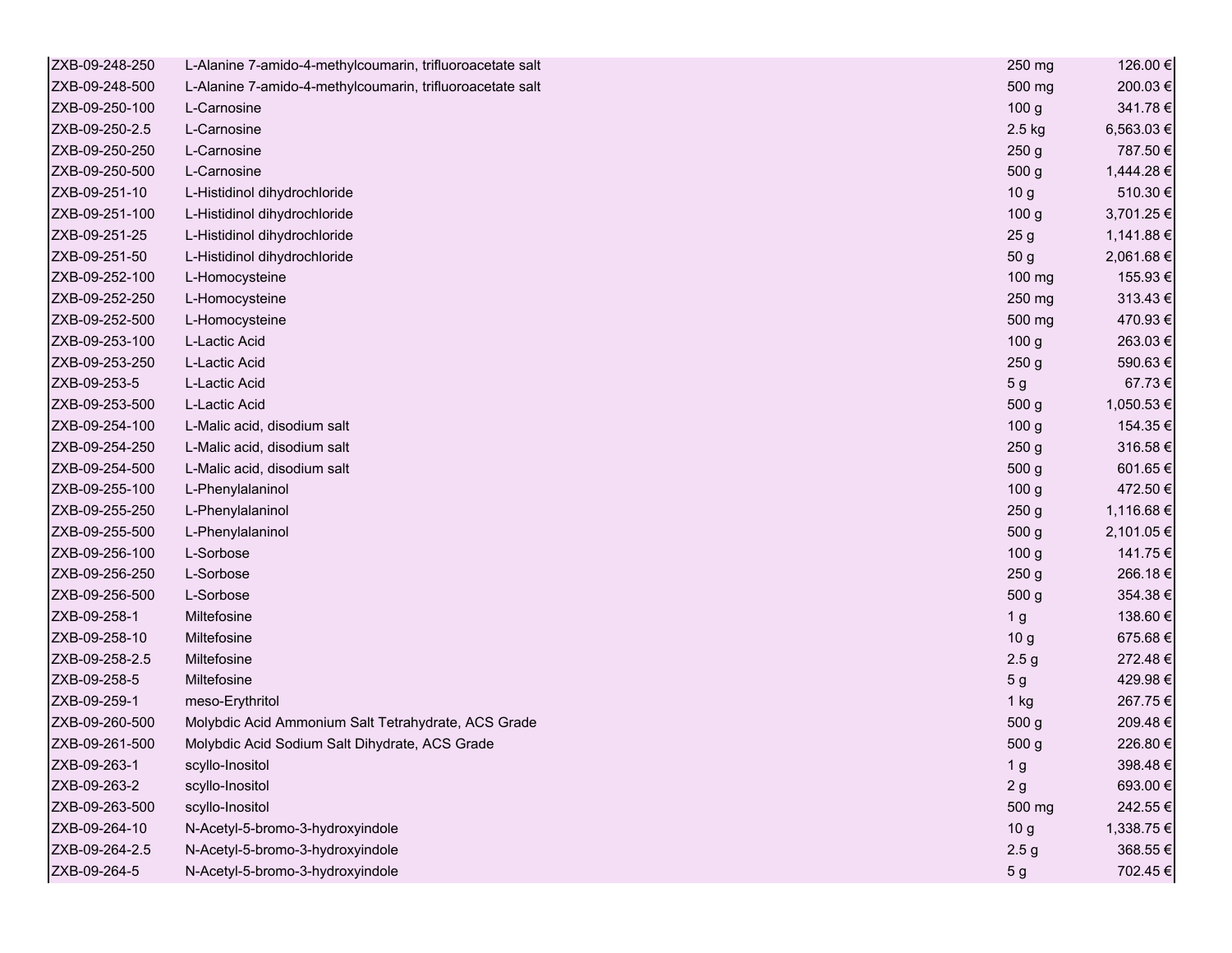| ZXB-09-265-10  | N-Acetyl-D-galactosamine                             | 10 <sub>g</sub>  | 311.85€    |
|----------------|------------------------------------------------------|------------------|------------|
| ZXB-09-265-25  | N-Acetyl-D-galactosamine                             | 25 <sub>g</sub>  | 541.80€    |
| ZXB-09-265-5   | N-Acetyl-D-galactosamine                             | 5 <sub>g</sub>   | 182.70€    |
| ZXB-09-265-50  | N-Acetyl-D-galactosamine                             | 50 g             | 1,004.85 € |
| ZXB-09-266-10  | N-Acetyl-D-mannosamine                               | 10 <sub>g</sub>  | 130.73€    |
| ZXB-09-266-100 | N-Acetyl-D-mannosamine                               | 100 <sub>g</sub> | 693.00€    |
| ZXB-09-266-25  | N-Acetyl-D-mannosamine                               | 25 <sub>g</sub>  | 242.55€    |
| ZXB-09-266-50  | N-Acetyl-D-mannosamine                               | 50 g             | 407.93€    |
| ZXB-09-267-10  | N-Acetylneuraminic acid                              | 10 <sub>g</sub>  | 113.40 €   |
| ZXB-09-267-100 | N-Acetylneuraminic acid                              | 100 <sub>g</sub> | 971.78€    |
| ZXB-09-267-25  | N-Acetylneuraminic acid                              | 25 <sub>g</sub>  | 275.63€    |
| ZXB-09-267-250 | N-Acetylneuraminic acid                              | 250 <sub>g</sub> | 2,362.50 € |
| ZXB-09-267-50  | N-Acetylneuraminic acid                              | 50 g             | 526.05€    |
| ZXB-09-268-1   | Neutral red (>90%)                                   | $1$ kg           | 1,145.03 € |
| ZXB-09-268-100 | Neutral red (>90%)                                   | 100 <sub>g</sub> | 207.90€    |
| ZXB-09-268-250 | Neutral red (>90%)                                   | 250 <sub>g</sub> | 412.65€    |
| ZXB-09-268-500 | Neutral red (>90%)                                   | 500 g            | 686.70€    |
| ZXB-09-269-1   | Oxalacetic acid                                      | 1 kg             | 1,905.75 € |
| ZXB-09-269-100 | Oxalacetic acid                                      | 100 <sub>g</sub> | 330.75€    |
| ZXB-09-269-250 | Oxalacetic acid                                      | 250 <sub>g</sub> | 686.70€    |
| ZXB-09-269-500 | Oxalacetic acid                                      | 500 g            | 1,143.45 € |
| ZXB-09-271-100 | Phenylpyruvic acid sodium salt                       | 100 <sub>g</sub> | 472.50€    |
| ZXB-09-271-250 | Phenylpyruvic acid sodium salt                       | 250 <sub>g</sub> | 1,116.68 € |
| ZXB-09-271-500 | Phenylpyruvic acid sodium salt                       | 500 g            | 2,101.05 € |
| ZXB-09-272-10  | Phosphoenolpyruvic acid, trisodium salt heptahydrate | 10 <sub>g</sub>  | 507.15€    |
| ZXB-09-272-25  | Phosphoenolpyruvic acid, trisodium salt heptahydrate | 25 <sub>g</sub>  | 1,056.83 € |
| ZXB-09-272-5   | Phosphoenolpyruvic acid, trisodium salt heptahydrate | 5 <sub>g</sub>   | 303.98€    |
| ZXB-09-272-50  | Phosphoenolpyruvic acid, trisodium salt heptahydrate | 50 <sub>g</sub>  | 1,759.28 € |
| ZXB-09-273-1   | Phytic acid, dodecasodium salt                       | 1 kg             | 540.23€    |
| ZXB-09-273-250 | Phytic acid, dodecasodium salt                       | 250 <sub>g</sub> | 151.20€    |
| ZXB-09-273-500 | Phytic acid, dodecasodium salt                       | 500 g            | 285.08€    |
| ZXB-09-274-1   | Piperonyl butoxide                                   | 1 kg             | 303.98€    |
| ZXB-09-274-500 | Piperonyl butoxide                                   | 500 g            | 173.25€    |
| ZXB-09-275-1   | Polygalacturonic acid                                | 1 kg             | 1,426.95 € |
| ZXB-09-275-250 | Polygalacturonic acid                                | 250 <sub>g</sub> | 513.45€    |
| ZXB-09-275-500 | Polygalacturonic acid                                | 500 g            | 856.80€    |
| ZXB-09-278-10  | Punicalin                                            | 10 mg            | 329.18€    |
| ZXB-09-278-25  | Punicalin                                            | 25 mg            | 571.73€    |
| ZXB-09-278-5   | Punicalin                                            | 5 <sub>mg</sub>  | 207.90€    |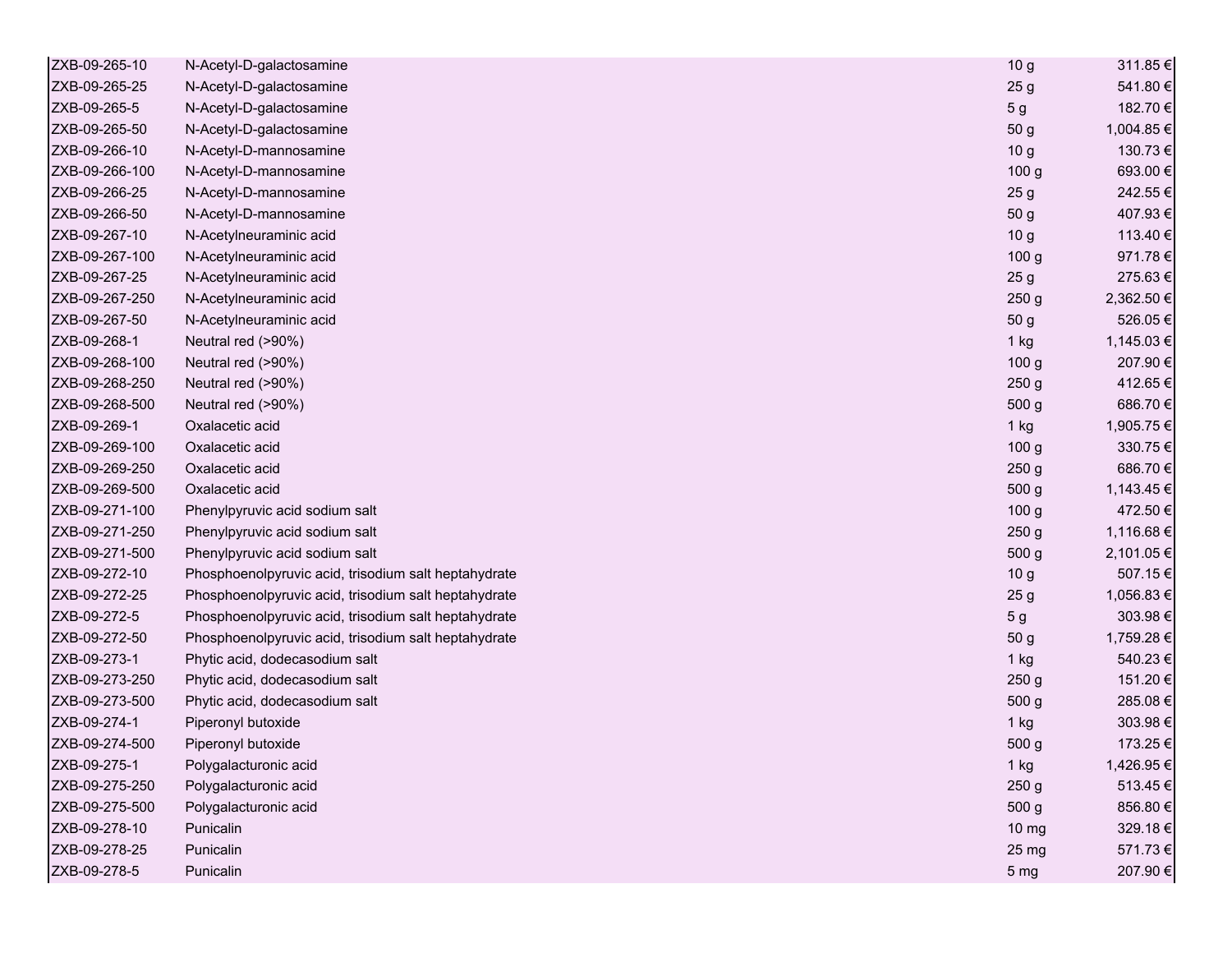| ZXB-09-278-50  | Punicalin                                                | 50 mg            | 918.23€    |
|----------------|----------------------------------------------------------|------------------|------------|
| ZXB-09-279-100 | Sodium 3-hydroxybutyrate                                 | 100 <sub>g</sub> | 341.78€    |
| ZXB-09-279-250 | Sodium 3-hydroxybutyrate                                 | 250 <sub>g</sub> | 722.93€    |
| ZXB-09-279-50  | Sodium 3-hydroxybutyrate                                 | 50 g             | 211.05€    |
| ZXB-09-279-500 | Sodium 3-hydroxybutyrate                                 | 500 <sub>g</sub> | 1,181.25 € |
| ZXB-09-280-1   | Sodium D-glucuronate                                     | $1$ kg           | 396.90€    |
| ZXB-09-280-500 | Sodium D-glucuronate                                     | 500 g            | 239.40€    |
| ZXB-09-283-1   | trans-Stilbene                                           | 1 kg             | 721.35€    |
| ZXB-09-283-500 | trans-Stilbene                                           | 500 g            | 371.70€    |
| ZXB-09-284-1   | Tris (Tris Base)                                         | $1$ kg           | 99.23€     |
| ZXB-09-285-500 | <b>Tris Acetate</b>                                      | 500 g            | 351.23€    |
| ZXB-09-286-1   | Tris HCI                                                 | 1 kg             | 137.03€    |
| ZXB-09-286-500 | Tris HCI                                                 | 500 <sub>g</sub> | 102.38€    |
| ZXB-09-287-100 | Tropine                                                  | 100 <sub>g</sub> | 242.55€    |
| ZXB-09-287-250 | Tropine                                                  | 250 <sub>g</sub> | 519.75€    |
| ZXB-09-287-50  | Tropine                                                  | 50 g             | 143.33 €   |
| ZXB-09-287-500 | Tropine                                                  | 500 <sub>g</sub> | 910.35€    |
| ZXB-09-289-1   | Uric acid                                                | $1$ kg           | 450.45€    |
| ZXB-09-289-500 | Uric acid                                                | 500 g            | 237.83€    |
| ZXB-09-290-1   | <b>XTT Sodium Salt</b>                                   | 1 <sub>g</sub>   | 1,373.40 € |
| ZXB-09-290-100 | <b>XTT Sodium Salt</b>                                   | 100 mg           | 159.08€    |
| ZXB-09-290-500 | <b>XTT Sodium Salt</b>                                   | 500 mg           | 773.33€    |
| ZXB-09-291-100 | Xylenol blue                                             | 100 <sub>g</sub> | 814.28€    |
| ZXB-09-291-250 | Xylenol blue                                             | 250 <sub>g</sub> | 1,838.03€  |
| ZXB-09-291-50  | Xylenol blue                                             | 50 g             | 447.30€    |
| ZXB-09-291-500 | Xylenol blue                                             | 500 <sub>g</sub> | 3,282.30 € |
| ZXB-09-292-10  | Zymosan A (extracyted from Saccharomyces cerevisiae)     | 10 <sub>g</sub>  | 727.65€    |
| ZXB-09-292-2.5 | Zymosan A (extracyted from Saccharomyces cerevisiae)     | 2.5 <sub>g</sub> | 209.48€    |
| ZXB-09-292-25  | Zymosan A (extracyted from Saccharomyces cerevisiae)     | 25 <sub>g</sub>  | 1,701.00 € |
| ZXB-09-292-5   | Zymosan A (extracyted from Saccharomyces cerevisiae)     | 5 <sub>g</sub>   | 389.03€    |
| ZXB-09-293-1   | α-Cyclodextrin                                           | 1 kg             | 562.28€    |
| ZXB-09-293-250 | α-Cyclodextrin                                           | 250 <sub>g</sub> | 182.70€    |
| ZXB-09-293-500 | α-Cyclodextrin                                           | 500 <sub>g</sub> | 355.95€    |
| ZXB-09-294-10  | $\alpha$ -D-Fucose                                       | 10 <sub>g</sub>  | 502.43€    |
| ZXB-09-294-25  | $\alpha$ -D-Fucose                                       | 25 <sub>g</sub>  | 1,039.50€  |
| ZXB-09-294-5   | $\alpha$ -D-Fucose                                       | 5 <sub>g</sub>   | 303.98€    |
| ZXB-09-295-1   | α-D-Galactose 1-phosphate, dipotassium salt pentahydrate | 1 <sub>g</sub>   | 286.65€    |
| ZXB-09-295-2.5 | α-D-Galactose 1-phosphate, dipotassium salt pentahydrate | 2.5 <sub>g</sub> | 568.58€    |
| ZXB-09-295-5   | α-D-Galactose 1-phosphate, dipotassium salt pentahydrate | 5 <sub>g</sub>   | 790.65€    |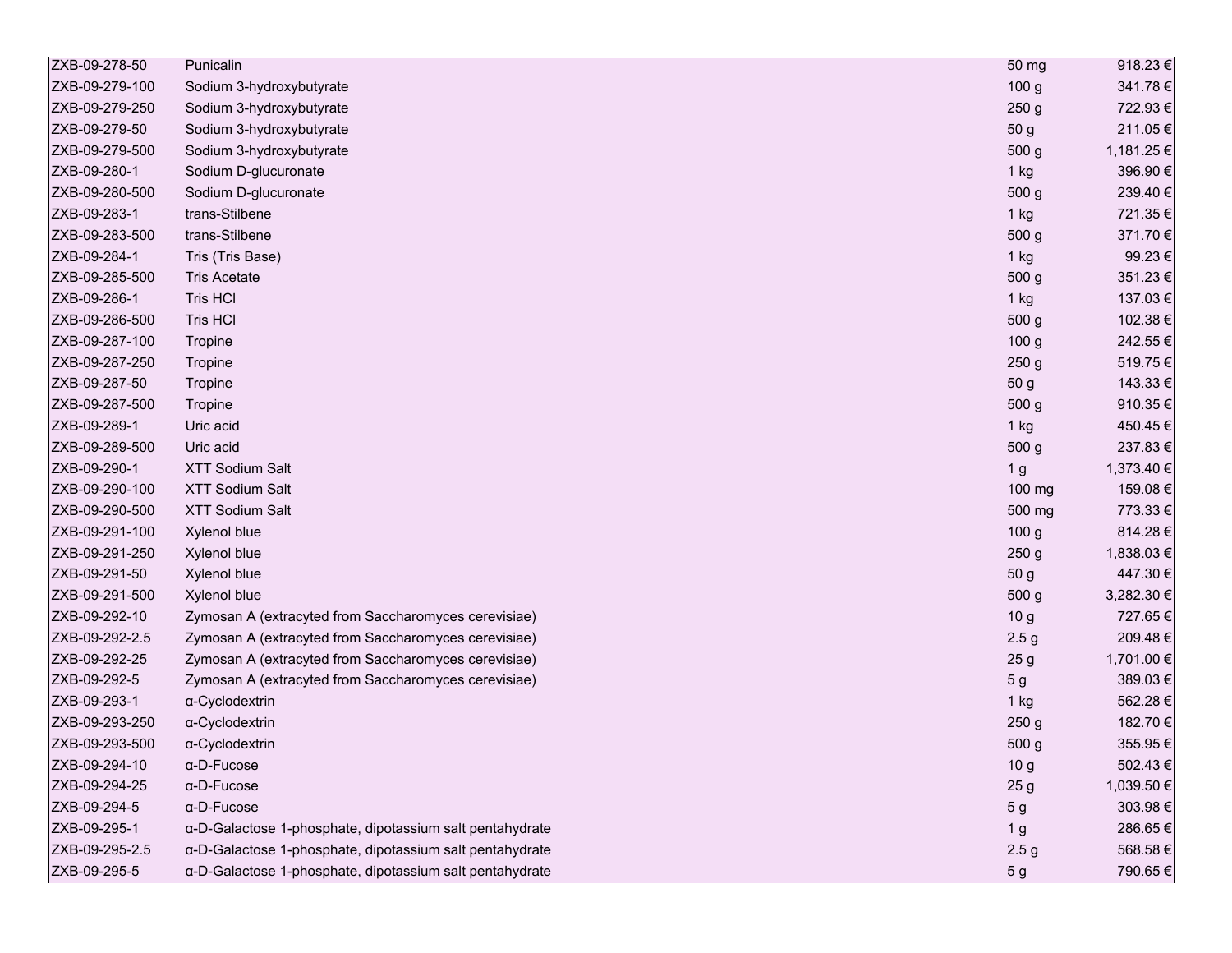| ZXB-09-295-500 | a-D-Galactose 1-phosphate, dipotassium salt pentahydrate | 500 mg           | 187.43€    |
|----------------|----------------------------------------------------------|------------------|------------|
|                | <b>Pharmacotical Reagent</b>                             |                  |            |
| ZXB-08-100-100 | (+)-Bicuculline                                          | 100 mg           | 168.53€    |
| ZXB-08-101-100 | Bergapten                                                | 100 <sub>g</sub> | 685.13€    |
| ZXB-08-102-25  | Halofuginone                                             | 25 <sub>g</sub>  | 5,948.78€  |
| ZXB-08-103-1   | Dequalinium chloride                                     | 1 <sub>g</sub>   | 217.35€    |
| ZXB-08-103-2   | Dequalinium chloride                                     | 2g               | 311.85€    |
| ZXB-08-103-500 | Dequalinium chloride                                     | 500 mg           | 138.60€    |
| ZXB-08-104-500 | 6-Dimethylamino-9-(b-D-ribofuranosyl)purine              | 500 mg           | 148.05€    |
| ZXB-08-105-1   | 1,2-Dimyristoyl-rac-glycerol                             | 1 <sub>g</sub>   | 200.03€    |
| ZXB-08-106-100 | Dexamethasone                                            | 100 g            | 970.20€    |
| ZXB-08-107-2   | $\alpha$ -D-Fucose                                       | 2g               | 155.93€    |
| ZXB-08-108-1   | a-D-Galactose 1-phosphate, dipotassium salt pentahydrate | 1 <sub>g</sub>   | 286.65€    |
| ZXB-08-108-500 | a-D-Galactose 1-phosphate, dipotassium salt pentahydrate | 500 mg           | 187.43€    |
| ZXB-08-109-10  | Geniposide                                               | 10 <sub>g</sub>  | 121.28€    |
| ZXB-08-109-25  | Geniposide                                               | 25 <sub>g</sub>  | 242.55€    |
| ZXB-08-110-10  | Lactitol                                                 | 10 <sub>g</sub>  | 563.85€    |
| ZXB-08-110-1   | Lactitol                                                 | 1 <sub>g</sub>   | 252.00€    |
| ZXB-08-110-2   | Lactitol                                                 | 2g               | 303.98€    |
| ZXB-08-110-5   | Lactitol                                                 | 5 <sub>g</sub>   | 338.63€    |
| ZXB-08-111-1   | Mildronate                                               | 1 <sub>g</sub>   | 329.18€    |
| ZXB-08-111-500 | Mildronate                                               | 500 mg           | 200.03€    |
| ZXB-08-112-10  | 6-Nitroindole                                            | 10 <sub>g</sub>  | 130.73€    |
| ZXB-08-113-25  | Octylthioglucoside                                       | 25 <sub>g</sub>  | 538.65€    |
| ZXB-08-114-100 | 1,10-Phenanthroline monohydrate                          | 100 <sub>g</sub> | 385.88€    |
| ZXB-08-115-100 | Ribavirin                                                | 100 <sub>g</sub> | 173.25 €   |
| ZXB-08-116-1   | Succinylsulfathiazole                                    | $1$ kg           | 519.75€    |
| ZXB-08-117-250 | Tridecyl beta-D-maltopyranoside                          | 250 mg           | 173.25€    |
| ZXB-08-117-500 | Tridecyl beta-D-maltopyranoside                          | 500 mg           | 277.20€    |
| ZXB-08-118-1   | Thiostrepton                                             | 1 <sub>g</sub>   | 155.93€    |
| ZXB-08-118-5   | Thiostrepton                                             | 5 <sub>g</sub>   | 595.35€    |
| ZXB-08-119-1   | Tamoxifen citrate                                        | 1 <sub>g</sub>   | 155.93€    |
| ZXB-08-120-100 | N-Acetyl-L-carnosine                                     | 100 g            | 504.00€    |
| ZXB-08-120-250 | N-Acetyl-L-carnosine                                     | 250 g            | 1,039.50 € |
| ZXB-08-120-50  | N-Acetyl-L-carnosine                                     | 50 g             | 299.25€    |
| ZXB-08-121-1   | Ampicillin/Sulbactam (2:1)                               | 1 <sub>g</sub>   | 305.55€    |
| ZXB-08-122-100 | Acetylcholine iodide                                     | 100 <sub>g</sub> | 551.25€    |
| ZXB-08-122-250 | Acetylcholine iodide                                     | 250 g            | 1,313.55 € |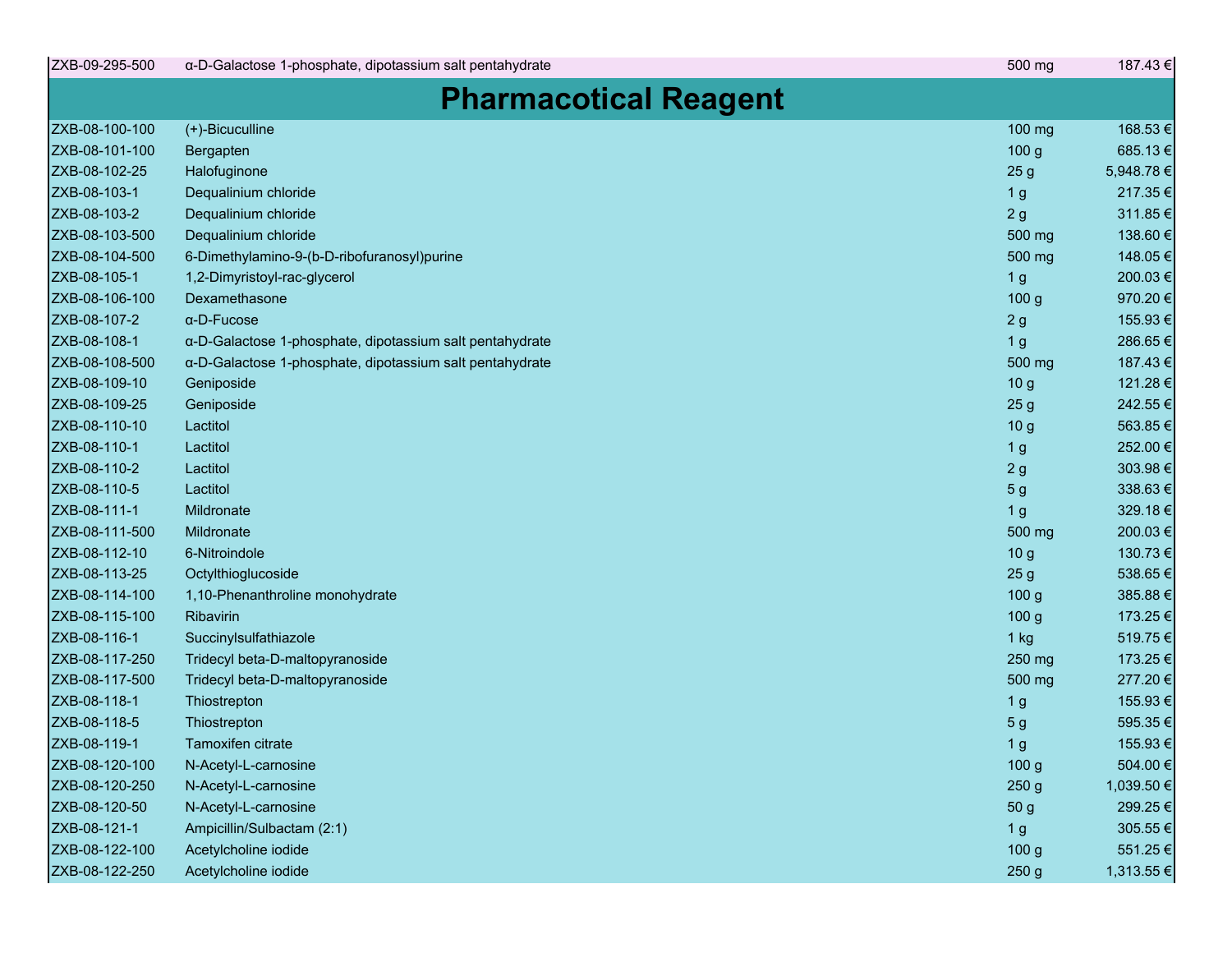| ZXB-08-122-50  | Acetylcholine iodide                                                                                                     | 50 g              | 315.00 €   |
|----------------|--------------------------------------------------------------------------------------------------------------------------|-------------------|------------|
| ZXB-08-122-500 | Acetylcholine iodide                                                                                                     | 500 g             | 2,494.80 € |
| ZXB-08-123-10  | N-Acetyl-3-hydroxyindole                                                                                                 | 10 <sub>g</sub>   | 395.33€    |
| ZXB-08-123-25  | N-Acetyl-3-hydroxyindole                                                                                                 | 25 <sub>g</sub>   | 852.08€    |
| ZXB-08-123-5   | N-Acetyl-3-hydroxyindole                                                                                                 | 5 <sub>g</sub>    | 220.50€    |
| ZXB-08-124-100 | 3-Acetylindole                                                                                                           | 100 <sub>g</sub>  | 203.18€    |
| ZXB-08-124-1   | 3-Acetylindole                                                                                                           | $1$ kg            | 1,732.50 € |
| ZXB-08-124-250 | 3-Acetylindole                                                                                                           | 250 <sub>g</sub>  | 480.38€    |
| ZXB-08-124-500 | 3-Acetylindole                                                                                                           | 500 <sub>g</sub>  | 907.20€    |
| ZXB-08-125-500 | Adenine 9-β-D-arabinofuranoside (Vidarabine)                                                                             | 500 mg            | 229.95€    |
| ZXB-08-126-100 | 1-Acetyl-3-carboxaldehyde                                                                                                | 100 <sub>g</sub>  | 459.90€    |
| ZXB-08-126-25  | 1-Acetyl-3-carboxaldehyde                                                                                                | 25 <sub>g</sub>   | 165.38€    |
| ZXB-08-126-250 | 1-Acetyl-3-carboxaldehyde                                                                                                | 250 <sub>g</sub>  | 963.90€    |
| ZXB-08-126-50  | 1-Acetyl-3-carboxaldehyde                                                                                                | 50 g              | 269.33€    |
| ZXB-08-126-500 | 1-Acetyl-3-carboxaldehyde                                                                                                | 500 g             | 1,611.23 € |
| ZXB-08-127-100 | trans-Aconitic acid                                                                                                      | 100 <sub>g</sub>  | 433.13€    |
| ZXB-08-127-25  | trans-Aconitic acid                                                                                                      | 25 <sub>g</sub>   | 173.25€    |
| ZXB-08-127-250 | trans-Aconitic acid                                                                                                      | 250 <sub>g</sub>  | 866.25€    |
| ZXB-08-127-50  | trans-Aconitic acid                                                                                                      | 50 g              | 259.88€    |
| ZXB-08-127-500 | trans-Aconitic acid                                                                                                      | 500 g             | 1,351.35€  |
| ZXB-08-128-10  | 4-Acetoxyindole                                                                                                          | 10 <sub>g</sub>   | 398.48€    |
| ZXB-08-128-25  | 4-Acetoxyindole                                                                                                          | 25 <sub>g</sub>   | 693.00€    |
| ZXB-08-128-5   | 4-Acetoxyindole                                                                                                          | 5 <sub>g</sub>    | 311.85€    |
| ZXB-08-129-10  | 5-Azaindole                                                                                                              | 10 <sub>g</sub>   | 207.90€    |
| ZXB-08-129-100 | 5-Azaindole                                                                                                              | 100 <sub>g</sub>  | 1,386.00 € |
| ZXB-08-129-25  | 5-Azaindole                                                                                                              | 25 <sub>g</sub>   | 433.13€    |
| ZXB-08-129-50  | 5-Azaindole                                                                                                              | 50 g              | 779.63€    |
| ZXB-08-130-10  | Acalabrutinib                                                                                                            | $10 \, \text{mg}$ | 269.33€    |
| ZXB-08-131-1   | O-(2,3,4,6-Tetra-O-benzyl-alpha-D-gal)-(1-4)-O-(2,3,6-tri-O-benzyl-beta-D-gal)-(1-4)-2,3,6-tri-O-benzyl-alpha/beta-D-glc | 1 <sub>g</sub>    | 2,557.80 € |
| ZXB-08-131-100 | O-(2,3,4,6-Tetra-O-benzyl-alpha-D-gal)-(1-4)-O-(2,3,6-tri-O-benzyl-beta-D-gal)-(1-4)-2,3,6-tri-O-benzyl-alpha/beta-D-glc | 100 mg            | 426.83€    |
| ZXB-08-131-2.5 | O-(2,3,4,6-Tetra-O-benzyl-alpha-D-gal)-(1-4)-O-(2,3,6-tri-O-benzyl-beta-D-gal)-(1-4)-2,3,6-tri-O-benzyl-alpha/beta-D-glc | 2.5 <sub>g</sub>  | 5,753.48€  |
| ZXB-08-131-250 | O-(2,3,4,6-Tetra-O-benzyl-alpha-D-gal)-(1-4)-O-(2,3,6-tri-O-benzyl-beta-D-gal)-(1-4)-2,3,6-tri-O-benzyl-alpha/beta-D-glc | 250 mg            | 888.30€    |
| ZXB-08-131-500 | O-(2,3,4,6-Tetra-O-benzyl-alpha-D-gal)-(1-4)-O-(2,3,6-tri-O-benzyl-beta-D-gal)-(1-4)-2,3,6-tri-O-benzyl-alpha/beta-D-glc | 500 mg            | 1,420.65€  |
| ZXB-08-132-1   | 2-Amino-5-bromobenzoic acid                                                                                              | $1$ kg            | 606.38€    |
| ZXB-08-132-250 | 2-Amino-5-bromobenzoic acid                                                                                              | 250 <sub>g</sub>  | 173.25€    |
| ZXB-08-132-500 | 2-Amino-5-bromobenzoic acid                                                                                              | 500 g             | 311.85€    |
| ZXB-08-133-1   | 2-Amino-4-fluorobenzoic acid                                                                                             | $1$ kg            | 1,137.15€  |
| ZXB-08-133-100 | 2-Amino-4-fluorobenzoic acid                                                                                             | 100 <sub>g</sub>  | 176.40€    |
| ZXB-08-133-250 | 2-Amino-4-fluorobenzoic acid                                                                                             | 250 <sub>g</sub>  | 338.63€    |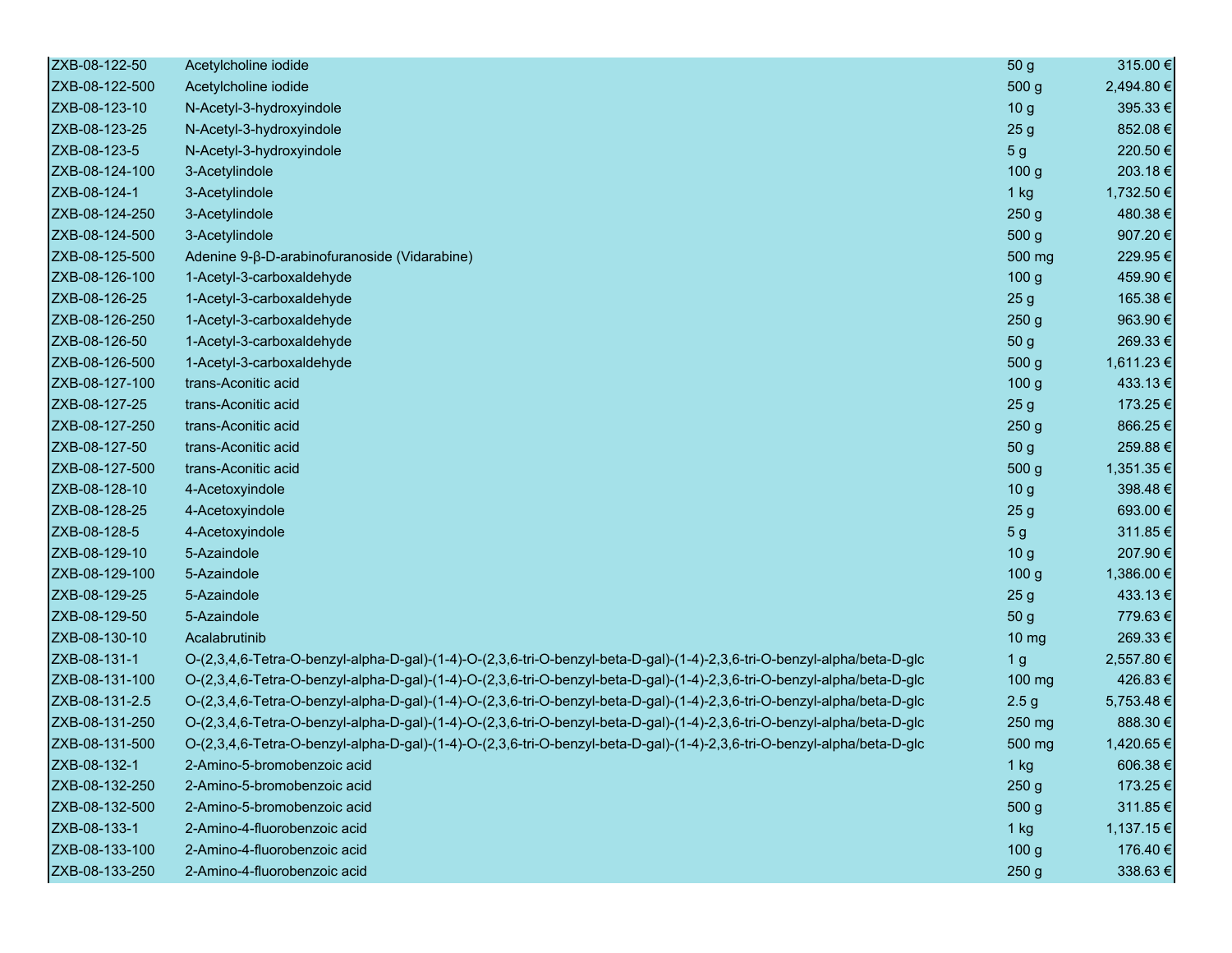| ZXB-08-133-500 | 2-Amino-4-fluorobenzoic acid                        | 500 g            | 626.85€    |
|----------------|-----------------------------------------------------|------------------|------------|
| ZXB-08-134-1   | 2-Amino-4-chlorobenzoic acid                        | $1$ kg           | 390.60€    |
| ZXB-08-135-1   | 2-Amino-6-chlorobenzoic acid                        | $1$ kg           | 1,071.00 € |
| ZXB-08-135-100 | 2-Amino-6-chlorobenzoic acid                        | 100 <sub>g</sub> | 143.33 €   |
| ZXB-08-135-250 | 2-Amino-6-chlorobenzoic acid                        | 250 <sub>g</sub> | 285.08€    |
| ZXB-08-135-500 | 2-Amino-6-chlorobenzoic acid                        | 500 g            | 560.70€    |
| ZXB-08-136-1   | 2-Amino-4,6-dichloropyrimidine                      | $1$ kg           | 346.50€    |
| ZXB-08-136-250 | 2-Amino-4,6-dichloropyrimidine                      | 250 <sub>g</sub> | 173.25 €   |
| ZXB-08-136-500 | 2-Amino-4,6-dichloropyrimidine                      | 500 <sub>g</sub> | 277.20€    |
| ZXB-08-137-1   | 5-Aminogramine                                      | 1 <sub>g</sub>   | 390.60€    |
| ZXB-08-137-250 | 5-Aminogramine                                      | 250 mg           | 165.38€    |
| ZXB-08-137-500 | 5-Aminogramine                                      | 500 mg           | 259.88€    |
| ZXB-08-139-10  | 5-Aminolevulinic acid hexyl ester hydrochloride     | 10 <sub>g</sub>  | 567.00€    |
| ZXB-08-139-100 | 5-Aminolevulinic acid hexyl ester hydrochloride     | 100 <sub>g</sub> | 4,857.30 € |
| ZXB-08-139-25  | 5-Aminolevulinic acid hexyl ester hydrochloride     | 25 <sub>g</sub>  | 1,346.63 € |
| ZXB-08-139-5   | 5-Aminolevulinic acid hexyl ester hydrochloride     | 5 <sub>g</sub>   | 299.25€    |
| ZXB-08-139-50  | 5-Aminolevulinic acid hexyl ester hydrochloride     | 50 g             | 2,559.38 € |
| ZXB-08-140-1   | 5-Aminolevulinic acid benzyl ester hydrochloride    | 1 <sub>g</sub>   | 477.23€    |
| ZXB-08-140-10  | 5-Aminolevulinic acid benzyl ester hydrochloride    | 10 <sub>g</sub>  | 2,660.18€  |
| ZXB-08-140-2.5 | 5-Aminolevulinic acid benzyl ester hydrochloride    | 2.5 <sub>g</sub> | 1,003.28 € |
| ZXB-08-140-25  | 5-Aminolevulinic acid benzyl ester hydrochloride    | 25 <sub>g</sub>  | 5,309.33 € |
| ZXB-08-140-5   | 5-Aminolevulinic acid benzyl ester hydrochloride    | 5 <sub>g</sub>   | 1,655.33 € |
| ZXB-08-141-1   | 5-Aminolevulinic acid isopropyl ester hydrochloride | 1 <sub>g</sub>   | 396.90€    |
| ZXB-08-141-10  | 5-Aminolevulinic acid isopropyl ester hydrochloride | 10 <sub>g</sub>  | 2,286.90 € |
| ZXB-08-141-2.5 | 5-Aminolevulinic acid isopropyl ester hydrochloride | 2.5 <sub>g</sub> | 823.73€    |
| ZXB-08-141-25  | 5-Aminolevulinic acid isopropyl ester hydrochloride | 25 <sub>g</sub>  | 4,764.38 € |
| ZXB-08-141-5   | 5-Aminolevulinic acid isopropyl ester hydrochloride | 5 <sub>g</sub>   | 1,373.40 € |
| ZXB-08-142-1   | 5-Aminolevulinic acid methyl ester hydrochloride    | 1 <sub>g</sub>   | 195.30€    |
| ZXB-08-142-10  | 5-Aminolevulinic acid methyl ester hydrochloride    | 10 <sub>g</sub>  | 1,187.55 € |
| ZXB-08-142-2.5 | 5-Aminolevulinic acid methyl ester hydrochloride    | 2.5 <sub>g</sub> | 414.23€    |
| ZXB-08-142-25  | 5-Aminolevulinic acid methyl ester hydrochloride    | 25 <sub>g</sub>  | 2,507.40 € |
| ZXB-08-142-5   | 5-Aminolevulinic acid methyl ester hydrochloride    | 5 <sub>g</sub>   | 702.45€    |
| ZXB-08-143-500 | Artesunate                                          | 500 mg           | 526.05€    |
| ZXB-08-144-1   | 5-Aminolevulinic acid hydrochloride                 | 1 <sub>g</sub>   | 143.33 €   |
| ZXB-08-144-2.5 | 5-Aminolevulinic acid hydrochloride                 | 2.5 <sub>g</sub> | 319.73€    |
| ZXB-08-144-25  | 5-Aminolevulinic acid hydrochloride                 | 25 mg            | 48.83€     |
| ZXB-08-144-5   | 5-Aminolevulinic acid hydrochloride                 | 5 <sub>g</sub>   | 590.63€    |
| ZXB-08-145-10  | 2-Amino-1-phenylethanol hydrochloride               | 10 <sub>g</sub>  | 686.70€    |
| ZXB-08-145-100 | 2-Amino-1-phenylethanol hydrochloride               | 100 g            | 2,030.18€  |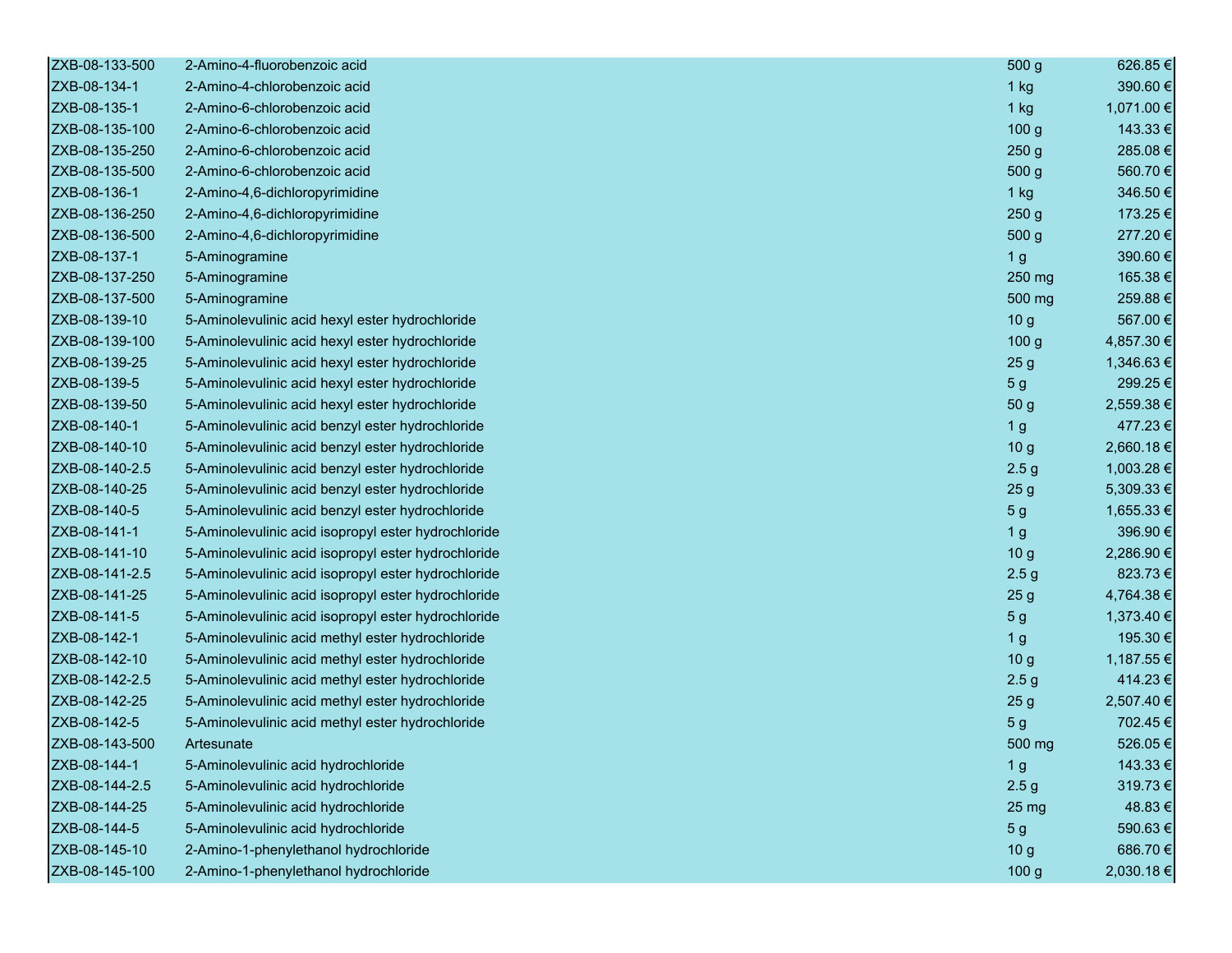| ZXB-08-145-25  | 2-Amino-1-phenylethanol hydrochloride                 | 25 <sub>g</sub>  | 1,143.45 € |
|----------------|-------------------------------------------------------|------------------|------------|
| ZXB-08-145-5   | 2-Amino-1-phenylethanol hydrochloride                 | 5 <sub>g</sub>   | 515.03€    |
| ZXB-08-145-50  | 2-Amino-1-phenylethanol hydrochloride                 | 50 g             | 1,523.03 € |
| ZXB-08-146-10  | Asunaprevir                                           | $10 \mathrm{mg}$ | 461.48€    |
| ZXB-08-146-25  | Asunaprevir                                           | 25 mg            | 921.38€    |
| ZXB-08-147-100 | D-Arginine, free base                                 | 100 <sub>g</sub> | 1,039.50 € |
| ZXB-08-147-25  | D-Arginine, free base                                 | 25 <sub>g</sub>  | 315.00€    |
| ZXB-08-147-250 | D-Arginine, free base                                 | 250 <sub>g</sub> | 1,905.75 € |
| ZXB-08-147-50  | D-Arginine, free base                                 | 50 g             | 606.38€    |
| ZXB-08-148-10  | 8-Acetoxypyrene-1,3,6-trisulfonic acid trisodium salt | 10 <sub>g</sub>  | 1,256.85€  |
| ZXB-08-148-5   | 8-Acetoxypyrene-1,3,6-trisulfonic acid trisodium salt | 5 <sub>g</sub>   | 650.48€    |
| ZXB-08-149-100 | Anthrone                                              | 100 <sub>g</sub> | 666.23€    |
| ZXB-08-149-250 | Anthrone                                              | 250 <sub>g</sub> | 1,387.58€  |
| ZXB-08-149-500 | Anthrone                                              | 500 g            | 2,310.53 € |
| ZXB-08-150-100 | DL-Arginine, free base                                | 100 <sub>g</sub> | 814.28€    |
| ZXB-08-150-250 | DL-Arginine, free base                                | 250 <sub>g</sub> | 1,838.03 € |
| ZXB-08-150-50  | DL-Arginine, free base                                | 50 g             | 447.30 €   |
| ZXB-08-150-500 | DL-Arginine, free base                                | 500 g            | 3,413.03 € |
| ZXB-08-151-50  | Acycloguanosine                                       | 50 mg            | 190.58€    |
| ZXB-08-152-1   | Azelaic acid                                          | 1 kg             | 338.63€    |
| ZXB-08-152-250 | Azelaic acid                                          | 250 <sub>g</sub> | 89.78€     |
| ZXB-08-152-500 | Azelaic acid                                          | 500 <sub>g</sub> | 173.25€    |
| ZXB-08-153-10  | 6-Azaindole                                           | 10 <sub>g</sub>  | 433.13€    |
| ZXB-08-153-25  | 6-Azaindole                                           | 25 <sub>g</sub>  | 918.23€    |
| ZXB-08-153-5   | 6-Azaindole                                           | 5 <sub>g</sub>   | 294.53€    |
| ZXB-08-154-1   | 7-Azaindole                                           | 1 kg             | 970.20€    |
| ZXB-08-154-250 | 7-Azaindole                                           | 250 <sub>g</sub> | 252.00€    |
| ZXB-08-154-500 | 7-Azaindole                                           | 500 g            | 494.55€    |
| ZXB-08-155-10  | 4-Azaindole                                           | 10 <sub>g</sub>  | 165.38€    |
| ZXB-08-155-100 | 4-Azaindole                                           | 100 <sub>g</sub> | 1,507.28 € |
| ZXB-08-155-25  | 4-Azaindole                                           | 25 <sub>g</sub>  | 326.03€    |
| ZXB-08-155-50  | 4-Azaindole                                           | 50 g             | 970.20€    |
| ZXB-08-156-1   | 4-(Benzyloxy) aniline hydrochloride                   | 1 kg             | 606.38€    |
| ZXB-08-156-250 | 4-(Benzyloxy) aniline hydrochloride                   | 250 <sub>g</sub> | 173.25 €   |
| ZXB-08-156-500 | 4-(Benzyloxy) aniline hydrochloride                   | 500 g            | 346.50€    |
| ZXB-08-157-10  | Bergapten                                             | 10 <sub>g</sub>  | 190.58€    |
| ZXB-08-157-25  | Bergapten                                             | 25 <sub>g</sub>  | 303.98€    |
| ZXB-08-157-50  | Bergapten                                             | 50 g             | 433.13€    |
| ZXB-08-158-100 | 7-Benzyloxyindole                                     | 100 g            | 519.75€    |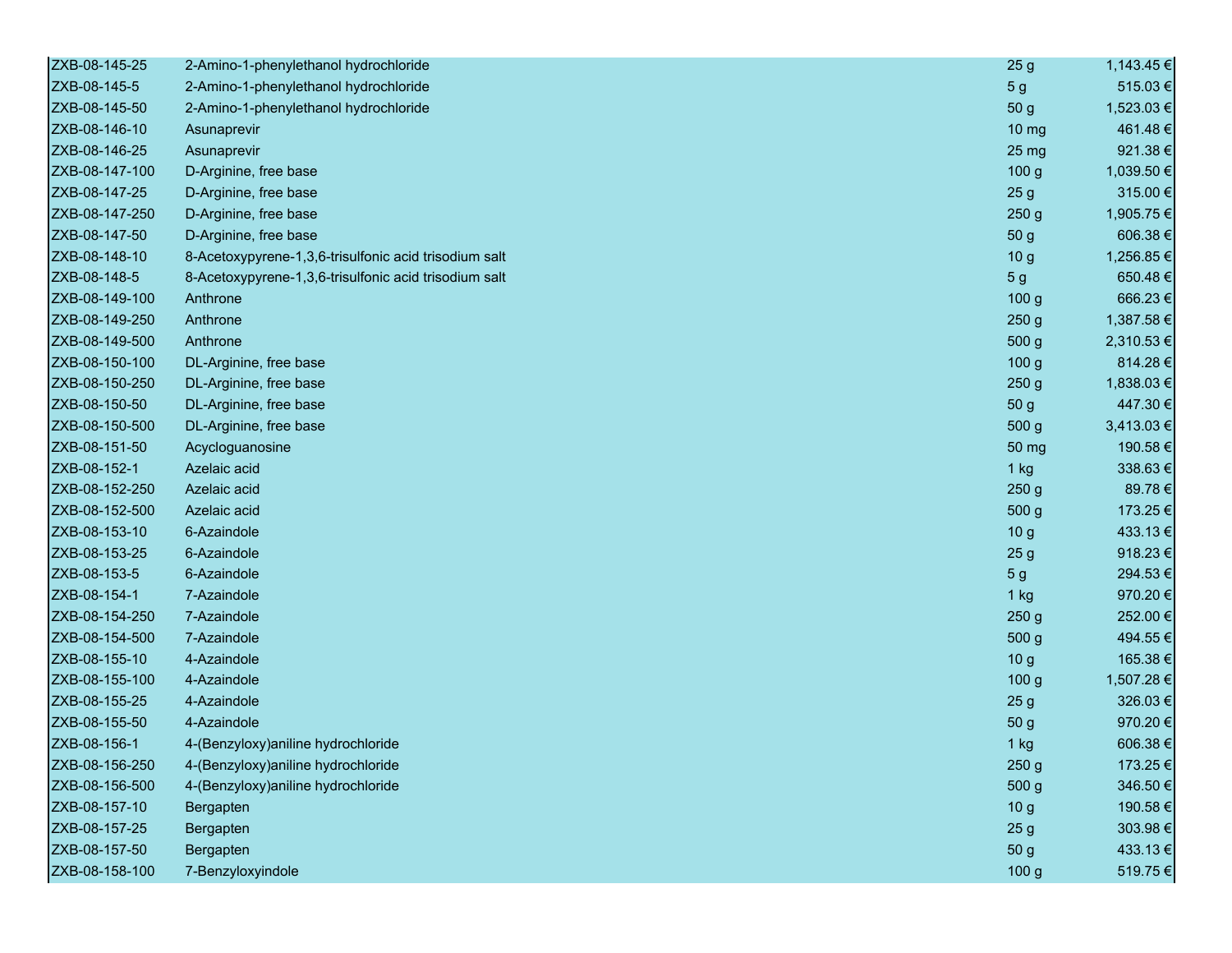| ZXB-08-158-25  | 7-Benzyloxyindole                                                  | 25 <sub>g</sub>  | 155.93€    |
|----------------|--------------------------------------------------------------------|------------------|------------|
| ZXB-08-158-50  | 7-Benzyloxyindole                                                  | 50 g             | 291.38€    |
| ZXB-08-159-1   | 6-Benzyloxyindole-3-carboxaldehyde                                 | 1 <sub>g</sub>   | 130.73€    |
| ZXB-08-159-10  | 6-Benzyloxyindole-3-carboxaldehyde                                 | 10 <sub>g</sub>  | 1,039.50 € |
| ZXB-08-159-2   | 6-Benzyloxyindole-3-carboxaldehyde                                 | 2g               | 242.55€    |
| ZXB-08-159-5   | 6-Benzyloxyindole-3-carboxaldehyde                                 | 5 <sub>g</sub>   | 554.40€    |
| ZXB-08-160-1   | 4-Benzyloxyindole-2-carboxylic acid ethyl ester                    | 1 <sub>g</sub>   | 574.88€    |
| ZXB-08-160-2.5 | 4-Benzyloxyindole-2-carboxylic acid ethyl ester                    | 2.5 <sub>g</sub> | 1,063.13€  |
| ZXB-08-160-500 | 4-Benzyloxyindole-2-carboxylic acid ethyl ester                    | 500 mg           | 373.28€    |
| ZXB-09-161-1   | 5-Benzyloxy-DL-tryptophan                                          | 1 <sub>g</sub>   | 195.30€    |
| ZXB-09-161-10  | 5-Benzyloxy-DL-tryptophan                                          | 10 <sub>g</sub>  | 1,274.18€  |
| ZXB-09-161-2.5 | 5-Benzyloxy-DL-tryptophan                                          | 2.5 <sub>g</sub> | 423.68€    |
| ZXB-09-161-5   | 5-Benzyloxy-DL-tryptophan                                          | 5 <sub>g</sub>   | 737.10€    |
| ZXB-09-162-1   | Halofuginone                                                       | 1 <sub>g</sub>   | 412.65€    |
| ZXB-09-162-10  | Halofuginone                                                       | 10 <sub>g</sub>  | 2,617.65 € |
| ZXB-09-162-2.5 | Halofuginone                                                       | 2.5 <sub>g</sub> | 792.23€    |
| ZXB-09-162-5   | Halofuginone                                                       | 5 <sub>g</sub>   | 1,441.13€  |
| ZXB-09-163-1   | <b>Bactenecin</b>                                                  | 1 $mg$           | 1,244.25 € |
| ZXB-09-163-500 | <b>Bactenecin</b>                                                  | 500 µg           | 737.10€    |
| ZXB-08-164-10  | Bis(4-methylumbelliferyl)pyrophosphoric acid, disodium salt        | 10 <sub>g</sub>  | 346.50€    |
| ZXB-08-164-25  | Bis(4-methylumbelliferyl)pyrophosphoric acid, disodium salt        | 25 <sub>g</sub>  | 606.38€    |
| ZXB-08-164-5   | Bis(4-methylumbelliferyl)pyrophosphoric acid, disodium salt        | 5 <sub>g</sub>   | 217.35€    |
| ZXB-08-164-50  | Bis(4-methylumbelliferyl)pyrophosphoric acid, disodium salt        | 50 <sub>g</sub>  | 866.25€    |
| ZXB-08-165-10  | Bleomycin A5 hydrochloride                                         | $10 \mathrm{mg}$ | 310.28€    |
| ZXB-08-165-50  | Bleomycin A5 hydrochloride                                         | 50 mg            | 721.35€    |
| ZXB-08-166-1   | <b>Baicalin</b>                                                    | 1 <sub>g</sub>   | 351.23€    |
| ZXB-08-167-10  | <b>Blue Tetrazolium chloride</b>                                   | 10 <sub>g</sub>  | 294.53€    |
| ZXB-08-167-100 | <b>Blue Tetrazolium chloride</b>                                   | 100 <sub>g</sub> | 1,905.75 € |
| ZXB-08-167-25  | <b>Blue Tetrazolium chloride</b>                                   | 25 <sub>g</sub>  | 650.48€    |
| ZXB-08-167-5   | <b>Blue Tetrazolium chloride</b>                                   | 5 <sub>g</sub>   | 165.38€    |
| ZXB-08-167-50  | <b>Blue Tetrazolium chloride</b>                                   | 50 g             | 1,126.13 € |
| ZXB-08-168-50  | <b>Bithionol</b>                                                   | 500 mg           | 834.75€    |
| ZXB-08-169-1   | 5-Bromo-4-chloro-3-indoxyl phosphate, p-toluidine salt, micronized | 1 <sub>g</sub>   | 143.33 €   |
| ZXB-08-169-2.5 | 5-Bromo-4-chloro-3-indoxyl phosphate, p-toluidine salt, micronized | 2.5 <sub>g</sub> | 299.25 €   |
| ZXB-08-169-5   | 5-Bromo-4-chloro-3-indoxyl phosphate, p-toluidine salt, micronized | 5 <sub>g</sub>   | 426.83€    |
| ZXB-08-170-1   | 5-Bromo-6-chloro-3-indoxyl-alpha-D-galactopyranoside               | 1 <sub>g</sub>   | 655.20€    |
| ZXB-08-170-2.5 | 5-Bromo-6-chloro-3-indoxyl-alpha-D-galactopyranoside               | 2.5 <sub>g</sub> | 1,367.10 € |
| ZXB-08-170-250 | 5-Bromo-6-chloro-3-indoxyl-alpha-D-galactopyranoside               | 250 mg           | 236.25€    |
| ZXB-08-170-500 | 5-Bromo-6-chloro-3-indoxyl-alpha-D-galactopyranoside               | 500 mg           | 393.75€    |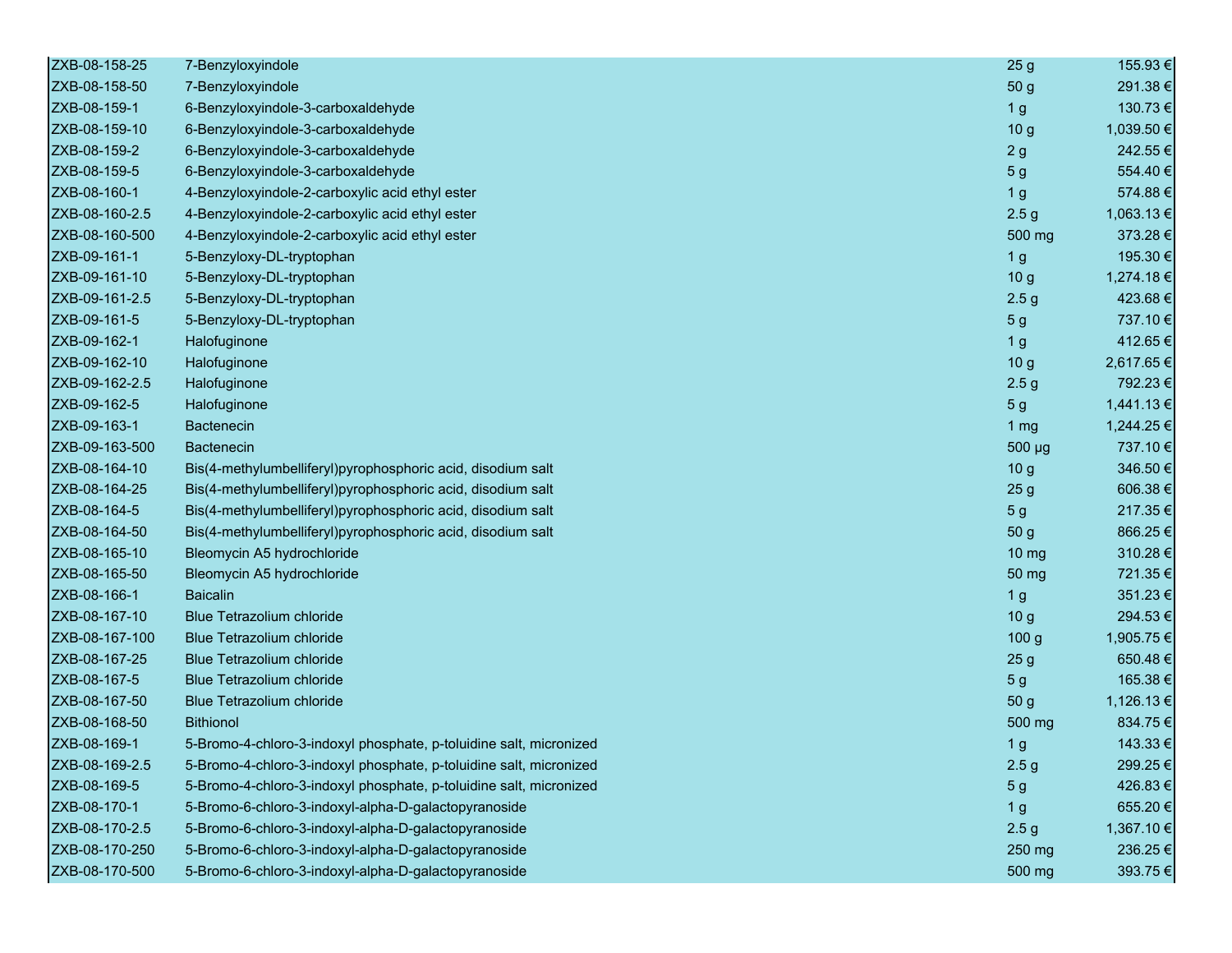| ZXB-08-171-1   | 5-Bromo-4-chloro-3-indoxyl-alpha-D-fucopyranoside                                    | 1 <sub>g</sub>   | 1,732.50 € |
|----------------|--------------------------------------------------------------------------------------|------------------|------------|
| ZXB-08-171-250 | 5-Bromo-4-chloro-3-indoxyl-alpha-D-fucopyranoside                                    | 250 mg           | 308.70€    |
| ZXB-08-171-500 | 5-Bromo-4-chloro-3-indoxyl-alpha-D-fucopyranoside                                    | 500 mg           | 519.75€    |
| ZXB-08-172-10  | 5-Bromo-4-chloro-3-indoxyl-beta-L-fucopyranoside                                     | 10 <sub>mg</sub> | 346.50€    |
| ZXB-08-172-25  | 5-Bromo-4-chloro-3-indoxyl-beta-L-fucopyranoside                                     | 25 <sub>mg</sub> | 693.00€    |
| ZXB-08-172-5   | 5-Bromo-4-chloro-3-indoxyl-beta-L-fucopyranoside                                     | 5 <sub>mg</sub>  | 217.35€    |
| ZXB-08-173-1   | 5-Bromo-4-chloro-3-indoxyl-beta-D-glucuronic acid, sodium salt anhydrous (X-Gluc Na) | 1 <sub>g</sub>   | 236.25€    |
| ZXB-08-173-2   | 5-Bromo-4-chloro-3-indoxyl-beta-D-glucuronic acid, sodium salt anhydrous (X-Gluc Na) | 2g               | 398.48€    |
| ZXB-08-173-5   | 5-Bromo-4-chloro-3-indoxyl-beta-D-glucuronic acid, sodium salt anhydrous (X-Gluc Na) | 5 <sub>g</sub>   | 823.73€    |
| ZXB-08-174-1   | 5-Bromo-4-chloro-3-indoxyl phosphate, dilithium salt hydrate                         | 1 <sub>g</sub>   | 702.45€    |
| ZXB-08-174-10  | 5-Bromo-4-chloro-3-indoxyl phosphate, dilithium salt hydrate                         | 10 <sub>g</sub>  | 6,054.30 € |
| ZXB-08-174-2.5 | 5-Bromo-4-chloro-3-indoxyl phosphate, dilithium salt hydrate                         | 2.5 <sub>g</sub> | 1,672.65 € |
| ZXB-08-174-5   | 5-Bromo-4-chloro-3-indoxyl phosphate, dilithium salt hydrate                         | 5 <sub>g</sub>   | 3,178.35 € |
| ZXB-08-174-500 | 5-Bromo-4-chloro-3-indoxyl phosphate, dilithium salt hydrate                         | 500 mg           | 368.55€    |
| ZXB-08-175-100 | 5-Bromo-4-chloro-3-indoxyl-beta-D-mannopyranoside                                    | 100 mg           | 387.45€    |
| ZXB-08-175-250 | 5-Bromo-4-chloro-3-indoxyl-beta-D-mannopyranoside                                    | 250 mg           | 696.15€    |
| ZXB-08-175-500 | 5-Bromo-4-chloro-3-indoxyl-beta-D-mannopyranoside                                    | 500 mg           | 1,354.50 € |
| ZXB-08-176-1   | 5-Bromo-4-chloro-3-indoxyl thymidine-3'-phosphate, cyclohexylammonium salt           | 1 <sub>g</sub>   | 4,725.00 € |
| ZXB-08-176-100 | 5-Bromo-4-chloro-3-indoxyl thymidine-3'-phosphate, cyclohexylammonium salt           | 100 mg           | 814.28€    |
| ZXB-08-176-250 | 5-Bromo-4-chloro-3-indoxyl thymidine-3'-phosphate, cyclohexylammonium salt           | 250 mg           | 1,707.30 € |
| ZXB-08-176-50  | 5-Bromo-4-chloro-3-indoxyl thymidine-3'-phosphate, cyclohexylammonium salt           | 50 mg            | 486.68€    |
| ZXB-08-176-500 | 5-Bromo-4-chloro-3-indoxyl thymidine-3'-phosphate, cyclohexylammonium salt           | 500 mg           | 2,756.25 € |
| ZXB-08-177-100 | N-alpha-Benzoyl-L-arginine ethyl ester hydrochloride                                 | 100 <sub>g</sub> | 415.80€    |
| ZXB-08-177-250 | N-alpha-Benzoyl-L-arginine ethyl ester hydrochloride                                 | 250 <sub>g</sub> | 913.50€    |
| ZXB-08-177-50  | N-alpha-Benzoyl-L-arginine ethyl ester hydrochloride                                 | 50 g             | 234.68€    |
| ZXB-08-177-500 | N-alpha-Benzoyl-L-arginine ethyl ester hydrochloride                                 | 500 g            | 1,600.20 € |
| ZXB-08-178-100 | 5-Bromoindole-2-carboxylic acid ethyl ester                                          | 100 <sub>g</sub> | 242.55€    |
| ZXB-08-178-250 | 5-Bromoindole-2-carboxylic acid ethyl ester                                          | 250 <sub>g</sub> | 499.28€    |
| ZXB-08-179-1   | 6-Bromo-2-naphthyl-alpha-D-mannopyranoside                                           | 1 <sub>g</sub>   | 910.35€    |
| ZXB-08-179-100 | 6-Bromo-2-naphthyl-alpha-D-mannopyranoside                                           | 100 mg           | 229.95€    |
| ZXB-08-179-250 | 6-Bromo-2-naphthyl-alpha-D-mannopyranoside                                           | 250 mg           | 412.65€    |
| ZXB-08-179-500 | 6-Bromo-2-naphthyl-alpha-D-mannopyranoside                                           | 500 mg           | 685.13€    |
| ZXB-08-180-10  | 7-Bromoindole                                                                        | 10 <sub>g</sub>  | 393.75€    |
| ZXB-08-180-25  | 7-Bromoindole                                                                        | 25 <sub>g</sub>  | 628.43€    |
| ZXB-08-180-5   | 7-Bromoindole                                                                        | 5 <sub>g</sub>   | 245.70€    |
| ZXB-08-181-1   | 6-Chloro-3-indoxyl-3-acetate                                                         | 1 <sub>g</sub>   | 1,001.70 € |
| ZXB-08-181-2.5 | 6-Chloro-3-indoxyl-3-acetate                                                         | 2.5 <sub>g</sub> | 2,275.88 € |
| ZXB-08-181-250 | 6-Chloro-3-indoxyl-3-acetate                                                         | 250 mg           | 359.10 €   |
| ZXB-08-181-500 | 6-Chloro-3-indoxyl-3-acetate                                                         | 500 mg           | 551.25€    |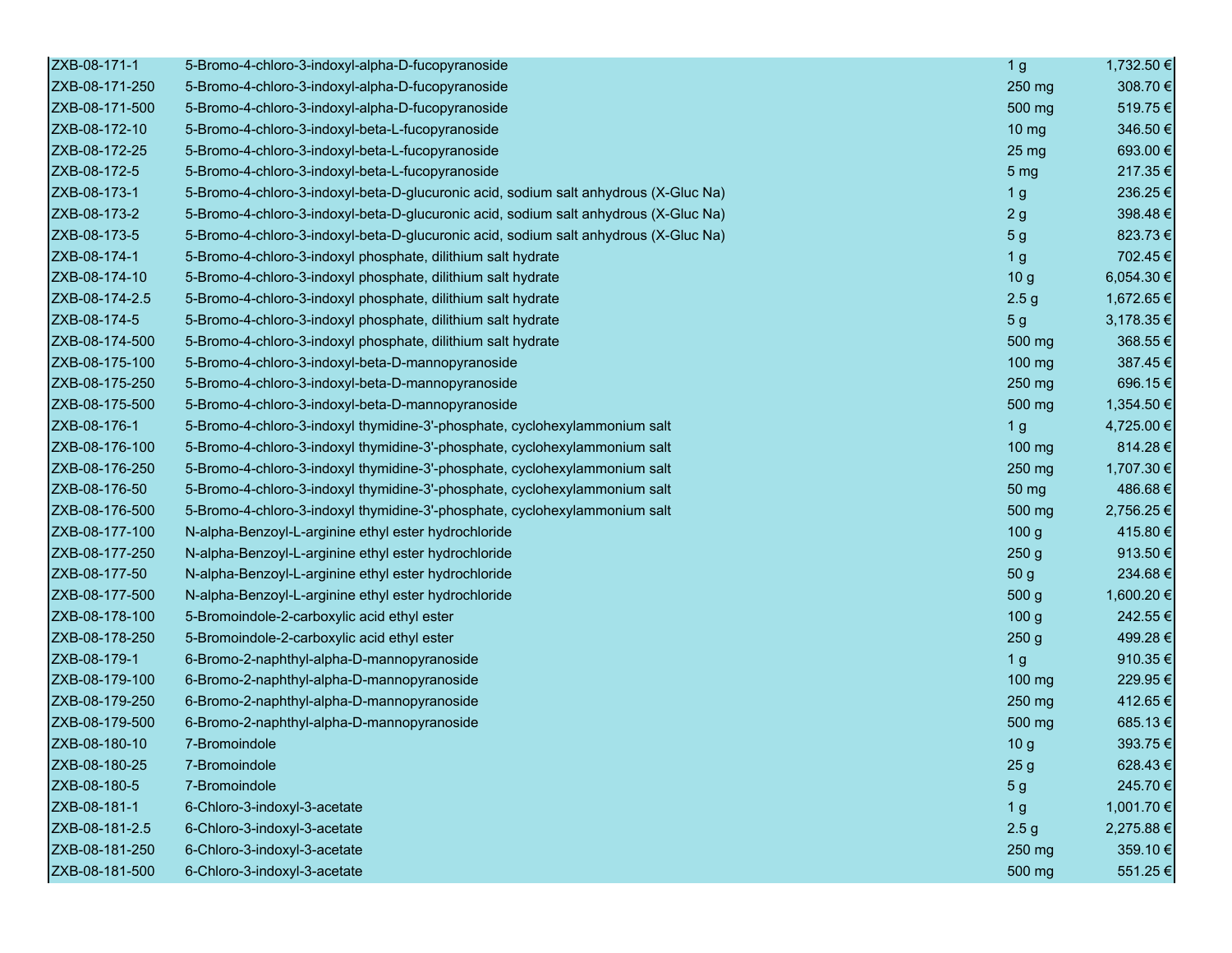| ZXB-08-182-100 | Cysteamine Hydrochloride                     | 100 <sub>g</sub> | 193.73 €       |
|----------------|----------------------------------------------|------------------|----------------|
| ZXB-08-183-5   | Clofazimine                                  | 5 <sub>g</sub>   | 258.30€        |
| ZXB-08-184-100 | Carboplatin                                  | 100 mg           | 212.63€        |
| ZXB-08-184-250 | Carboplatin                                  | 250 mg           | 552.83€        |
| ZXB-08-185-1   | 4-Chloroindole-3-acetic acid                 | 1 <sub>g</sub>   | 433.13€        |
| ZXB-08-185-2   | 4-Chloroindole-3-acetic acid                 | 2g               | 693.00€        |
| ZXB-08-185-250 | 4-Chloroindole-3-acetic acid                 | 250 mg           | 173.25 €       |
| ZXB-08-185-500 | 4-Chloroindole-3-acetic acid                 | 500 mg           | 277.20€        |
| ZXB-08-186-10  | 5-Chloro-IAA                                 | 10 <sub>g</sub>  | 952.88€        |
| ZXB-08-186-2.5 | 5-Chloro-IAA                                 | 2.5 <sub>g</sub> | 311.85€        |
| ZXB-08-186-5   | 5-Chloro-IAA                                 | 5 <sub>g</sub>   | 584.33€        |
| ZXB-08-187-5   | Cefmetazole free acid                        | 5 <sub>g</sub>   | 470.93€        |
| ZXB-08-188-100 | 5-Chloroindole-2-carboxylic Acid Ethyl Ester | 100 <sub>g</sub> | 177.98€        |
| ZXB-08-188-250 | 5-Chloroindole-2-carboxylic Acid Ethyl Ester | 250g             | 286.65€        |
| ZXB-08-189-1   | Cecropin P1, porcine                         | 1 <sub>mg</sub>  | 477.23€        |
| ZXB-08-190-1   | alpha-D-Cellobiose octaacetate               | $1$ kg           | 844.20€        |
| ZXB-08-190-500 | alpha-D-Cellobiose octaacetate               | 500 g            | 489.83€        |
| ZXB-08-191-50  | Cidofovir dihydrate                          | 50 mg            | 370.13€        |
| ZXB-08-192-1   | Cecropin A                                   | 1 mg             | 477.23€        |
| ZXB-08-193-100 | Chenodeoxycholic acid, sodium salt           | 100 <sub>g</sub> | 519.75€        |
| ZXB-08-193-25  | Chenodeoxycholic acid, sodium salt           | 25 <sub>g</sub>  | 173.25€        |
| ZXB-08-193-250 | Chenodeoxycholic acid, sodium salt           | 250 <sub>g</sub> | 1,126.13 €     |
| ZXB-08-193-50  | Chenodeoxycholic acid, sodium salt           | 50 g             | 311.85€        |
| ZXB-08-194-10  | Chloramphenicol-beta-D-galactopyranoside     | 10 mg            | 357.53€        |
| ZXB-08-194-25  | Chloramphenicol-beta-D-galactopyranoside     | 25 <sub>mg</sub> | 744.98€        |
| ZXB-08-194-5   | Chloramphenicol-beta-D-galactopyranoside     | 5 <sub>mg</sub>  | 200.03€        |
| ZXB-08-195-1   | α-Cyclodextrin                               | $1$ kg           | 562.28€        |
| ZXB-08-195-250 | α-Cyclodextrin                               | 250 <sub>g</sub> | 182.70€        |
| ZXB-08-195-500 | α-Cyclodextrin                               | 500 g            | 355.95€        |
| ZXB-08-196-100 | Clavulanic acid, lithium salt                | 100 mg           | 222.08€        |
| ZXB-08-197-100 | 4-Chloroindole                               | 100 <sub>g</sub> | 434.70€        |
| ZXB-08-197-50  | 4-Chloroindole                               | 50 g             | 259.88€        |
| ZXB-08-198-100 | 6-Chloroindole                               | 100 <sub>g</sub> | 247.28€        |
| ZXB-08-198-250 | 6-Chloroindole                               | 250 <sub>g</sub> | 477.23 €       |
| ZXB-08-198-500 | 6-Chloroindole                               | 500 g            | 922.50€        |
| ZXB-08-199-1   | 4-Chloro-3-indoxyl-beta-D-galactopyranoside  | 1 <sub>g</sub>   | 277.20€        |
| ZXB-08-199-10  | 4-Chloro-3-indoxyl-beta-D-galactopyranoside  | 10 <sub>g</sub>  | 1,841.18€      |
| ZXB-08-199-2.5 | 4-Chloro-3-indoxyl-beta-D-galactopyranoside  | 2.5 <sub>g</sub> | 585.90€        |
| ZXB-08-199-25  | 4-Chloro-3-indoxyl-beta-D-galactopyranoside  | 25 <sub>g</sub>  | $3,891.83 \in$ |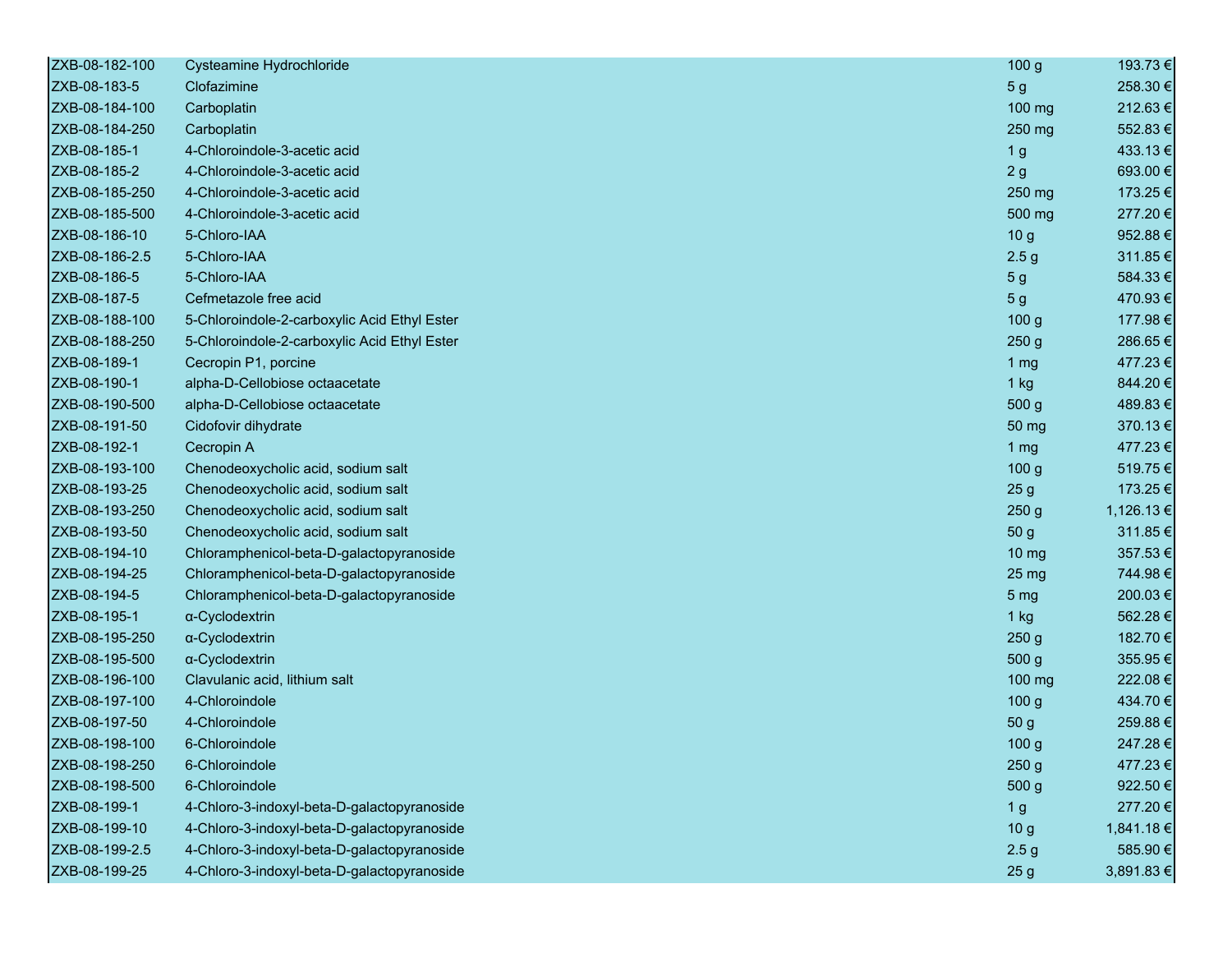| ZXB-08-199-5   | 4-Chloro-3-indoxyl-beta-D-galactopyranoside                                                 | 5 <sub>g</sub>   | 1,045.80 € |
|----------------|---------------------------------------------------------------------------------------------|------------------|------------|
| ZXB-08-200-1   | Ceftriaxone free acid                                                                       | 1 <sub>g</sub>   | 318.15€    |
| ZXB-08-201-10  | Cefteram pivoxil                                                                            | 10 <sub>mg</sub> | 552.83€    |
| ZXB-08-202-100 | 5-Chloroindole-2-carboxylic acid                                                            | 100 <sub>g</sub> | 875.70€    |
| ZXB-08-202-25  | 5-Chloroindole-2-carboxylic acid                                                            | 25g              | 303.98€    |
| ZXB-08-202-250 | 5-Chloroindole-2-carboxylic acid                                                            | 250 <sub>g</sub> | 1,713.60 € |
| ZXB-08-202-50  | 5-Chloroindole-2-carboxylic acid                                                            | 50 g             | 519.75€    |
| ZXB-08-202-500 | 5-Chloroindole-2-carboxylic acid                                                            | 500 g            | 2,691.68€  |
| ZXB-08-203-1   | 4-[2-(6-Chloro-1H-indazol-3-yl)azo]-3-hydroxynaphthalene-2,7-disulfonic acid, disodium salt | 1 <sub>g</sub>   | 182.70€    |
| ZXB-08-203-10  | 4-[2-(6-Chloro-1H-indazol-3-yl)azo]-3-hydroxynaphthalene-2,7-disulfonic acid, disodium salt | 10 <sub>g</sub>  | 1,368.68€  |
| ZXB-08-203-2.5 | 4-[2-(6-Chloro-1H-indazol-3-yl)azo]-3-hydroxynaphthalene-2,7-disulfonic acid, disodium salt | 2.5 <sub>g</sub> | 414.23€    |
| ZXB-08-203-5   | 4-[2-(6-Chloro-1H-indazol-3-yl)azo]-3-hydroxynaphthalene-2,7-disulfonic acid, disodium salt | 5 <sub>g</sub>   | 762.30 €   |
| ZXB-08-204-1   | Cefminox sodium                                                                             | 1 <sub>g</sub>   | 305.55€    |
| ZXB-08-204-500 | Cefminox sodium                                                                             | 500 mg           | 223.65€    |
| ZXB-08-205-10  | 6-Chloro-3-indoxyl-1-acetate                                                                | 10 <sub>g</sub>  | 853.65€    |
| ZXB-08-205-2.5 | 6-Chloro-3-indoxyl-1-acetate                                                                | 2.5 <sub>g</sub> | 355.95€    |
| ZXB-08-205-25  | 6-Chloro-3-indoxyl-1-acetate                                                                | 25 <sub>g</sub>  | 1,779.75 € |
| ZXB-08-205-5   | 6-Chloro-3-indoxyl-1-acetate                                                                | 5 <sub>g</sub>   | 511.88€    |
| ZXB-08-205-50  | 6-Chloro-3-indoxyl-1-acetate                                                                | 50 g             | 2,992.50 € |
| ZXB-08-206-100 | 6-Chloro-3-indoxyl-beta-D-cellobioside                                                      | 100 mg           | 313.43€    |
| ZXB-08-206-25  | 6-Chloro-3-indoxyl-beta-D-cellobioside                                                      | 25 mg            | 160.65€    |
| ZXB-08-206-250 | 6-Chloro-3-indoxyl-beta-D-cellobioside                                                      | 250 mg           | 548.10€    |
| ZXB-08-206-50  | 6-Chloro-3-indoxyl-beta-D-cellobioside                                                      | 50 mg            | 225.23€    |
| ZXB-08-207-2.5 | Chlorophenol red beta-D-galactopyranoside sodium salt                                       | 2.5 <sub>g</sub> | 247.28€    |
| ZXB-08-207-5   | Chlorophenol red beta-D-galactopyranoside sodium salt                                       | 5 <sub>g</sub>   | 448.88€    |
| ZXB-08-208-1   | Cefditoren pivoxil                                                                          | 1 <sub>g</sub>   | 193.73€    |
| ZXB-08-209-1   | 5-Chloro-2-nitrobenzoic acid                                                                | $1$ kg           | 385.88€    |
| ZXB-08-210-1   | 4-Chlorophenylhydrazine hydrochloride                                                       | $1$ kg           | 398.48€    |
| ZXB-08-210-500 | 4-Chlorophenylhydrazine hydrochloride                                                       | 500 g            | 252.00€    |
| ZXB-08-211-10  | Cephalomannine                                                                              | $10 \mathrm{mg}$ | 645.75€    |
| ZXB-08-211-25  | Cephalomannine                                                                              | 25 <sub>mg</sub> | 921.38€    |
| ZXB-08-212-100 | Cholesteryl-cis-9-octadecenoate                                                             | 100 <sub>g</sub> | 814.28€    |
| ZXB-08-212-25  | Cholesteryl-cis-9-octadecenoate                                                             | 25 <sub>g</sub>  | 259.88€    |
| ZXB-08-212-250 | Cholesteryl-cis-9-octadecenoate                                                             | 250 <sub>g</sub> | 1,299.38 € |
| ZXB-08-212-50  | Cholesteryl-cis-9-octadecenoate                                                             | 50 g             | 450.45€    |
| ZXB-08-214-1   | 6-Chloro-3-indoxyl nonanoate                                                                | 1 <sub>g</sub>   | 359.10€    |
| ZXB-08-214-2.5 | 6-Chloro-3-indoxyl nonanoate                                                                | 2.5 <sub>g</sub> | 746.55€    |
| ZXB-08-214-500 | 6-Chloro-3-indoxyl nonanoate                                                                | 500 mg           | 215.78€    |
| ZXB-08-215-1   | 6-Chloro-DL-tryptophan                                                                      | 1 <sub>g</sub>   | 2,841.30 € |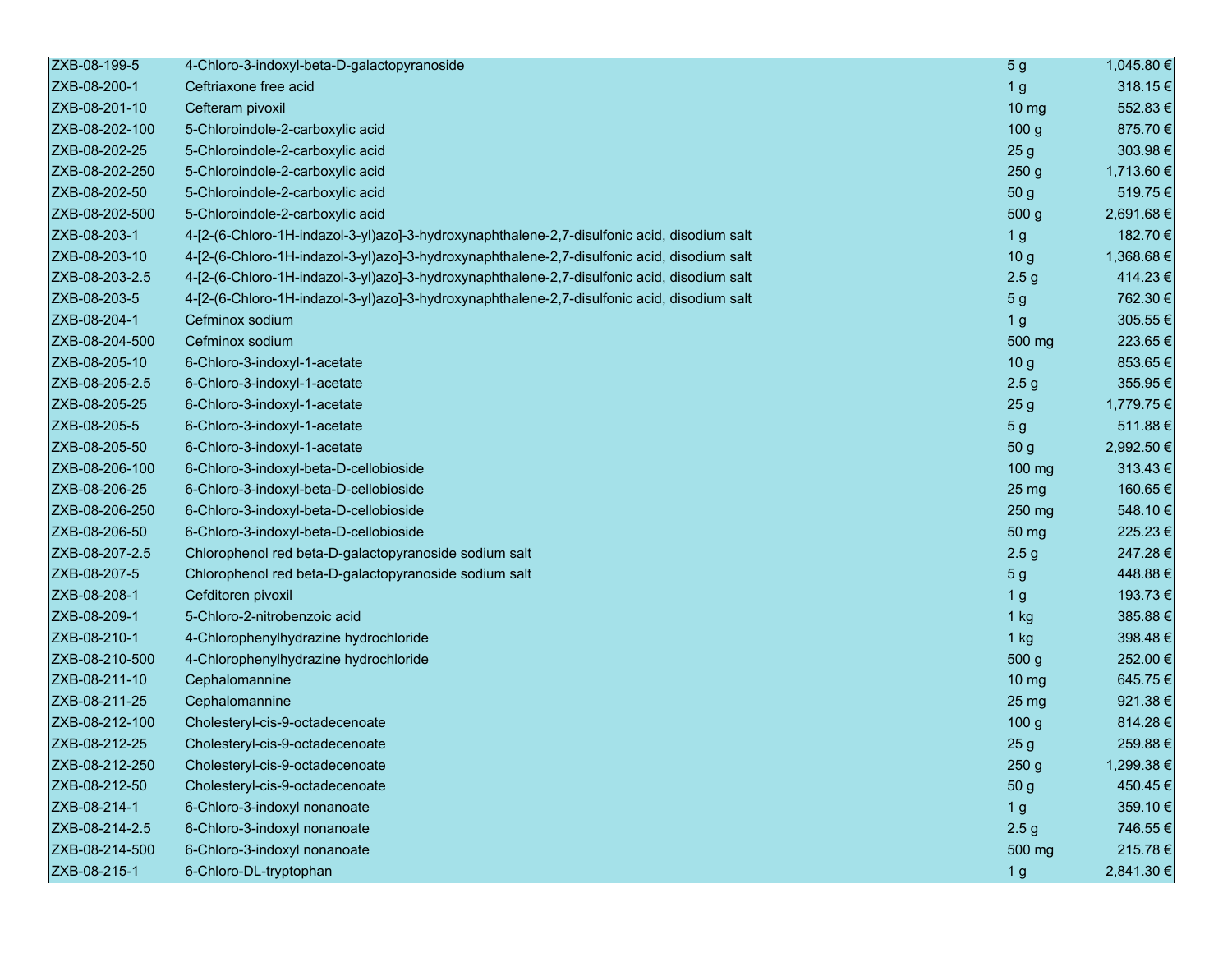| ZXB-08-216-100 | Camptothecin sodium                  | 100 mg           | 155.93€    |
|----------------|--------------------------------------|------------------|------------|
| ZXB-08-216-250 | Camptothecin sodium                  | 250 mg           | 351.23€    |
| ZXB-08-217-1   | Cecropin B                           | 1 <sub>mg</sub>  | 250.43€    |
| ZXB-08-219-1   | Cefotetan disodium                   | 1 <sub>g</sub>   | 918.23€    |
| ZXB-08-220-10  | Cryptotanshinone                     | 10 <sub>mg</sub> | 204.75€    |
| ZXB-08-220-25  | Cryptotanshinone                     | 25 <sub>mg</sub> | 461.48€    |
| ZXB-08-221-100 | Cephapirin benzathine                | 100 mg           | 546.53€    |
| ZXB-08-222-5   | <b>Cloxacillin Sodium</b>            | 5 <sub>g</sub>   | 332.33€    |
| ZXB-08-223-25  | Chicoric acid                        | 25 <sub>mg</sub> | 229.95€    |
| ZXB-08-224-10  | 6-Cyanoindole                        | 10 <sub>g</sub>  | 173.25€    |
| ZXB-08-224-100 | 6-Cyanoindole                        | 100 <sub>g</sub> | 781.20€    |
| ZXB-08-224-25  | 6-Cyanoindole                        | 25 <sub>g</sub>  | 277.20€    |
| ZXB-08-224-50  | 6-Cyanoindole                        | 50 g             | 477.23€    |
| ZXB-08-225-100 | 7-(Cyanomethoxy)indole               | 100 mg           | 226.80€    |
| ZXB-08-225-250 | 7-(Cyanomethoxy)indole               | 250 mg           | 480.38€    |
| ZXB-08-226-100 | Cresol red                           | 100 <sub>g</sub> | 346.50€    |
| ZXB-08-226-250 | Cresol red                           | 250 <sub>g</sub> | 693.00€    |
| ZXB-08-226-50  | Cresol red                           | 50 g             | 217.35€    |
| ZXB-08-227-100 | 4-Cyanoindole                        | 100 <sub>g</sub> | 294.53€    |
| ZXB-08-227-250 | 4-Cyanoindole                        | 250 <sub>g</sub> | 585.90€    |
| ZXB-08-227-50  | 4-Cyanoindole                        | 50 g             | 195.30€    |
| ZXB-08-227-500 | 4-Cyanoindole                        | 500 g            | 1,853.78 € |
| ZXB-08-228-10  | Chlorimuron ethyl                    | 10 <sub>mg</sub> | 193.73€    |
| ZXB-08-229-25  | Carfilzomib                          | 25 mg            | 828.45€    |
| ZXB-08-229-5   | Carfilzomib                          | 5 <sub>mg</sub>  | 212.63€    |
| ZXB-08-230-1   | Cefditoren sodium                    | 1 <sub>g</sub>   | 187.43€    |
| ZXB-08-231-1   | gamma-Cyclodextrin                   | $1$ kg           | 779.63€    |
| ZXB-08-231-250 | gamma-Cyclodextrin                   | 250 <sub>g</sub> | 259.88€    |
| ZXB-08-231-500 | gamma-Cyclodextrin                   | 500 g            | 433.13€    |
| ZXB-08-232-1   | D-Cysteine hydrochloride monohydrate | $1$ kg           | 733.95€    |
| ZXB-08-232-100 | D-Cysteine hydrochloride monohydrate | 100 <sub>g</sub> | 127.58€    |
| ZXB-08-232-250 | D-Cysteine hydrochloride monohydrate | 250 <sub>g</sub> | 264.60€    |
| ZXB-08-232-500 | D-Cysteine hydrochloride monohydrate | 500 g            | 441.00 €   |
| ZXB-08-233-100 | Cantharidin                          | 100 mg           | 155.93€    |
| ZXB-08-233-500 | Cantharidin                          | 500 mg           | 359.10€    |
| ZXB-08-234-1   | 3,4-Dihydroxybenzaldehyde            | 1 kg             | 814.28€    |
| ZXB-08-234-250 | 3,4-Dihydroxybenzaldehyde            | 250 g            | 239.40€    |
| ZXB-08-234-500 | 3,4-Dihydroxybenzaldehyde            | 500 g            | 433.13€    |
| ZXB-08-235-5   | Dequalinium chloride                 | 5 <sub>g</sub>   | 552.83€    |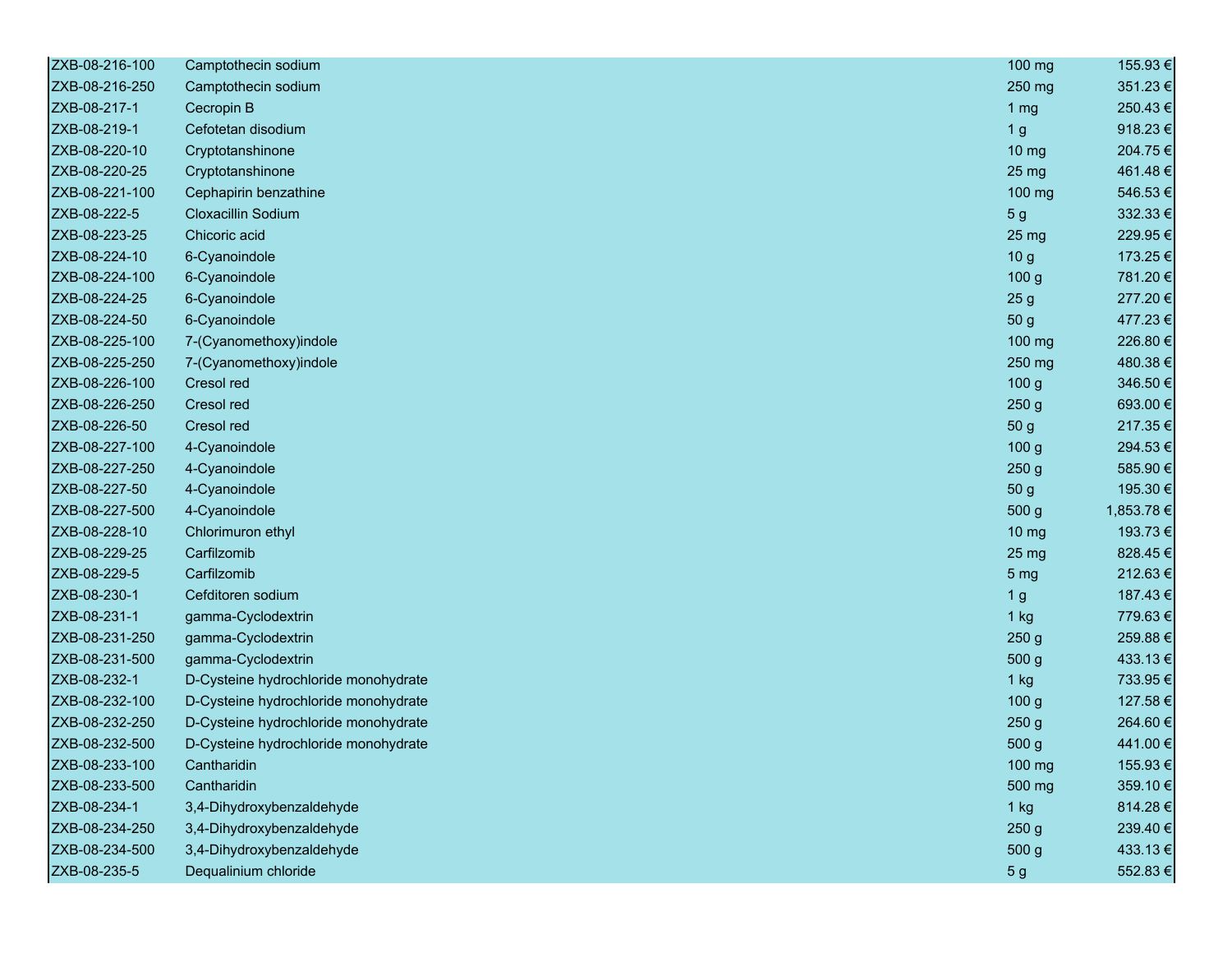| ZXB-08-236-10  | Dabrafenib                                        | $10 \text{ mg}$  | 201.60 €   |
|----------------|---------------------------------------------------|------------------|------------|
| ZXB-08-236-25  | Dabrafenib                                        | 25 mg            | 376.43€    |
| ZXB-08-237-1   | 6-Dimethylamino-9-(b-D-ribofuranosyl)purine       | 1 <sub>g</sub>   | 258.30€    |
| ZXB-08-237-2.5 | 6-Dimethylamino-9-(b-D-ribofuranosyl)purine       | 2.5 <sub>g</sub> | 581.18€    |
| ZXB-08-237-5   | 6-Dimethylamino-9-(b-D-ribofuranosyl)purine       | 5 <sub>g</sub>   | 1,042.65 € |
| ZXB-08-238-1   | 1,3-Diphenylacetone                               | $1$ kg           | 450.45€    |
| ZXB-08-238-500 | 1,3-Diphenylacetone                               | 500 g            | 259.88€    |
| ZXB-08-239-10  | Ribonolactone                                     | 10 <sub>g</sub>  | 910.35€    |
| ZXB-08-239-25  | Ribonolactone                                     | 25 <sub>g</sub>  | 1,819.13€  |
| ZXB-08-239-5   | Ribonolactone                                     | 5 <sub>g</sub>   | 494.55€    |
| ZXB-08-240-5   | <b>DTNB</b>                                       | 5 <sub>g</sub>   | 111.83€    |
| ZXB-08-241-1   | Diethyl acetamidomalonate                         | 1 kg             | 433.13€    |
| ZXB-08-241-500 | Diethyl acetamidomalonate                         | 500 g            | 269.33€    |
| ZXB-08-242-1   | Dirithromycin                                     | 1 <sub>g</sub>   | 201.60€    |
| ZXB-08-243-1   | 4,6-Dihydroxy-2-methylpyrimidine                  | 1 kg             | 381.15€    |
| ZXB-08-243-500 | 4,6-Dihydroxy-2-methylpyrimidine                  | 500 <sub>g</sub> | 225.23€    |
| ZXB-08-244-1   | 2,6-Dihydroxyacetophenone                         | $1$ kg           | 606.38€    |
| ZXB-08-244-250 | 2,6-Dihydroxyacetophenone                         | 250 <sub>g</sub> | 239.40€    |
| ZXB-08-244-500 | 2,6-Dihydroxyacetophenone                         | 500 <sub>g</sub> | 381.15€    |
| ZXB-08-245-100 | 3,5-Diiodo-L-tyrosine dihydrate                   | 100 <sub>g</sub> | 683.55€    |
| ZXB-08-245-250 | 3,5-Diiodo-L-tyrosine dihydrate                   | 250 <sub>g</sub> | 1,641.15 € |
| ZXB-08-245-50  | 3,5-Diiodo-L-tyrosine dihydrate                   | 50 <sub>g</sub>  | 368.55€    |
| ZXB-08-245-500 | 3,5-Diiodo-L-tyrosine dihydrate                   | 500 g            | 3,150.00 € |
| ZXB-08-246-1   | 1,2:5,6-Di-O-isopropylidene-D-mannitol            | 1 kg             | 693.00€    |
| ZXB-08-246-500 | 1,2:5,6-Di-O-isopropylidene-D-mannitol            | 500 <sub>g</sub> | 373.28€    |
| ZXB-08-247-1   | Dimethyl 1,4-Cubanedicarboxylate                  | 1 <sub>g</sub>   | 949.73€    |
| ZXB-08-247-2.5 | Dimethyl 1,4-Cubanedicarboxylate                  | 2.5 <sub>g</sub> | 1,976.63 € |
| ZXB-08-247-250 | Dimethyl 1,4-Cubanedicarboxylate                  | 250 mg           | 343.35€    |
| ZXB-08-247-5   | Dimethyl 1,4-Cubanedicarboxylate                  | 5 <sub>g</sub>   | 3,293.33 € |
| ZXB-08-247-500 | Dimethyl 1,4-Cubanedicarboxylate                  | 500 mg           | 570.15€    |
| ZXB-08-248-10  | 4-(Dimethylamino)phenyl](2-iodophenyl)methanone   | 10 <sub>g</sub>  | 370.13€    |
| ZXB-08-248-100 | 4-(Dimethylamino)phenyl](2-iodophenyl)methanone   | 100 <sub>g</sub> | 2,861.78 € |
| ZXB-08-248-25  | 4-(Dimethylamino)phenyl](2-iodophenyl)methanone   | 25 <sub>g</sub>  | 853.65€    |
| ZXB-08-248-50  | 4-(Dimethylamino)phenyl](2-iodophenyl)methanone   | 50 g             | 1,575.00 € |
| ZXB-08-249-1   | 1,2:5,6-Di-O-isopropylidene-alpha-D-glucofuranose | 1 kg             | 294.53€    |
| ZXB-08-249-500 | 1,2:5,6-Di-O-isopropylidene-alpha-D-glucofuranose | 500 g            | 165.38€    |
| ZXB-08-250-10  | 1,2-Dimyristoyl-rac-glycerol                      | 10 <sub>g</sub>  | 1,078.88 € |
| ZXB-08-250-2.5 | 1,2-Dimyristoyl-rac-glycerol                      | 2.5 <sub>g</sub> | 362.25€    |
| ZXB-08-250-5   | 1,2-Dimyristoyl-rac-glycerol                      | 5 <sub>g</sub>   | 626.85€    |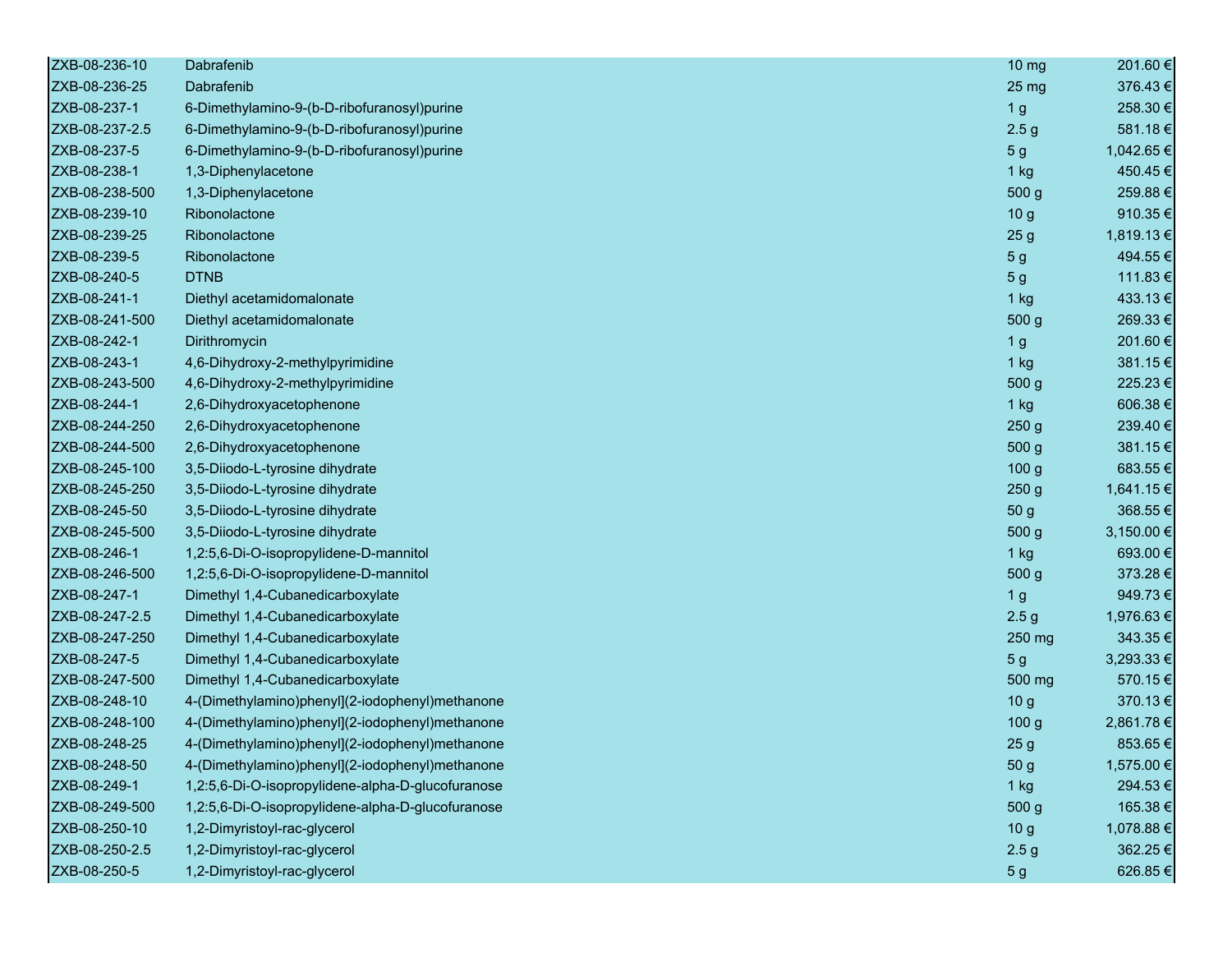| ZXB-08-251-1   | 1,2-Dimyristoyl-sn-glycero-3-phosphocholine       | 1 <sub>g</sub>   | 173.25 €   |
|----------------|---------------------------------------------------|------------------|------------|
| ZXB-08-251-10  | 1,2-Dimyristoyl-sn-glycero-3-phosphocholine       | 10 <sub>g</sub>  | 1,489.95 € |
| ZXB-08-251-2   | 1,2-Dimyristoyl-sn-glycero-3-phosphocholine       | 2g               | 329.18€    |
| ZXB-08-251-5   | 1,2-Dimyristoyl-sn-glycero-3-phosphocholine       | 5 <sub>g</sub>   | 779.63€    |
| ZXB-08-252-1   | 1,2-Dimyristoyl-sn-glycero-3-phosphoethanolamine  | 1 <sub>g</sub>   | 474.08€    |
| ZXB-08-252-10  | 1,2-Dimyristoyl-sn-glycero-3-phosphoethanolamine  | 10 <sub>g</sub>  | 2,797.20€  |
| ZXB-08-252-2   | 1,2-Dimyristoyl-sn-glycero-3-phosphoethanolamine  | 2g               | 804.83€    |
| ZXB-08-252-5   | 1,2-Dimyristoyl-sn-glycero-3-phosphoethanolamine  | 5 <sub>g</sub>   | 1,608.08€  |
| ZXB-08-252-500 | 1,2-Dimyristoyl-sn-glycero-3-phosphoethanolamine  | 500 mg           | 269.33€    |
| ZXB-08-253-1   | Dacarbazine                                       | 1 <sub>g</sub>   | 527.63€    |
| ZXB-08-254-25  | 2,3-Dimethylindole                                | 25 <sub>g</sub>  | 466.20€    |
| ZXB-08-254-250 | 2,3-Dimethylindole                                | 250 <sub>g</sub> | 3,609.90 € |
| ZXB-08-254-50  | 2,3-Dimethylindole                                | 50 g             | 853.65€    |
| ZXB-08-255-100 | 2-Deoxy-D-glucose                                 | 100 <sub>g</sub> | 744.98€    |
| ZXB-08-255-25  | 2-Deoxy-D-glucose                                 | 25 <sub>g</sub>  | 234.68€    |
| ZXB-08-255-250 | 2-Deoxy-D-glucose                                 | 250 <sub>g</sub> | 1,689.98€  |
| ZXB-08-255-50  | 2-Deoxy-D-glucose                                 | 50 g             | 411.08€    |
| ZXB-08-256-5   | 2-Hydroxypalmitic acid                            | 5 <sub>g</sub>   | 303.98€    |
| ZXB-08-257-1   | 1,2-Dipalmitoyl-rac-glycero-3-phosphoethanolamine | 1 <sub>g</sub>   | 1,126.13 € |
| ZXB-08-257-10  | 1,2-Dipalmitoyl-rac-glycero-3-phosphoethanolamine | 10 <sub>g</sub>  | 4,331.25€  |
| ZXB-08-257-2   | 1,2-Dipalmitoyl-rac-glycero-3-phosphoethanolamine | 2g               | 1,559.25 € |
| ZXB-08-257-5   | 1,2-Dipalmitoyl-rac-glycero-3-phosphoethanolamine | 5 <sub>g</sub>   | 3,031.88 € |
| ZXB-08-258-10  | Desferioxamine mesylate                           | 10 <sub>g</sub>  | 590.63€    |
| ZXB-08-258-2.5 | Desferioxamine mesylate                           | 2.5 <sub>g</sub> | 215.78€    |
| ZXB-08-258-25  | Desferioxamine mesylate                           | 25 <sub>g</sub>  | 1,234.80 € |
| ZXB-08-258-5   | Desferioxamine mesylate                           | 5 <sub>g</sub>   | 355.95€    |
| ZXB-08-259-10  | n-Dodecyl-beta-D-glucopyranoside                  | 10 <sub>g</sub>  | 693.00€    |
| ZXB-08-259-2   | n-Dodecyl-beta-D-glucopyranoside                  | 2g               | 163.80€    |
| ZXB-08-259-25  | n-Dodecyl-beta-D-glucopyranoside                  | 25 <sub>g</sub>  | 1,516.73€  |
| ZXB-08-259-5   | n-Dodecyl-beta-D-glucopyranoside                  | 5 <sub>g</sub>   | 390.60€    |
| ZXB-08-261-10  | Dexamethasone                                     | 10 <sub>g</sub>  | 173.25€    |
| ZXB-08-261-25  | Dexamethasone                                     | 25 <sub>g</sub>  | 326.03€    |
| ZXB-08-261-50  | Dexamethasone                                     | 50 g             | 537.08€    |
| ZXB-08-262-1   | Eosin Y                                           | 1 kg             | 693.00€    |
| ZXB-08-262-100 | Eosin Y                                           | 100 g            | 173.25€    |
| ZXB-08-262-250 | Eosin Y                                           | 250 <sub>g</sub> | 259.88€    |
| ZXB-08-262-500 | <b>Eosin Y</b>                                    | 500 g            | 433.13€    |
| ZXB-08-263-50  | Embelin                                           | 50 mg            | 434.70€    |
| ZXB-08-263-250 | Emodin                                            | 250 mg           | 552.83€    |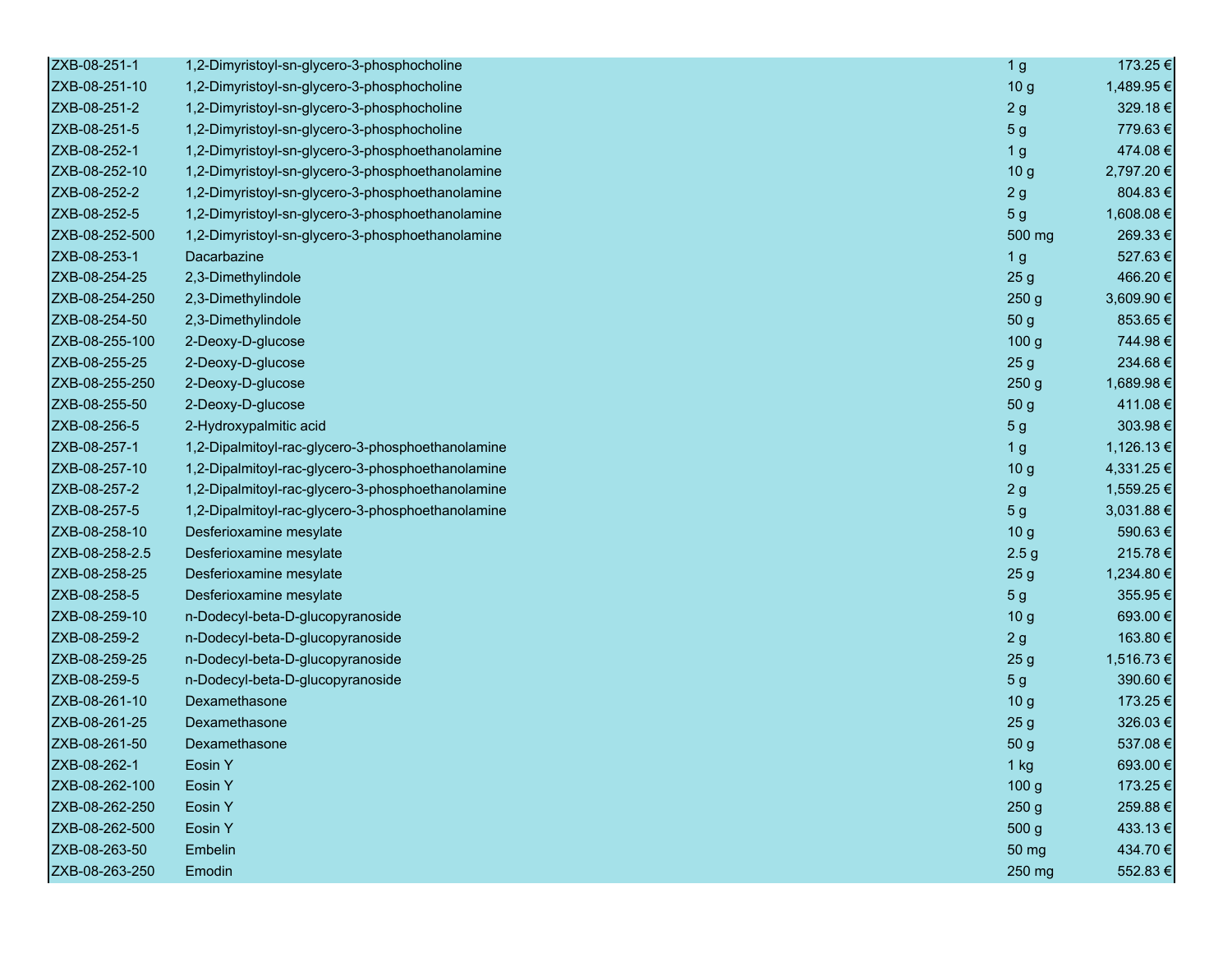| ZXB-08-263-50  | Emodin                            | 50 mg             | 160.65€    |
|----------------|-----------------------------------|-------------------|------------|
| ZXB-08-260-1   | <b>DL-Ethionine</b>               | 1 <sub>g</sub>    | 217.35€    |
| ZXB-08-260-10  | <b>DL-Ethionine</b>               | 10 <sub>g</sub>   | 866.25€    |
| ZXB-08-260-25  | <b>DL-Ethionine</b>               | 25 <sub>g</sub>   | 1,212.75 € |
| ZXB-08-260-5   | <b>DL-Ethionine</b>               | 5 <sub>g</sub>    | 519.75€    |
| ZXB-08-264-100 | <b>Ethambutol DiHCI</b>           | 100 <sub>g</sub>  | 773.33€    |
| ZXB-08-264-25  | <b>Ethambutol DiHCI</b>           | 25 <sub>g</sub>   | 223.65€    |
| ZXB-08-265-100 | Epigallocatechin gallate          | 100 mg            | 193.73€    |
| ZXB-08-266-10  | Enramycin                         | $10 \, \text{mg}$ | 289.80€    |
| ZXB-08-267-1   | 5-Ethylindole                     | 1 <sub>g</sub>    | 207.90€    |
| ZXB-08-267-2   | 5-Ethylindole                     | 2g                | 329.18€    |
| ZXB-08-267-5   | 5-Ethylindole                     | 5 <sub>g</sub>    | 1,299.38 € |
| ZXB-08-268-1   | 5-Ethylindole-3-acetic acid       | 1 <sub>g</sub>    | 173.25€    |
| ZXB-08-269-2   | 5-Ethylindole-2-carboxylic acid   | 2g                | 296.10€    |
| ZXB-08-269-10  | 5-Ethylindole-2-carboxylic acid   | 10 <sub>g</sub>   | 693.00€    |
| ZXB-08-269-1   | 5-Ethylindole-2-carboxylic acid   | 1 <sub>g</sub>    | 155.93€    |
| ZXB-08-269-5   | 5-Ethylindole-2-carboxylic acid   | 5 <sub>g</sub>    | 368.55€    |
| ZXB-08-270-1   | 5-ethynyl-2'-deoxyuridine (5-EdU) | 1 <sub>g</sub>    | 385.88€    |
| ZXB-08-270-250 | 5-ethynyl-2'-deoxyuridine (5-EdU) | 250 mg            | 170.10€    |
| ZXB-08-270-500 | 5-ethynyl-2'-deoxyuridine (5-EdU) | 500 mg            | 256.73€    |
| ZXB-08-271-2   | 6-F-IAA                           | 2g                | 190.58€    |
| ZXB-08-271-5   | 6-F-IAA                           | 5 <sub>g</sub>    | 346.50€    |
| ZXB-08-272-1   | trans-Ferulic acid                | 1 kg              | 485.10€    |
| ZXB-08-272-2   | trans-Ferulic acid                | $2$ kg            | 762.30€    |
| ZXB-08-272-250 | trans-Ferulic acid                | 250 <sub>g</sub>  | 190.58€    |
| ZXB-08-272-500 | trans-Ferulic acid                | 500 g             | 303.98€    |
| ZXB-08-274-1   | Fluoresceinamine Isomer I         | 1 <sub>g</sub>    | 155.93€    |
| ZXB-08-274-10  | Fluoresceinamine Isomer I         | 10 <sub>g</sub>   | 607.95€    |
| ZXB-08-274-2   | Fluoresceinamine Isomer I         | 2g                | 207.90€    |
| ZXB-08-274-5   | Fluoresceinamine Isomer I         | 5 <sub>g</sub>    | 371.70€    |
| ZXB-08-275-25  | Flubendazole                      | 25 <sub>g</sub>   | 363.83€    |
| ZXB-08-276-10  | 7-Fluoroindole                    | 10 <sub>g</sub>   | 173.25€    |
| ZXB-08-276-25  | 7-Fluoroindole                    | 25 <sub>g</sub>   | 398.48€    |
| ZXB-08-276-500 | 7-Fluoroindole                    | 500 g             | 7,728.75 € |
| ZXB-08-277-5   | 5-Fluorouracil                    | 5 <sub>g</sub>    | 129.15€    |
| ZXB-08-278-100 | Fipronil                          | 100 mg            | 359.10€    |
| ZXB-08-279-10  | 5-Fluoroindole-2-carboxylic acid  | 10 <sub>g</sub>   | 422.10€    |
| ZXB-08-279-25  | 5-Fluoroindole-2-carboxylic acid  | 25 <sub>g</sub>   | 1,003.28 € |
| ZXB-08-279-5   | 5-Fluoroindole-2-carboxylic acid  | 5 <sub>g</sub>    | 242.55€    |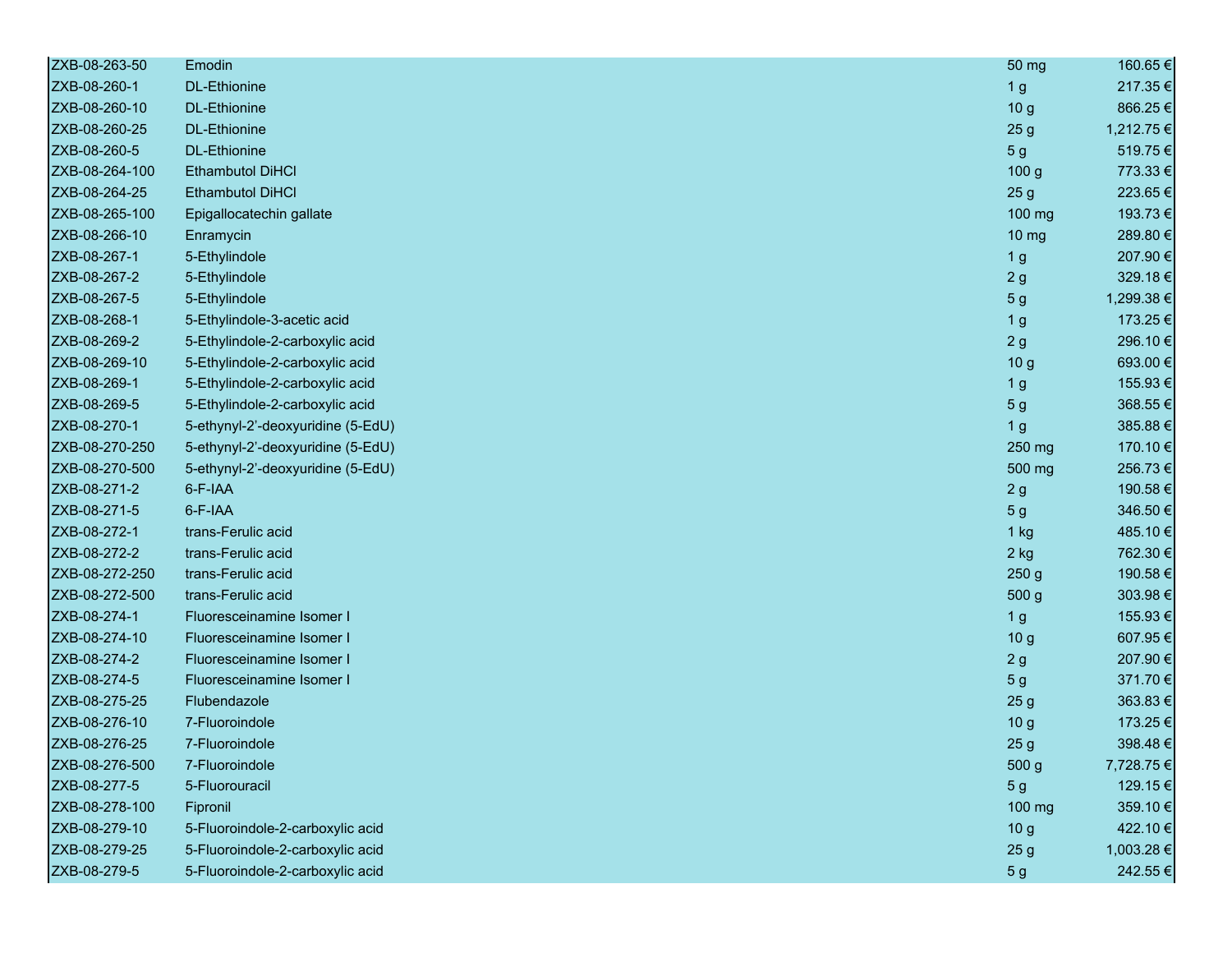| ZXB-08-279-50  | 5-Fluoroindole-2-carboxylic acid   | 50 <sub>g</sub>   | 1,910.48 € |
|----------------|------------------------------------|-------------------|------------|
| ZXB-08-280-1   | Flurbiprofen                       | 1 <sub>g</sub>    | 179.55€    |
| ZXB-08-280-25  | Flurbiprofen                       | 25 <sub>g</sub>   | 1,685.25€  |
| ZXB-08-280-5   | Flurbiprofen                       | 5 <sub>g</sub>    | 672.53€    |
| ZXB-08-281-10  | 7-Fluorooxindole                   | 10 <sub>g</sub>   | 225.23€    |
| ZXB-08-281-100 | 7-Fluorooxindole                   | 100 <sub>g</sub>  | 1,039.50€  |
| ZXB-08-281-25  | 7-Fluorooxindole                   | 25 <sub>g</sub>   | 433.13€    |
| ZXB-08-281-50  | 7-Fluorooxindole                   | 50 g              | 693.00€    |
| ZXB-08-282-1   | 5-Fluoro-D-tryptophan              | 1 <sub>g</sub>    | 817.43€    |
| ZXB-08-282-2   | 5-Fluoro-D-tryptophan              | 2g                | 1,308.83 € |
| ZXB-08-282-250 | 5-Fluoro-D-tryptophan              | 250 mg            | 195.30€    |
| ZXB-08-282-500 | 5-Fluoro-D-tryptophan              | 500 mg            | 311.85€    |
| ZXB-08-283-1   | Flurbiprofen Sodium                | 1 <sub>g</sub>    | 179.55€    |
| ZXB-08-283-25  | Flurbiprofen Sodium                | 25 <sub>g</sub>   | 1,685.25€  |
| ZXB-08-283-5   | Flurbiprofen Sodium                | 5 <sub>g</sub>    | 672.53€    |
| ZXB-08-284-10  | Formonentin                        | 10 <sub>mg</sub>  | 294.53€    |
| ZXB-08-285-1   | Fusidic acid                       | 1 <sub>g</sub>    | 513.45€    |
| ZXB-08-286-100 | Flumethasone                       | 100 mg            | 185.85€    |
| ZXB-08-286-500 | Flumethasone                       | 500 mg            | 737.10€    |
| ZXB-08-287-1   | <b>Fusaric acid</b>                | 1 <sub>g</sub>    | 554.40€    |
| ZXB-08-287-250 | <b>Fusaric acid</b>                | 250 mg            | 207.90€    |
| ZXB-08-287-500 | <b>Fusaric acid</b>                | 500 mg            | 346.50€    |
| ZXB-08-289-10  | Germacrone                         | $10 \, \text{mg}$ | 618.98€    |
| ZXB-08-290-10  | D-Galactosamine Hydrochloride      | 10 <sub>g</sub>   | 234.68€    |
| ZXB-08-290-50  | D-Galactosamine Hydrochloride      | 50 <sub>g</sub>   | 289.80€    |
| ZXB-08-291-100 | alpha-D-Glucosamine pentaacetate   | 100 <sub>g</sub>  | 1,260.00 € |
| ZXB-08-291-25  | alpha-D-Glucosamine pentaacetate   | 25 <sub>g</sub>   | 453.60€    |
| ZXB-08-291-250 | alpha-D-Glucosamine pentaacetate   | 250 <sub>g</sub>  | 2,625.53 € |
| ZXB-08-291-50  | alpha-D-Glucosamine pentaacetate   | 50 g              | 762.30 €   |
| ZXB-08-291-500 | alpha-D-Glucosamine pentaacetate   | 500 g             | 4,331.25 € |
| ZXB-08-292-1   | alpha, beta-D-Glucose pentaacetate | $1$ kg            | 1,275.75 € |
| ZXB-08-292-100 | alpha, beta-D-Glucose pentaacetate | 100 <sub>g</sub>  | 389.03€    |
| ZXB-08-292-2.5 | alpha, beta-D-Glucose pentaacetate | 2.5 kg            | 2,198.70 € |
| ZXB-08-292-250 | alpha, beta-D-Glucose pentaacetate | 250g              | 670.95€    |
| ZXB-08-292-500 | alpha, beta-D-Glucose pentaacetate | 500 g             | 924.53€    |
| ZXB-08-293-10  | D-Glucose 6-phosphate, barium salt | 10 <sub>g</sub>   | 488.25€    |
| ZXB-08-293-25  | D-Glucose 6-phosphate, barium salt | 25 <sub>g</sub>   | 1,017.45€  |
| ZXB-08-293-5   | D-Glucose 6-phosphate, barium salt | 5 <sub>g</sub>    | 294.53€    |
| ZXB-08-293-50  | D-Glucose 6-phosphate, barium salt | 50 g              | 1,693.13 € |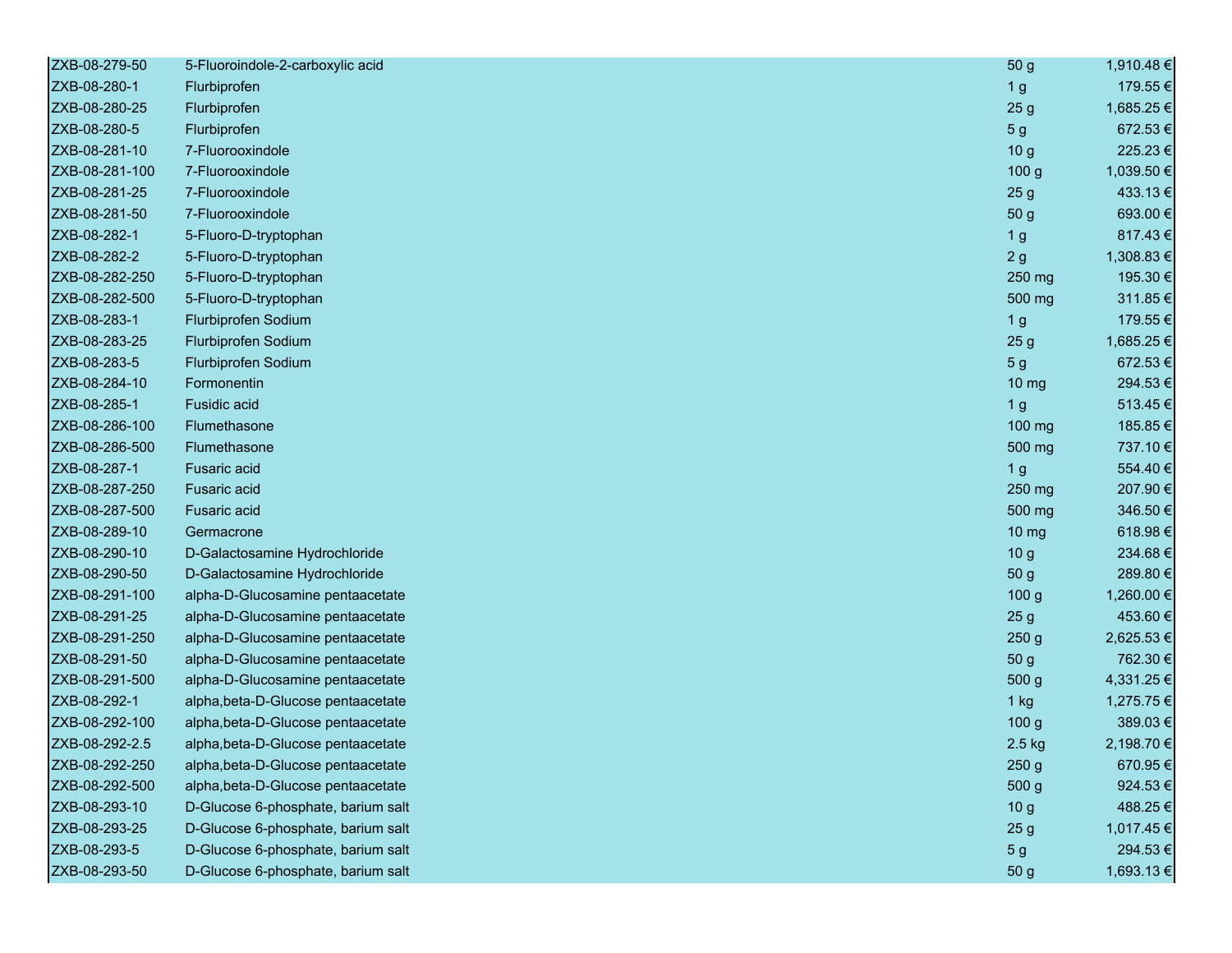| ZXB-08-294-1   | beta-D-Glucose pentaacetate              | $1$ kg            | 351.23€    |
|----------------|------------------------------------------|-------------------|------------|
| ZXB-08-294-500 | beta-D-Glucose pentaacetate              | 500 g             | 193.73€    |
| ZXB-08-295-5   | Gatifloxacin                             | 5 <sub>g</sub>    | 463.05€    |
| ZXB-08-296-10  | Glycochenodeoxycholic acid, sodium salt  | 10 <sub>g</sub>   | 346.50€    |
| ZXB-08-296-25  | Glycochenodeoxycholic acid, sodium salt  | 25 <sub>g</sub>   | 787.50€    |
| ZXB-08-296-50  | Glycochenodeoxycholic acid, sodium salt  | 50 g              | 1,168.65€  |
| ZXB-08-297-100 | Geniposide                               | 100 <sub>g</sub>  | 779.63€    |
| ZXB-08-297-50  | Geniposide                               | 50 g              | 433.13€    |
| ZXB-08-298-1   | L-Gulono-gamma-lactone                   | $1$ kg            | 259.88€    |
| ZXB-08-298-500 | L-Gulono-gamma-lactone                   | 500 g             | 173.25€    |
| ZXB-08-299-1   | L-Histidine 7-amido-4-methylcoumarin     | 1 <sub>g</sub>    | 3,365.78€  |
| ZXB-08-299-250 | L-Histidine 7-amido-4-methylcoumarin     | 250 mg            | 946.58€    |
| ZXB-08-299-500 | L-Histidine 7-amido-4-methylcoumarin     | 500 mg            | 1,784.48€  |
| ZXB-08-300-10  | 28-homo-brassinolide                     | $10 \, \text{mg}$ | 222.08€    |
| ZXB-08-300-50  | 28-homo-brassinolide                     | 50 mg             | 848.93€    |
| ZXB-08-301-1   | 5-Hydroxytryptophol                      | 1 <sub>g</sub>    | 439.43€    |
| ZXB-08-301-2.5 | 5-Hydroxytryptophol                      | 2.5 <sub>g</sub>  | 989.10€    |
| ZXB-08-301-250 | 5-Hydroxytryptophol                      | 250 mg            | 170.10€    |
| ZXB-08-301-500 | 5-Hydroxytryptophol                      | 500 mg            | 266.18€    |
| ZXB-08-302-1   | DL-Homocysteic acid                      | 1 kg              | 1,727.78€  |
| ZXB-08-302-100 | DL-Homocysteic acid                      | 100 <sub>g</sub>  | 277.20€    |
| ZXB-08-302-250 | DL-Homocysteic acid                      | 250 <sub>g</sub>  | 477.23€    |
| ZXB-08-302-50  | DL-Homocysteic acid                      | 50 g              | 173.25€    |
| ZXB-08-302-500 | DL-Homocysteic acid                      | 500 g             | 907.20€    |
| ZXB-08-303-100 | N-gamma-Hydroxy-L-arginine, acetate salt | 100 mg            | 466.20€    |
| ZXB-08-303-250 | N-gamma-Hydroxy-L-arginine, acetate salt | 250 mg            | 1,099.35 € |
| ZXB-08-303-50  | N-gamma-Hydroxy-L-arginine, acetate salt | 50 mg             | 247.28€    |
| ZXB-08-303-500 | N-gamma-Hydroxy-L-arginine, acetate salt | 500 mg            | 2,074.28 € |
| ZXB-08-304-25  | Hydroxyurea                              | 25 <sub>g</sub>   | 431.55€    |
| ZXB-08-305-10  | 7-Hydroxyflavone                         | 10 <sub>g</sub>   | 173.25€    |
| ZXB-08-305-25  | 7-Hydroxyflavone                         | 25 <sub>g</sub>   | 346.50€    |
| ZXB-08-305-50  | 7-Hydroxyflavone                         | 50 g              | 606.38€    |
| ZXB-08-306-500 | 8-Hydroxyquinoline                       | 500 g             | 422.10€    |
| ZXB-08-307-1   | 4-Hydroxy-2-methylindole                 | 1 <sub>g</sub>    | 242.55€    |
| ZXB-08-307-2   | 4-Hydroxy-2-methylindole                 | 2g                | 389.03€    |
| ZXB-08-307-5   | 4-Hydroxy-2-methylindole                 | 5 <sub>g</sub>    | 793.80€    |
| ZXB-08-308-100 | 2-Hydroxy-4-nitrobenzoic acid            | 100 <sub>g</sub>  | 2,389.28€  |
| ZXB-08-308-250 | 2-Hydroxy-4-nitrobenzoic acid            | 250 <sub>g</sub>  | 5,972.40 € |
| ZXB-08-308-50  | 2-Hydroxy-4-nitrobenzoic acid            | 50 g              | 1,234.80 € |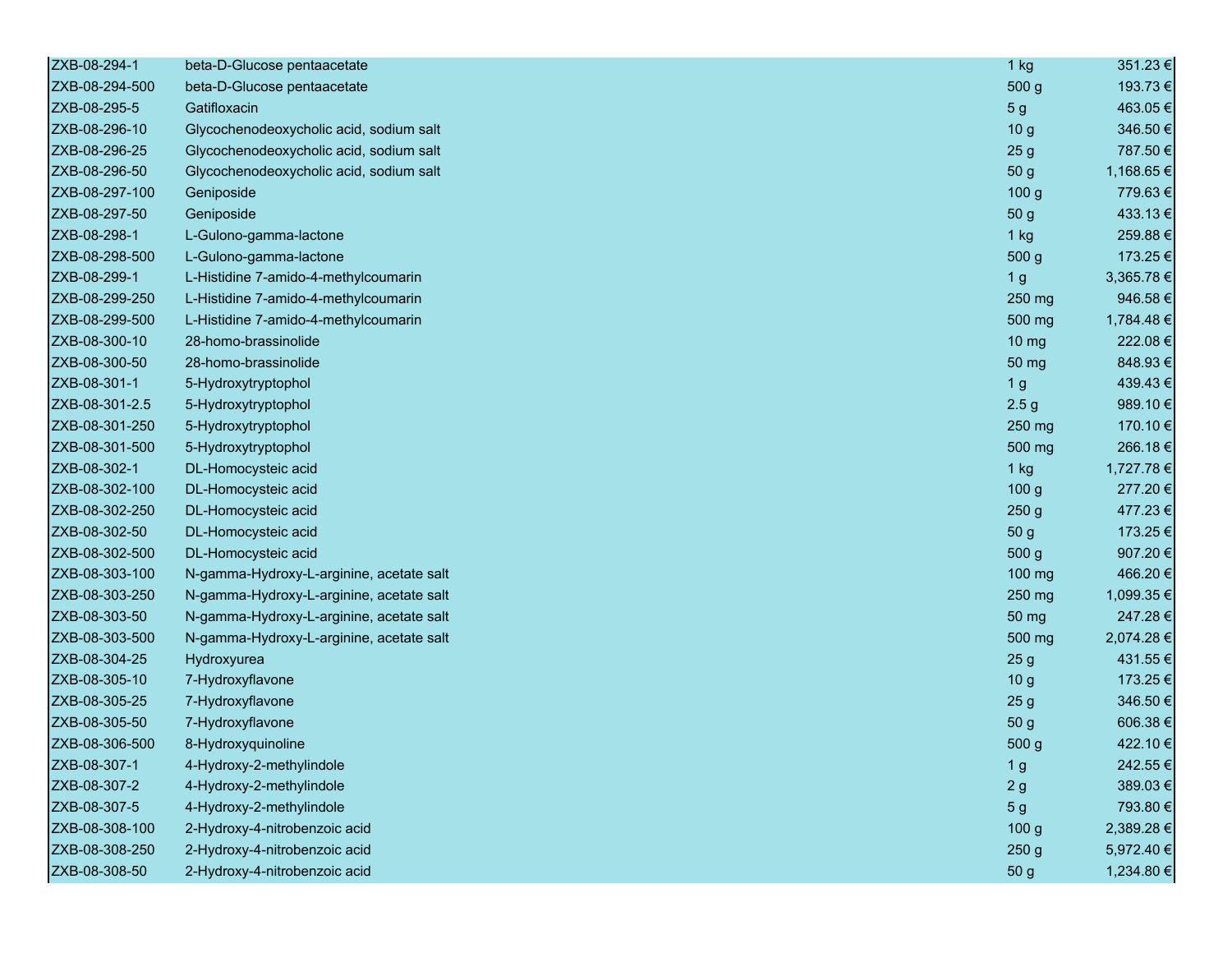| ZXB-08-309-1   | 4-Hydroxyindole                                | $1$ kg           | 2,263.28 € |
|----------------|------------------------------------------------|------------------|------------|
| ZXB-08-309-100 | 4-Hydroxyindole                                | 100 <sub>g</sub> | 292.95€    |
| ZXB-08-309-250 | 4-Hydroxyindole                                | 250 <sub>g</sub> | 672.53€    |
| ZXB-08-309-500 | 4-Hydroxyindole                                | 500 g            | 1,230.08€  |
| ZXB-08-310-5   | Hydrocortisone                                 | 5 <sub>g</sub>   | 162.23€    |
| ZXB-08-311-100 | 4-Isothiocyanatophenyl-alpha-D-mannopyranoside | 100 mg           | 519.75€    |
| ZXB-08-311-250 | 4-Isothiocyanatophenyl-alpha-D-mannopyranoside | 250 mg           | 866.25€    |
| ZXB-08-311-50  | 4-Isothiocyanatophenyl-alpha-D-mannopyranoside | 50 mg            | 311.85€    |
| ZXB-08-312-10  | Indole-4-carboxaldehyde                        | 10 <sub>g</sub>  | 181.13€    |
| ZXB-08-312-100 | Indole-4-carboxaldehyde                        | 100 <sub>g</sub> | 1,489.95 € |
| ZXB-08-312-25  | Indole-4-carboxaldehyde                        | 25 <sub>g</sub>  | 415.80€    |
| ZXB-08-312-50  | Indole-4-carboxaldehyde                        | 50 g             | 779.63€    |
| ZXB-08-313-1   | Imazapyr                                       | 1 <sub>g</sub>   | 551.25€    |
| ZXB-08-314-1   | Icariin                                        | 1 <sub>g</sub>   | 237.83€    |
| ZXB-08-314-5   | Icariin                                        | 5 <sub>g</sub>   | 700.88€    |
| ZXB-08-315-100 | Indole-5-carboxaldehyde                        | 100 <sub>g</sub> | 434.70€    |
| ZXB-08-315-25  | Indole-5-carboxaldehyde                        | 25 <sub>g</sub>  | 170.10€    |
| ZXB-08-315-250 | Indole-5-carboxaldehyde                        | 250g             | 1,732.50 € |
| ZXB-08-315-50  | Indole-5-carboxaldehyde                        | 50 g             | 270.90€    |
| ZXB-08-316-100 | Indole-6-carboxaldehyde                        | 100 <sub>g</sub> | 1,039.50 € |
| ZXB-08-316-250 | Indole-6-carboxaldehyde                        | 250 <sub>g</sub> | 1,905.75 € |
| ZXB-08-316-500 | Indole-6-carboxaldehyde                        | 500 g            | 3,465.00 € |
| ZXB-08-317-5   | Indole-6-carboxylic acid methyl ester          | 5 <sub>g</sub>   | 252.00€    |
| ZXB-08-317-50  | Indole-6-carboxylic acid methyl ester          | 50 g             | 1,001.70 € |
| ZXB-08-318-10  | Indole-5-carboxylic acid ethyl ester           | 10 <sub>g</sub>  | 242.55€    |
| ZXB-08-318-25  | Indole-5-carboxylic acid ethyl ester           | 25 <sub>g</sub>  | 477.23€    |
| ZXB-08-319-10  | Icaritin                                       | 10 <sub>mg</sub> | 270.90€    |
| ZXB-08-320-10  | Indole-5-Carboxylic acid methyl ester          | 10 <sub>g</sub>  | 173.25€    |
| ZXB-08-320-100 | Indole-5-Carboxylic acid methyl ester          | 100 <sub>g</sub> | 1,212.75 € |
| ZXB-08-320-25  | Indole-5-Carboxylic acid methyl ester          | 25 <sub>g</sub>  | 338.63€    |
| ZXB-08-320-50  | Indole-5-Carboxylic acid methyl ester          | 50 g             | 641.03€    |
| ZXB-08-321-10  | Ixazomib Citrate                               | 10 <sub>mg</sub> | 272.48€    |
| ZXB-08-322-1   | 3-Indoxyl caprylate                            | 1 <sub>g</sub>   | 452.03€    |
| ZXB-08-322-10  | 3-Indoxyl caprylate                            | 10 <sub>g</sub>  | 2,609.78 € |
| ZXB-08-322-2.5 | 3-Indoxyl caprylate                            | 2.5 <sub>g</sub> | 941.85€    |
| ZXB-08-322-5   | 3-Indoxyl caprylate                            | 5 <sub>g</sub>   | 1,563.98€  |
| ZXB-08-322-500 | 3-Indoxyl caprylate                            | 500 mg           | 267.75€    |
| ZXB-08-323-100 | 3-Indoxyl-1,3-diacetate                        | 100 g            | 971.78€    |
| ZXB-08-323-25  | 3-Indoxyl-1,3-diacetate                        | 25 <sub>g</sub>  | 362.25€    |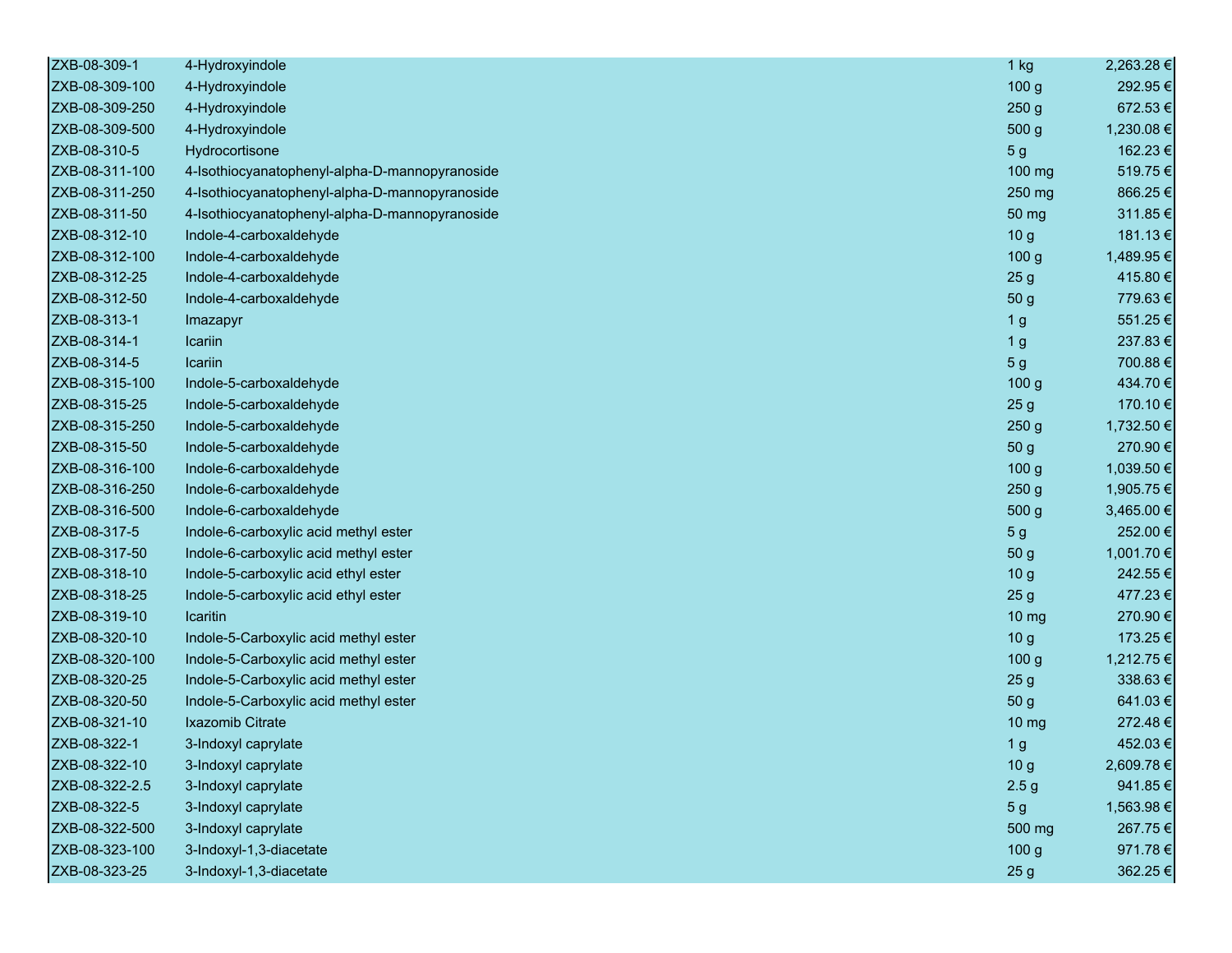| ZXB-08-323-250 | 3-Indoxyl-1,3-diacetate                   | 250 <sub>g</sub> | 2,165.63 € |
|----------------|-------------------------------------------|------------------|------------|
| ZXB-08-323-50  | 3-Indoxyl-1,3-diacetate                   | 50 <sub>g</sub>  | 538.65€    |
| ZXB-08-323-500 | 3-Indoxyl-1,3-diacetate                   | 500 g            | 3,937.50 € |
| ZXB-08-324-10  | Icotinib hydrochloride                    | $10 \mathrm{mg}$ | 622.13€    |
| ZXB-08-325-1   | Ingenol-3-mebutate                        | 1 $mg$           | 222.08€    |
| ZXB-08-325-5   | Ingenol-3-mebutate                        | 5 <sub>mg</sub>  | 828.45€    |
| ZXB-08-326-1   | Isocorydine                               | 1 <sub>g</sub>   | 784.35€    |
| ZXB-08-326-2.5 | Isocorydine                               | 2.5 <sub>g</sub> | 1,732.50€  |
| ZXB-08-326-250 | Isocorydine                               | 250 mg           | 237.83€    |
| ZXB-08-326-500 | Isocorydine                               | 500 mg           | 412.65€    |
| ZXB-08-327-100 | 2-lodobenzophenone                        | 100 <sub>g</sub> | 1,523.03 € |
| ZXB-08-327-25  | 2-lodobenzophenone                        | 25 <sub>g</sub>  | 472.50€    |
| ZXB-08-327-50  | 2-lodobenzophenone                        | 50 <sub>g</sub>  | 853.65€    |
| ZXB-08-328-10  | 5,6-O-Isopropylidene-L-gulono-1,4-lactone | 10 <sub>g</sub>  | 589.05€    |
| ZXB-08-328-25  | 5,6-O-Isopropylidene-L-gulono-1,4-lactone | 25 <sub>g</sub>  | 1,039.50 € |
| ZXB-08-328-5   | 5,6-O-Isopropylidene-L-gulono-1,4-lactone | 5 <sub>g</sub>   | 381.15€    |
| ZXB-08-329-1   | Isoxanthohumol                            | 10 mg            | 1,149.75 € |
| ZXB-08-330-100 | 2,3-O-Isopropylidene-sn-glycerol          | 100 <sub>g</sub> | 502.43€    |
| ZXB-08-330-250 | 2,3-O-Isopropylidene-sn-glycerol          | 250 <sub>g</sub> | 1,212.75 € |
| ZXB-08-330-50  | 2,3-O-Isopropylidene-sn-glycerol          | 50 <sub>g</sub>  | 259.88€    |
| ZXB-08-331-100 | 1,2-O-Isopropylidene-sn-glycerol          | 100 <sub>g</sub> | 343.35€    |
| ZXB-08-331-250 | 1,2-O-Isopropylidene-sn-glycerol          | 250 <sub>g</sub> | 833.18€    |
| ZXB-08-331-50  | 1,2-O-Isopropylidene-sn-glycerol          | 50 g             | 177.98€    |
| ZXB-08-331-500 | 1,2-O-Isopropylidene-sn-glycerol          | 500 g            | 1,619.10 € |
| ZXB-08-332-50  | Indomethacin morpholinylamide             | 50 mg            | 387.45€    |
| ZXB-08-333-1   | L-Kynurenine sulfate salt monohydrate     | 1 <sub>g</sub>   | 426.83€    |
| ZXB-08-333-10  | L-Kynurenine sulfate salt monohydrate     | 10 <sub>g</sub>  | 2,857.05 € |
| ZXB-08-333-2.5 | L-Kynurenine sulfate salt monohydrate     | 2.5 <sub>g</sub> | 867.83€    |
| ZXB-08-333-25  | L-Kynurenine sulfate salt monohydrate     | 25 <sub>g</sub>  | 6,504.75€  |
| ZXB-08-333-5   | L-Kynurenine sulfate salt monohydrate     | 5 <sub>g</sub>   | 1,570.28 € |
| ZXB-08-334-5   | Levofloxacin                              | 50 <sub>g</sub>  | 937.13€    |
| ZXB-08-335-100 | Lactobionic acid sodium salt monohydrate  | 100 <sub>g</sub> | 173.25€    |
| ZXB-08-335-250 | Lactobionic acid sodium salt monohydrate  | 250 <sub>g</sub> | 346.50€    |
| ZXB-08-335-500 | Lactobionic acid sodium salt monohydrate  | 500 g            | 606.38€    |
| ZXB-08-336-1   | rac-1-Lauroylglycerol                     | $1$ kg           | 346.50€    |
| ZXB-08-336-500 | rac-1-Lauroylglycerol                     | 500 g            | 217.35€    |
| ZXB-08-337-1   | L-Lactic acid, lithium salt               | $1$ kg           | 1,838.03 € |
| ZXB-08-337-100 | L-Lactic acid, lithium salt               | 100 <sub>g</sub> | 236.25€    |
| ZXB-08-337-250 | L-Lactic acid, lithium salt               | 250 <sub>g</sub> | 526.05€    |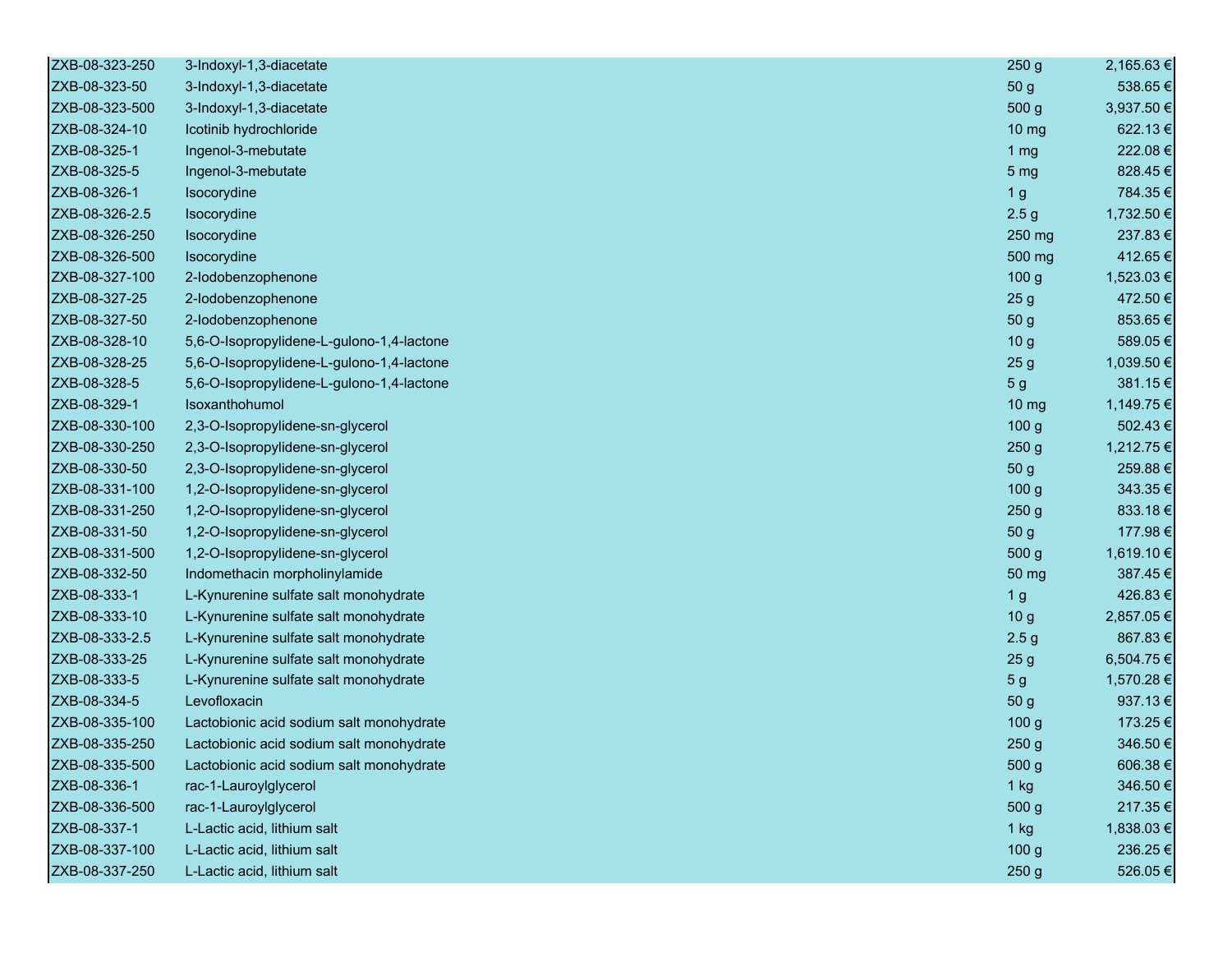| ZXB-08-337-500 | L-Lactic acid, lithium salt                | 500 <sub>g</sub> | 1,050.53 € |
|----------------|--------------------------------------------|------------------|------------|
| ZXB-08-338-100 | D-Leucine                                  | 100 <sub>g</sub> | 207.90€    |
| ZXB-08-338-1   | D-Leucine                                  | $1$ kg           | 1,386.00 € |
| ZXB-08-338-250 | D-Leucine                                  | 250 <sub>g</sub> | 477.23 €   |
| ZXB-08-338-500 | D-Leucine                                  | 500 <sub>g</sub> | 866.25€    |
| ZXB-08-339-10  | L-Leucine beta-naphthylamide hydrochloride | 10 <sub>g</sub>  | 711.90€    |
| ZXB-08-339-25  | L-Leucine beta-naphthylamide hydrochloride | 25 <sub>g</sub>  | 1,601.78 € |
| ZXB-08-339-5   | L-Leucine beta-naphthylamide hydrochloride | 5 <sub>g</sub>   | 392.18€    |
| ZXB-08-339-50  | L-Leucine beta-naphthylamide hydrochloride | 50 <sub>g</sub>  | 2,913.75 € |
| ZXB-08-340-1   | Luminol                                    | $1$ kg           | 7,350.53 € |
| ZXB-08-340-100 | Luminol                                    | 100 <sub>g</sub> | 866.25€    |
| ZXB-08-340-250 | Luminol                                    | 250 <sub>g</sub> | 2,034.90 € |
| ZXB-08-340-50  | Luminol                                    | 50 <sub>g</sub>  | 459.90€    |
| ZXB-08-340-500 | Luminol                                    | 500 <sub>g</sub> | 3,937.50 € |
| ZXB-08-341-1   | D-Lysine monohydrochloride                 | 1 kg             | 1,518.30 € |
| ZXB-08-341-250 | D-Lysine monohydrochloride                 | 250 <sub>g</sub> | 442.58€    |
| ZXB-08-341-500 | D-Lysine monohydrochloride                 | 500 g            | 820.58€    |
| ZXB-08-342-100 | D-Melibiose Monohydrate                    | 100 <sub>g</sub> | 346.50€    |
| ZXB-08-342-250 | D-Melibiose Monohydrate                    | 250 <sub>g</sub> | 779.63€    |
| ZXB-08-342-50  | D-Melibiose Monohydrate                    | 50 <sub>g</sub>  | 217.35€    |
| ZXB-08-342-500 | D-Melibiose Monohydrate                    | 500 <sub>g</sub> | 1,472.63 € |
| ZXB-08-343-10  | Mildronate                                 | 10 <sub>g</sub>  | 2,096.33 € |
| ZXB-08-343-2.5 | Mildronate                                 | 2.5 <sub>g</sub> | 647.33€    |
| ZXB-08-343-5   | Mildronate                                 | 5 <sub>g</sub>   | 1,165.50 € |
| ZXB-08-344-1   | L-Methionine                               | $1$ kg           | 253.58€    |
| ZXB-08-345-10  | 2'-C-Methylcytidine                        | 10 <sub>mg</sub> | 231.53€    |
| ZXB-08-345-25  | 2'-C-Methylcytidine                        | 25 mg            | 469.35€    |
| ZXB-08-346-100 | 4-Methylindole                             | 100 <sub>g</sub> | 234.68€    |
| ZXB-08-346-250 | 4-Methylindole                             | 250 <sub>g</sub> | 469.35€    |
| ZXB-08-347-100 | 7-Methoxycoumarin                          | 100 <sub>g</sub> | 393.75€    |
| ZXB-08-347-1   | 7-Methoxycoumarin                          | 1 kg             | 2,888.55 € |
| ZXB-08-347-250 | 7-Methoxycoumarin                          | 250 <sub>g</sub> | 919.80€    |
| ZXB-08-347-500 | 7-Methoxycoumarin                          | 500 <sub>g</sub> | 1,575.00 € |
| ZXB-08-348-1   | 5-Methoxyindol-3-acetonitril               | $1$ kg           | 6,517.35 € |
| ZXB-08-348-100 | 5-Methoxyindol-3-acetonitril               | 100 <sub>g</sub> | 878.85€    |
| ZXB-08-348-500 | 5-Methoxyindol-3-acetonitril               | 500 g            | 3,798.90 € |
| ZXB-08-349-100 | 3-O-Methyl-D-glucopyranoside               | 100 <sub>g</sub> | 779.63€    |
| ZXB-08-349-25  | 3-O-Methyl-D-glucopyranoside               | 25 <sub>g</sub>  | 274.05€    |
| ZXB-08-349-50  | 3-O-Methyl-D-glucopyranoside               | 50 g             | 455.18€    |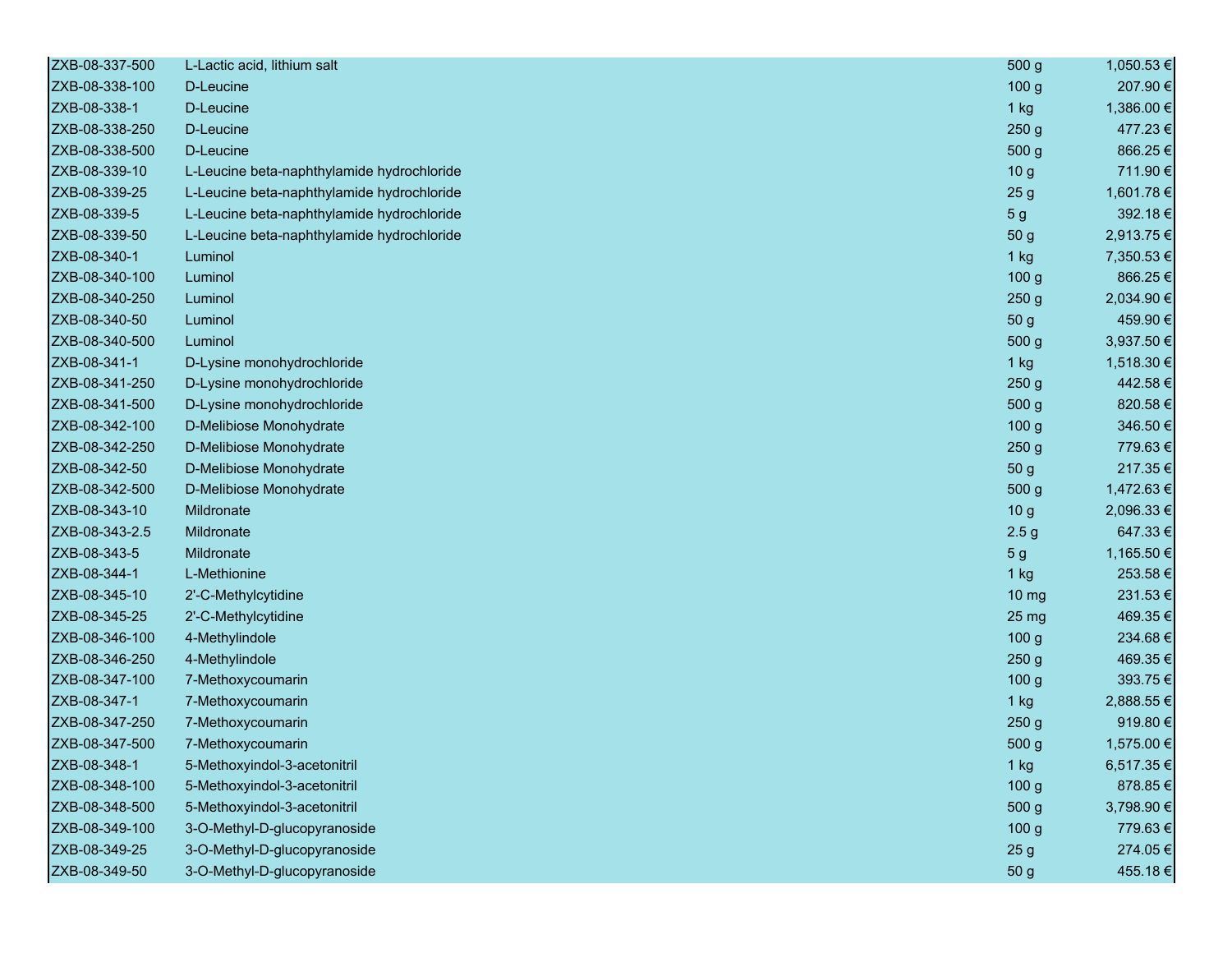| ZXB-08-350-10  | 5-Methylindole-3-acetic acid                                 | 10 <sub>g</sub>  | 277.20€    |
|----------------|--------------------------------------------------------------|------------------|------------|
| ZXB-08-350-25  | 5-Methylindole-3-acetic acid                                 | 25 <sub>g</sub>  | 541.80€    |
| ZXB-08-350-5   | 5-Methylindole-3-acetic acid                                 | 5 <sub>g</sub>   | 173.25€    |
| ZXB-08-350-50  | 5-Methylindole-3-acetic acid                                 | 50 g             | 1,732.50 € |
| ZXB-08-351-10  | 1-O-Methyl-beta-D-galactopyranoside                          | 10 <sub>g</sub>  | 225.23€    |
| ZXB-08-351-100 | 1-O-Methyl-beta-D-galactopyranoside                          | 100 <sub>g</sub> | 387.45€    |
| ZXB-08-351-25  | 1-O-Methyl-beta-D-galactopyranoside                          | 25 <sub>g</sub>  | 303.98€    |
| ZXB-08-351-50  | 1-O-Methyl-beta-D-galactopyranoside                          | 50 g             | 346.50€    |
| ZXB-08-352-1   | 5-Methoxyindole-3-acetic acid                                | 1 <sub>g</sub>   | 207.90€    |
| ZXB-08-352-10  | 5-Methoxyindole-3-acetic acid                                | 10 <sub>g</sub>  | 1,212.75 € |
| ZXB-08-352-2   | 5-Methoxyindole-3-acetic acid                                | 2g               | 346.50€    |
| ZXB-08-352-25  | 5-Methoxyindole-3-acetic acid                                | 25 <sub>g</sub>  | 2,165.63€  |
| ZXB-08-352-5   | 5-Methoxyindole-3-acetic acid                                | 5 <sub>g</sub>   | 693.00€    |
| ZXB-08-353-100 | 4-Methylhippuric acid                                        | 100 g            | 708.75€    |
| ZXB-08-353-1   | 4-Methylhippuric acid                                        | $1$ kg           | 4,463.55 € |
| ZXB-08-353-250 | 4-Methylhippuric acid                                        | 250 <sub>g</sub> | 1,510.43 € |
| ZXB-08-353-500 | 4-Methylhippuric acid                                        | 500 g            | 2,625.53 € |
| ZXB-08-354-1   | 1-Methylindole                                               | 1 kg             | 653.63€    |
| ZXB-08-354-250 | 1-Methylindole                                               | 250 <sub>g</sub> | 190.58€    |
| ZXB-08-354-500 | 1-Methylindole                                               | 500 g            | 343.35€    |
| ZXB-08-355-100 | 2-Methylhippuric acid                                        | 100 <sub>g</sub> | 1,523.03 € |
| ZXB-08-355-250 | 2-Methylhippuric acid                                        | 250 <sub>g</sub> | 3,282.30 € |
| ZXB-08-355-50  | 2-Methylhippuric acid                                        | 50 g             | 1,050.53 € |
| ZXB-08-355-500 | 2-Methylhippuric acid                                        | 500 g            | 5,512.50 € |
| ZXB-08-356-1   | 7-Methylindole-3-acetic acid                                 | 1 <sub>g</sub>   | 303.98€    |
| ZXB-08-356-10  | 7-Methylindole-3-acetic acid                                 | 10 <sub>g</sub>  | 1,582.88 € |
| ZXB-08-356-2.5 | 7-Methylindole-3-acetic acid                                 | 2.5 <sub>g</sub> | 524.48€    |
| ZXB-08-356-5   | 7-Methylindole-3-acetic acid                                 | 5 <sub>g</sub>   | 910.35€    |
| ZXB-08-357-100 | 7-Methylindole                                               | 100 <sub>g</sub> | 415.80€    |
| ZXB-08-357-25  | 7-Methylindole                                               | 25 <sub>g</sub>  | 173.25€    |
| ZXB-08-357-250 | 7-Methylindole                                               | 250 <sub>g</sub> | 866.25€    |
| ZXB-08-357-50  | 7-Methylindole                                               | 50 g             | 259.88€    |
| ZXB-08-358-10  | 7-Methylindole-2-carboxylic acid                             | 10 <sub>g</sub>  | 831.60€    |
| ZXB-08-358-2   | 7-Methylindole-2-carboxylic acid                             | 2g               | 259.88€    |
| ZXB-08-358-5   | 7-Methylindole-2-carboxylic acid                             | 5 <sub>g</sub>   | 485.10€    |
| ZXB-08-359-10  | 5-Methylindole-3-carboxaldehyde                              | 10 <sub>g</sub>  | 190.58€    |
| ZXB-08-359-25  | 5-Methylindole-3-carboxaldehyde                              | 25 <sub>g</sub>  | 433.13€    |
| ZXB-08-360-10  | 4-Methylumbelliferyl a-L-idopyranosiduronic acid sodium salt | $10 \, mg$       | 801.68€    |
| ZXB-08-360-100 | 4-Methylumbelliferyl a-L-idopyranosiduronic acid sodium salt | 100 mg           | 6,016.50 € |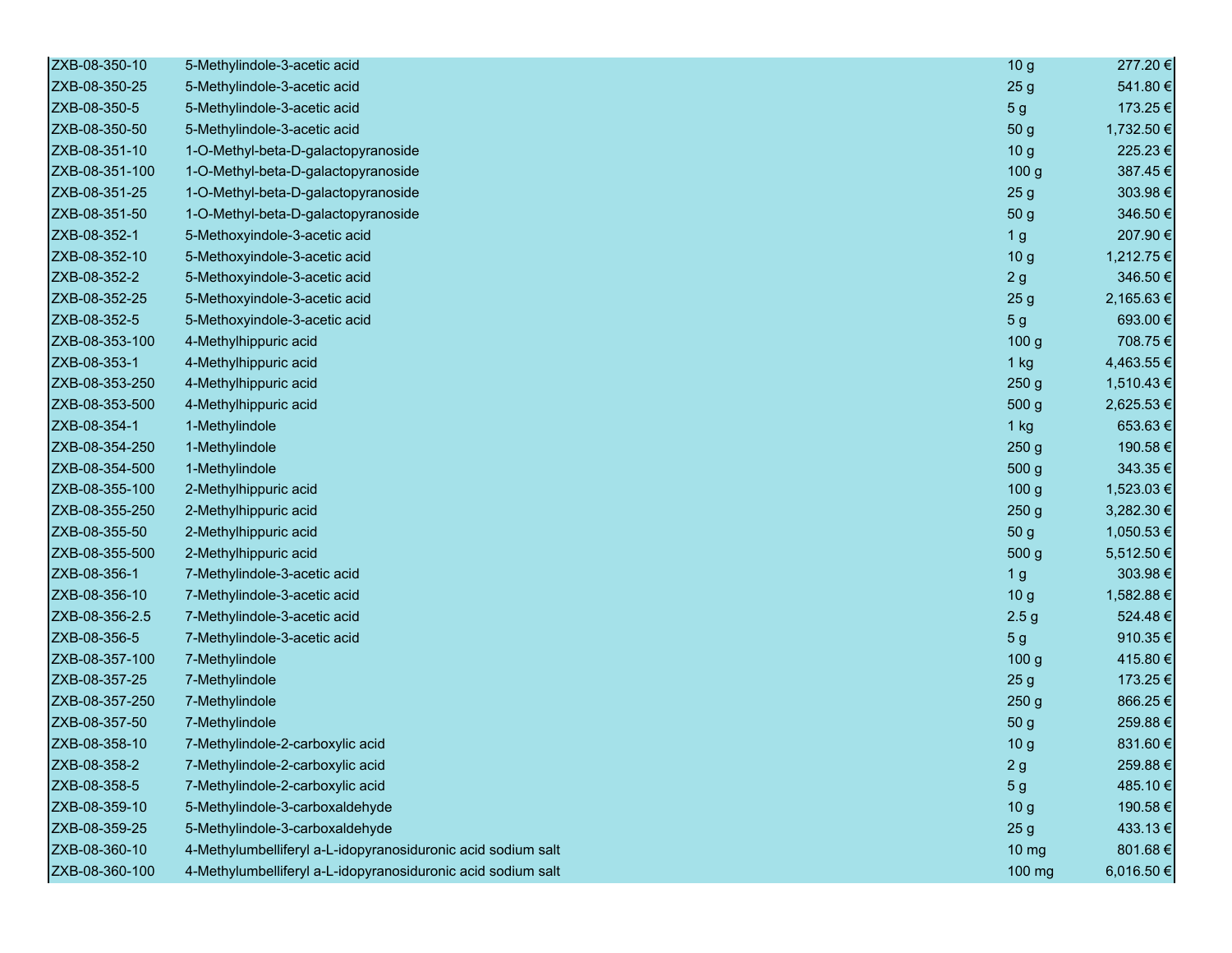| ZXB-08-360-25  | 4-Methylumbelliferyl a-L-idopyranosiduronic acid sodium salt                   | 25 <sub>mg</sub> | 1,820.70 € |
|----------------|--------------------------------------------------------------------------------|------------------|------------|
| ZXB-08-360-50  | 4-Methylumbelliferyl a-L-idopyranosiduronic acid sodium salt                   | 50 mg            | 3,309.08 € |
| ZXB-08-361-10  | 4-Methylumbelliferyl-2- acetamido-2-deoxy- β- glucopyranoside                  | 10 <sub>g</sub>  | 1,105.65€  |
| ZXB-08-361-2.5 | 4-Methylumbelliferyl-2- acetamido-2-deoxy- β- glucopyranoside                  | 2.5 <sub>g</sub> | 365.40€    |
| ZXB-08-361-25  | 4-Methylumbelliferyl-2- acetamido-2-deoxy- β- glucopyranoside                  | 25 <sub>g</sub>  | 2,631.83€  |
| ZXB-08-361-5   | 4-Methylumbelliferyl-2- acetamido-2-deoxy- β- glucopyranoside                  | 5 <sub>g</sub>   | 636.30€    |
| ZXB-08-362-1   | 2-(4-Methylumbelliferyl)- a-D-N- acetylneuraminic acid sodium salt (4-MU-NANA) | 1 <sub>g</sub>   | 960.75€    |
| ZXB-08-362-2.5 | 2-(4-Methylumbelliferyl)- α-D-N- acetylneuraminic acid sodium salt (4-MU-NANA) | 2.5 <sub>g</sub> | 2,181.38€  |
| ZXB-08-362-5   | 2-(4-Methylumbelliferyl)- α-D-N- acetylneuraminic acid sodium salt (4-MU-NANA) | 5 <sub>g</sub>   | 3,913.88 € |
| ZXB-08-362-500 | 2-(4-Methylumbelliferyl)- α-D-N- acetylneuraminic acid sodium salt (4-MU-NANA) | 500 mg           | 529.20€    |
| ZXB-08-363-10  | 4-Methylumbelliferyl cholin phosphate                                          | 10 <sub>mg</sub> | 526.05€    |
| ZXB-08-363-25  | 4-Methylumbelliferyl cholin phosphate                                          | 25 mg            | 812.70€    |
| ZXB-08-363-5   | 4-Methylumbelliferyl cholin phosphate                                          | 5 <sub>mg</sub>  | 319.73€    |
| ZXB-08-363-50  | 4-Methylumbelliferyl cholin phosphate                                          | 50 mg            | 1,019.03€  |
| ZXB-08-364-100 | 4-Methylumbelliferyl-N,N-diacetyl-beta-D-chitobioside                          | $100$ mg         | 700.88€    |
| ZXB-08-364-25  | 4-Methylumbelliferyl-N,N-diacetyl-beta-D-chitobioside                          | $25 \text{ mg}$  | 215.78€    |
| ZXB-08-364-50  | 4-Methylumbelliferyl-N,N-diacetyl-beta-D-chitobioside                          | 50 mg            | 390.60€    |
| ZXB-08-365-1   | 4-Methylumbelliferyl-beta-L-fucopyranoside                                     | 1 <sub>g</sub>   | 773.33 €   |
| ZXB-08-365-2.5 | 4-Methylumbelliferyl-beta-L-fucopyranoside                                     | 2.5 <sub>g</sub> | 1,856.93€  |
| ZXB-08-365-250 | 4-Methylumbelliferyl-beta-L-fucopyranoside                                     | 250 mg           | 217.35€    |
| ZXB-08-365-500 | 4-Methylumbelliferyl-beta-L-fucopyranoside                                     | 500 mg           | 411.08€    |
| ZXB-08-366-100 | 4-Methylumbelliferyl-alpha-L-arabinofuranoside                                 | 100 mg           | 398.48€    |
| ZXB-08-366-250 | 4-Methylumbelliferyl-alpha-L-arabinofuranoside                                 | 250 mg           | 801.68€    |
| ZXB-08-366-50  | 4-Methylumbelliferyl-alpha-L-arabinofuranoside                                 | 50 mg            | 234.68€    |
| ZXB-08-367-10  | 4-Methylumbelliferyl-beta-D-galactopyranoside-6-sulfate sodium salt            | $10 \text{ mg}$  | 173.25€    |
| ZXB-08-367-100 | 4-Methylumbelliferyl-beta-D-galactopyranoside-6-sulfate sodium salt            | 100 mg           | 1,299.38 € |
| ZXB-08-367-25  | 4-Methylumbelliferyl-beta-D-galactopyranoside-6-sulfate sodium salt            | 25 <sub>mg</sub> | 368.55€    |
| ZXB-08-367-50  | 4-Methylumbelliferyl-beta-D-galactopyranoside-6-sulfate sodium salt            | 50 mg            | 693.00€    |
| ZXB-08-368-1   | 4-Methylumbelliferyl nonanoate                                                 | 1 <sub>g</sub>   | 433.13€    |
| ZXB-08-368-10  | 4-Methylumbelliferyl nonanoate                                                 | 10 <sub>g</sub>  | 2,247.53 € |
| ZXB-08-368-2   | 4-Methylumbelliferyl nonanoate                                                 | 2g               | 779.63€    |
| ZXB-08-368-5   | 4-Methylumbelliferyl nonanoate                                                 | 5 <sub>g</sub>   | 1,500.98 € |
| ZXB-08-369-10  | 4-Methylumbelliferyl-beta-D-xylopyranoside                                     | 10 <sub>g</sub>  | 837.90€    |
| ZXB-08-369-25  | 4-Methylumbelliferyl-beta-D-xylopyranoside                                     | 25 <sub>g</sub>  | 1,825.43 € |
| ZXB-08-369-5   | 4-Methylumbelliferyl-beta-D-xylopyranoside                                     | 5 <sub>g</sub>   | 481.95€    |
| ZXB-08-369-50  | 4-Methylumbelliferyl-beta-D-xylopyranoside                                     | 50 g             | 3,164.18€  |
| ZXB-08-370-1   | 4-Methylumbelliferyl-α-D-mannopyranoside                                       | 1 <sub>g</sub>   | 563.85€    |
| ZXB-08-370-500 | 4-Methylumbelliferyl-α-D-mannopyranoside                                       | 500 mg           | 303.98€    |
| ZXB-08-371-50  | beta-D-Maltose octaacetate                                                     | 50 g             | 722.93€    |
|                |                                                                                |                  |            |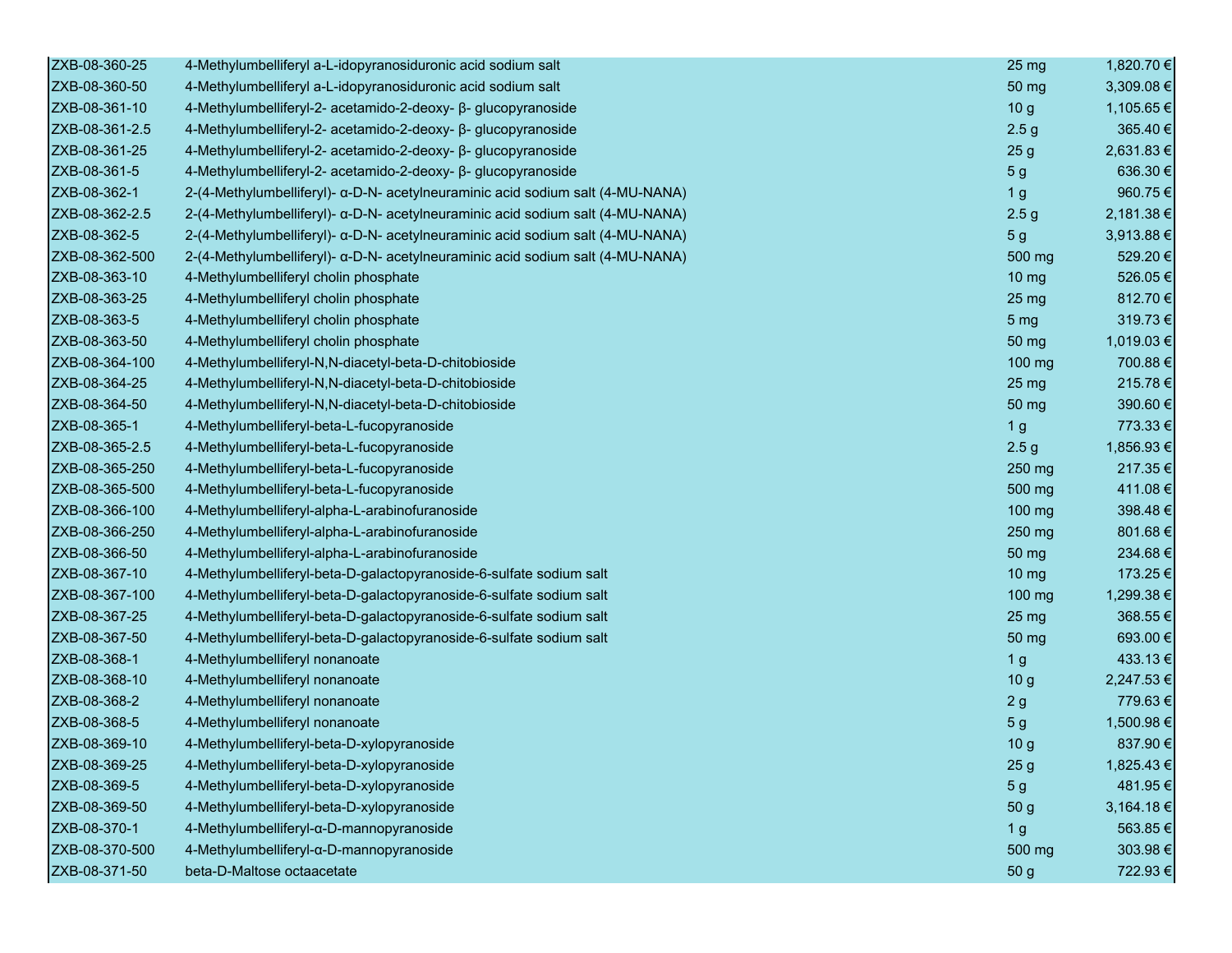| ZXB-08-372-100 | <b>Moxifloxacin HCI</b>                                          | 100 mg           | 193.73 €   |
|----------------|------------------------------------------------------------------|------------------|------------|
| ZXB-08-372-500 | Moxifloxacin HCI                                                 | 500 mg           | 773.33 €   |
| ZXB-08-373-10  | 4-Methylumbelliferyl beta-D-glucuronide (MUG)                    | 10 <sub>g</sub>  | 628.43€    |
| ZXB-08-374-10  | NADP disodium salt                                               | 10 <sub>g</sub>  | 467.78€    |
| ZXB-08-375-250 | alpha-Naphthoflavone                                             | 250 <sub>g</sub> | 779.63€    |
| ZXB-08-375-50  | alpha-Naphthoflavone                                             | 50 g             | 217.35€    |
| ZXB-08-376-1   | 4-Nitrophenyl-N-acetyl- β-D-galactosaminide; PNP-β-D-GalNAc      | 1 <sub>g</sub>   | 207.90€    |
| ZXB-08-376-10  | 4-Nitrophenyl-N-acetyl- β-D-galactosaminide; PNP-β-D-GalNAc      | 10 <sub>g</sub>  | 1,376.55 € |
| ZXB-08-377-10  | Naphthol AS-BI N-acetyl-beta-D-glucosaminide                     | 10 <sub>g</sub>  | 4,173.75 € |
| ZXB-08-377-2.5 | Naphthol AS-BI N-acetyl-beta-D-glucosaminide                     | 2.5 <sub>g</sub> | 1,502.55 € |
| ZXB-08-377-5   | Naphthol AS-BI N-acetyl-beta-D-glucosaminide                     | 5 <sub>g</sub>   | 2,504.25 € |
| ZXB-08-377-500 | Naphthol AS-BI N-acetyl-beta-D-glucosaminide                     | 500 mg           | 433.13€    |
| ZXB-08-378-10  | 4-Nitrophenyl-N-acetyl-β-D-glucosaminide                         | 10 <sub>g</sub>  | 680.40€    |
| ZXB-08-378-2.5 | 4-Nitrophenyl-N-acetyl-β-D-glucosaminide                         | 2.5 <sub>g</sub> | 220.50€    |
| ZXB-08-379-5   | 2-Naphthyl myristate                                             | 5 <sub>g</sub>   | 355.95€    |
| ZXB-08-380-1   | 2-Nitrophenyl-β-D-cellobioside                                   | 1 <sub>g</sub>   | 429.98€    |
| ZXB-08-380-10  | 2-Nitrophenyl-β-D-cellobioside                                   | 10 <sub>g</sub>  | 2,425.50 € |
| ZXB-08-381-500 | 4-Nitrophenyl-α-L- fucopyranoside                                | 500 mg           | 185.85€    |
| ZXB-08-382-25  | 6-Nitroindole                                                    | 25 <sub>g</sub>  | 303.98€    |
| ZXB-08-382-50  | 6-Nitroindole                                                    | 50 <sub>g</sub>  | 519.75€    |
| ZXB-08-383-100 | 7-Nitroindole                                                    | 100 <sub>g</sub> | 346.50€    |
| ZXB-08-383-250 | 7-Nitroindole                                                    | 250 <sub>g</sub> | 759.15€    |
| ZXB-08-383-50  | 7-Nitroindole                                                    | 50 g             | 190.58€    |
| ZXB-08-384-10  | 4-Nitrophenyl-α-D- glucopyranoside                               | 10 <sub>g</sub>  | 274.05€    |
| ZXB-08-384-100 | 4-Nitrophenyl-α-D- glucopyranoside                               | 100 <sub>g</sub> | 2,337.30 € |
| ZXB-08-385-5   | 6-Nitroindoline                                                  | 50 g             | 937.13€    |
| ZXB-08-386-1   | 4-Nitrophenyl-β-D- maltopyranoside (p-Nitrophenyl-β-D-maltoside) | 1 <sub>g</sub>   | 433.13€    |
| ZXB-08-386-10  | 4-Nitrophenyl-β-D- maltopyranoside (p-Nitrophenyl-β-D-maltoside) | 10 <sub>g</sub>  | 2,499.53 € |
| ZXB-08-387-2.5 | 4-Nitrophenyl-beta-D-cellobioside                                | 2.5 <sub>g</sub> | 481.95€    |
| ZXB-08-387-5   | 4-Nitrophenyl-beta-D-cellobioside                                | 5 <sub>g</sub>   | 803.25€    |
| ZXB-08-388-1   | 4-Nitrophenyl-N-acetyl-alpha-D-glucosaminide                     | 1 <sub>g</sub>   | 710.33€    |
| ZXB-08-388-100 | 4-Nitrophenyl-N-acetyl-alpha-D-glucosaminide                     | 100 mg           | 349.65€    |
| ZXB-08-388-2.5 | 4-Nitrophenyl-N-acetyl-alpha-D-glucosaminide                     | 2.5 <sub>g</sub> | 1,598.63 € |
| ZXB-08-388-250 | 4-Nitrophenyl-N-acetyl-alpha-D-glucosaminide                     | 250 mg           | 513.45 €   |
| ZXB-08-388-500 | 4-Nitrophenyl-N-acetyl-alpha-D-glucosaminide                     | 500 mg           | 604.80€    |
| ZXB-08-389-10  | 4-Nitrophenyl-beta-L-fucopyranoside                              | 10 <sub>g</sub>  | 623.70€    |
| ZXB-08-389-25  | 4-Nitrophenyl-beta-L-fucopyranoside                              | 25 <sub>g</sub>  | 1,126.13 € |
| ZXB-08-389-5   | 4-Nitrophenyl-beta-L-fucopyranoside                              | 5 <sub>g</sub>   | 407.93€    |
| ZXB-08-390-1   | Nourseothricin Sulfate (NTC or clonNAT)                          | 1 <sub>g</sub>   | 464.63€    |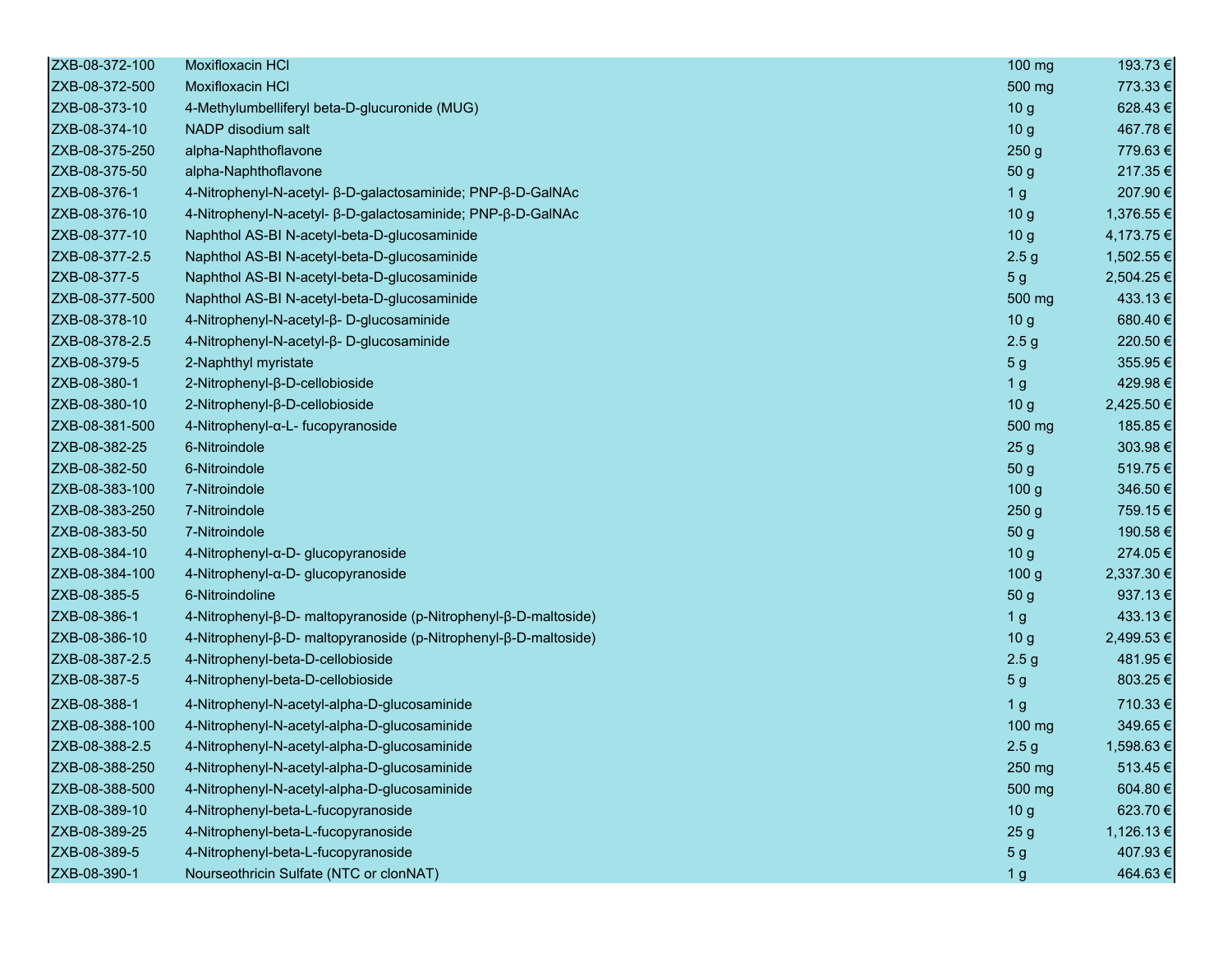| ZXB-08-392-25  | Nordihydroguaiaretic acid                       | 25 <sub>g</sub>  | 779.63€    |
|----------------|-------------------------------------------------|------------------|------------|
| ZXB-08-392-5   | Nordihydroguaiaretic acid                       | 5 <sub>g</sub>   | 239.40€    |
| ZXB-08-394-100 | D-Norvaline                                     | 100 g            | 259.88€    |
| ZXB-08-394-250 | D-Norvaline                                     | 250 <sub>g</sub> | 606.38€    |
| ZXB-08-394-500 | D-Norvaline                                     | 500 g            | 1,126.13 € |
| ZXB-08-393-10  | Nitrotetrazolium blue chloride (NBT)            | 10 <sub>g</sub>  | 431.55€    |
| ZXB-08-395-10  | Octylglucoside, Ultra Pure                      | 10 <sub>g</sub>  | 283.50€    |
| ZXB-08-395-25  | Octylglucoside, Ultra Pure                      | 25 <sub>g</sub>  | 433.13€    |
| ZXB-08-396-10  | Octylthioglucoside                              | 10 <sub>g</sub>  | 319.73€    |
| ZXB-08-397-250 | Orcinol monohydrate                             | 250 <sub>g</sub> | 606.38€    |
| ZXB-08-397-500 | Orcinol monohydrate                             | 500 g            | 1,126.13 € |
| ZXB-08-398-50  | Oxytetracycline Dihydrate                       | 50 <sub>g</sub>  | 398.48€    |
| ZXB-08-399-25  | Perylene                                        | 25 <sub>g</sub>  | 303.98€    |
| ZXB-08-399-50  | Perylene                                        | 50 g             | 467.78€    |
| ZXB-08-400-25  | Phenolphthalein disulfate, tripotassium salt    | 25 <sub>g</sub>  | 444.15€    |
| ZXB-08-400-5   | Phenolphthalein disulfate, tripotassium salt    | 5 <sub>g</sub>   | 173.25 €   |
| ZXB-08-402-1   | L-Pyroglutamic acid 7-amido-4-methylcoumarin    | 1 <sub>g</sub>   | 1,003.28 € |
| ZXB-08-403-10  | 3,9-Perylenedicarboxylic acid                   | 10 <sub>g</sub>  | 982.80€    |
| ZXB-08-403-2.5 | 3,9-Perylenedicarboxylic acid                   | 2.5 <sub>g</sub> | 357.53€    |
| ZXB-08-404-25  | Phenyl-beta-D-glucopyranoside                   | 25 <sub>g</sub>  | 874.13€    |
| ZXB-08-404-50  | Phenyl-beta-D-glucopyranoside                   | 50 g             | 1,707.30 € |
| ZXB-08-405-25  | Phenylpropiolic acid                            | 25 <sub>g</sub>  | 217.35€    |
| ZXB-08-405-250 | Phenylpropiolic acid                            | 250 <sub>g</sub> | 952.88€    |
| ZXB-08-405-50  | Phenylpropiolic acid                            | 50 g             | 329.18€    |
| ZXB-08-406-1   | Phenyl-alpha-D-glucopyranoside                  | 1 <sub>g</sub>   | 455.18€    |
| ZXB-08-406-2   | Phenyl-alpha-D-glucopyranoside                  | 2g               | 874.13€    |
| ZXB-08-406-250 | Phenyl-alpha-D-glucopyranoside                  | 250 mg           | 160.65€    |
| ZXB-08-406-5   | Phenyl-alpha-D-glucopyranoside                  | 5 <sub>g</sub>   | 2,047.50 € |
| ZXB-08-406-500 | Phenyl-alpha-D-glucopyranoside                  | 500 mg           | 277.20€    |
| ZXB-08-407-100 | Phenylmethylsulfonyl fluoride (PMSF)            | 100 <sub>g</sub> | 480.38€    |
| ZXB-08-408-250 | Phosphoric ac, mono(4-nitrophenyl) ester        | 250 <sub>g</sub> | 1,135.58€  |
| ZXB-08-408-50  | Phosphoric ac, mono(4-nitrophenyl) ester        | 50 g             | 327.60€    |
| ZXB-08-408-500 | Phosphoric ac, mono(4-nitrophenyl) ester        | 500 <sub>g</sub> | 1,891.58 € |
| ZXB-08-409-25  | Phosphoenolpyruvic acid monosodium salt hydrate | 25 <sub>g</sub>  | 1,976.63€  |
| ZXB-08-409-5   | Phosphoenolpyruvic acid monosodium salt hydrate | 5 <sub>g</sub>   | 570.15€    |
| ZXB-08-409-50  | Phosphoenolpyruvic acid monosodium salt hydrate | 50 g             | 3,294.90 € |
| ZXB-08-410-250 | Protamine sulfate, extracted from salmon        | 250g             | 1,815.98€  |
| ZXB-08-410-500 | Protamine sulfate, extracted from salmon        | 500 <sub>g</sub> | 3,394.13 € |
| ZXB-08-411-25  | Praziquantel                                    | 25 <sub>g</sub>  | 258.30€    |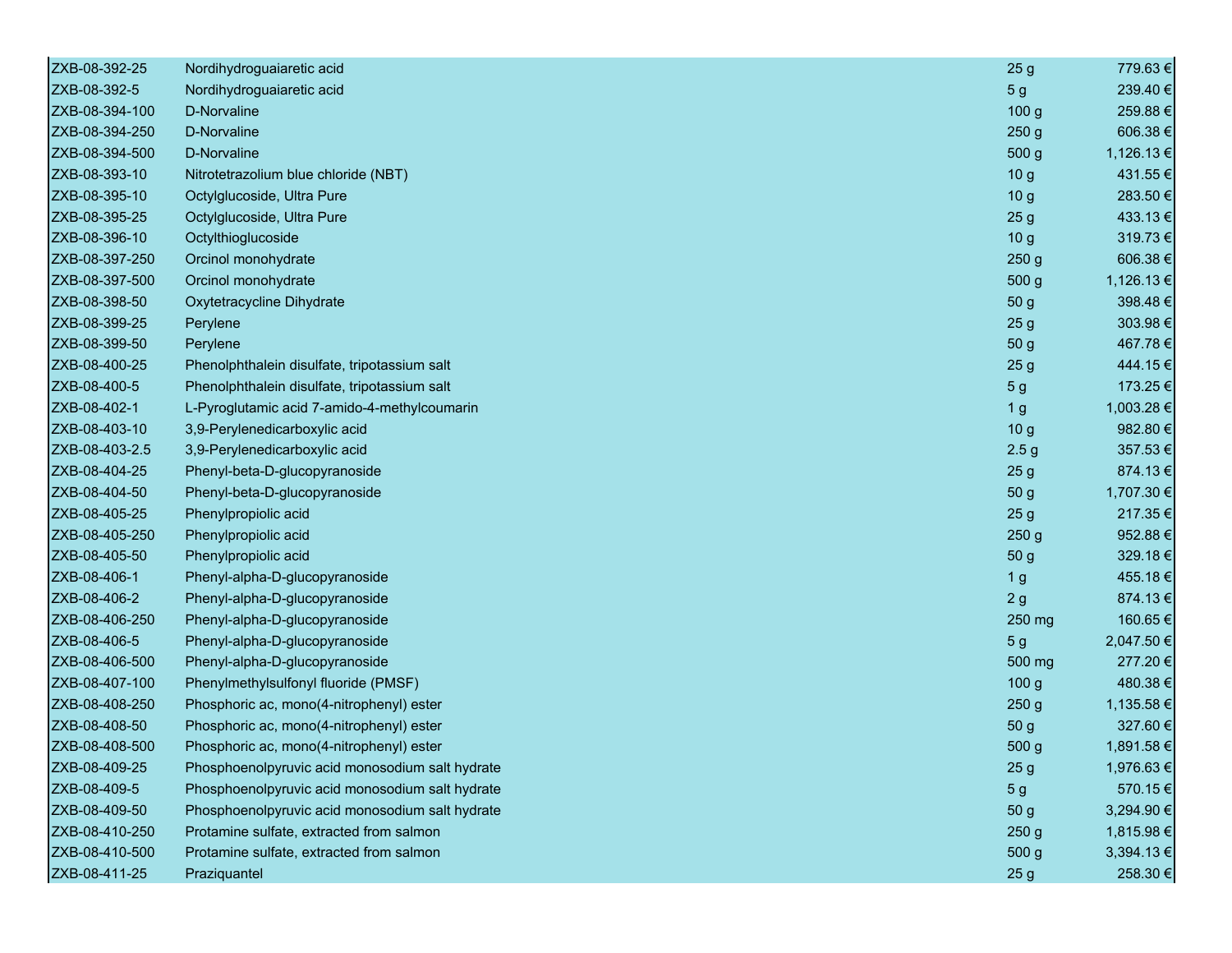| ZXB-08-412-100 | Pyrazinamide                                                         | 100 <sub>g</sub> | 338.63€    |
|----------------|----------------------------------------------------------------------|------------------|------------|
| ZXB-08-114-250 | 1,10-Phenanthroline monohydrate                                      | 250 <sub>g</sub> | 557.55€    |
| ZXB-08-114-50  | 1,10-Phenanthroline monohydrate                                      | 50 g             | 193.73€    |
| ZXB-08-414-1   | Fraxetin                                                             | 1 <sub>g</sub>   | 1,386.00€  |
| ZXB-08-414-250 | Fraxetin                                                             | 250 mg           | 477.23€    |
| ZXB-08-414-500 | Fraxetin                                                             | 500 mg           | 866.25€    |
| ZXB-08-415-1   | 2,5-Dichloropyridine                                                 | $1$ kg           | 2,425.50 € |
| ZXB-08-415-500 | 2,5-Dichloropyridine                                                 | 500 g            | 1,559.25 € |
| ZXB-08-416-100 | Ganciclovir                                                          | 100 <sub>g</sub> | 519.75€    |
| ZXB-08-416-25  | Ganciclovir                                                          | 25 <sub>g</sub>  | 173.25 €   |
| ZXB-08-416-250 | Ganciclovir                                                          | 250 <sub>g</sub> | 866.25€    |
| ZXB-08-416-50  | Ganciclovir                                                          | 50 <sub>g</sub>  | 303.98€    |
| ZXB-08-417-100 | Ropivacaine                                                          | 100 <sub>g</sub> | 598.50€    |
| ZXB-08-417-25  | Ropivacaine                                                          | 25 <sub>g</sub>  | 200.03€    |
| ZXB-08-417-250 | Ropivacaine                                                          | 250 <sub>g</sub> | 1,280.48€  |
| ZXB-08-417-50  | Ropivacaine                                                          | 50 <sub>g</sub>  | 329.18€    |
| ZXB-08-417-500 | Ropivacaine                                                          | 500 g            | 2,171.93 € |
| ZXB-08-418-100 | Quinine sulfate dihydrate                                            | 100 <sub>g</sub> | 259.88€    |
| ZXB-08-419-250 | Resorufin-beta-D-galactopyranoside                                   | 250 mg           | 984.38€    |
| ZXB-08-419-50  | Resorufin-beta-D-galactopyranoside                                   | 50 mg            | 250.43€    |
| ZXB-08-419-500 | Resorufin-beta-D-galactopyranoside                                   | 500 mg           | 1,707.30 € |
| ZXB-08-420-100 | Rifamycin SV sodium                                                  | 100 <sub>g</sub> | 217.35€    |
| ZXB-08-115-1   | Ribavirin                                                            | $1$ kg           | 779.63€    |
| ZXB-08-422-250 | Sodium taurodeoxycholate                                             | 250 <sub>g</sub> | 3,609.90 € |
| ZXB-08-422-50  | Sodium taurodeoxycholate                                             | 50 <sub>g</sub>  | 853.65€    |
| ZXB-08-422-500 | Sodium taurodeoxycholate                                             | 500 <sub>g</sub> | 6,826.05€  |
| ZXB-08-423-250 | Spermine tetrahydrochloride                                          | 250 <sub>g</sub> | 4,069.80 € |
| ZXB-08-423-50  | Spermine tetrahydrochloride                                          | 50 g             | 1,089.90 € |
| ZXB-08-424-1   | 1-Stearoyl-rac-glycerol                                              | 1 <sub>g</sub>   | 426.83€    |
| ZXB-08-424-2.5 | 1-Stearoyl-rac-glycerol                                              | 2.5 <sub>g</sub> | 960.75€    |
| ZXB-08-424-5   | 1-Stearoyl-rac-glycerol                                              | 5 <sub>g</sub>   | 1,776.60 € |
| ZXB-08-426-1   | <b>Sodium Tartrate</b>                                               | 1 kg             | 170.10€    |
| ZXB-08-427-100 | N-Succinyl-L-alanyl-L-alanyl-L-prolyl-L-phenylalanine 4-nitroanilide | $100 \text{ mg}$ | 433.13€    |
| ZXB-08-427-250 | N-Succinyl-L-alanyl-L-alanyl-L-prolyl-L-phenylalanine 4-nitroanilide | 250 mg           | 866.25€    |
| ZXB-08-427-50  | N-Succinyl-L-alanyl-L-alanyl-L-prolyl-L-phenylalanine 4-nitroanilide | 50 mg            | 277.20€    |
| ZXB-08-428-250 | DL-3-Tyrosine, $\geq 95$                                             | 250 <sub>g</sub> | 713.48€    |
| ZXB-08-428-500 | DL-3-Tyrosine, ≥95                                                   | 500 g            | 919.80€    |
| ZXB-08-429-1   | 2,3,4,6-Tetra-O-benzyl-D-mannopyranose                               | 1 <sub>g</sub>   | 173.25€    |
| ZXB-08-429-2   | 2,3,4,6-Tetra-O-benzyl-D-mannopyranose                               | 2g               | 277.20€    |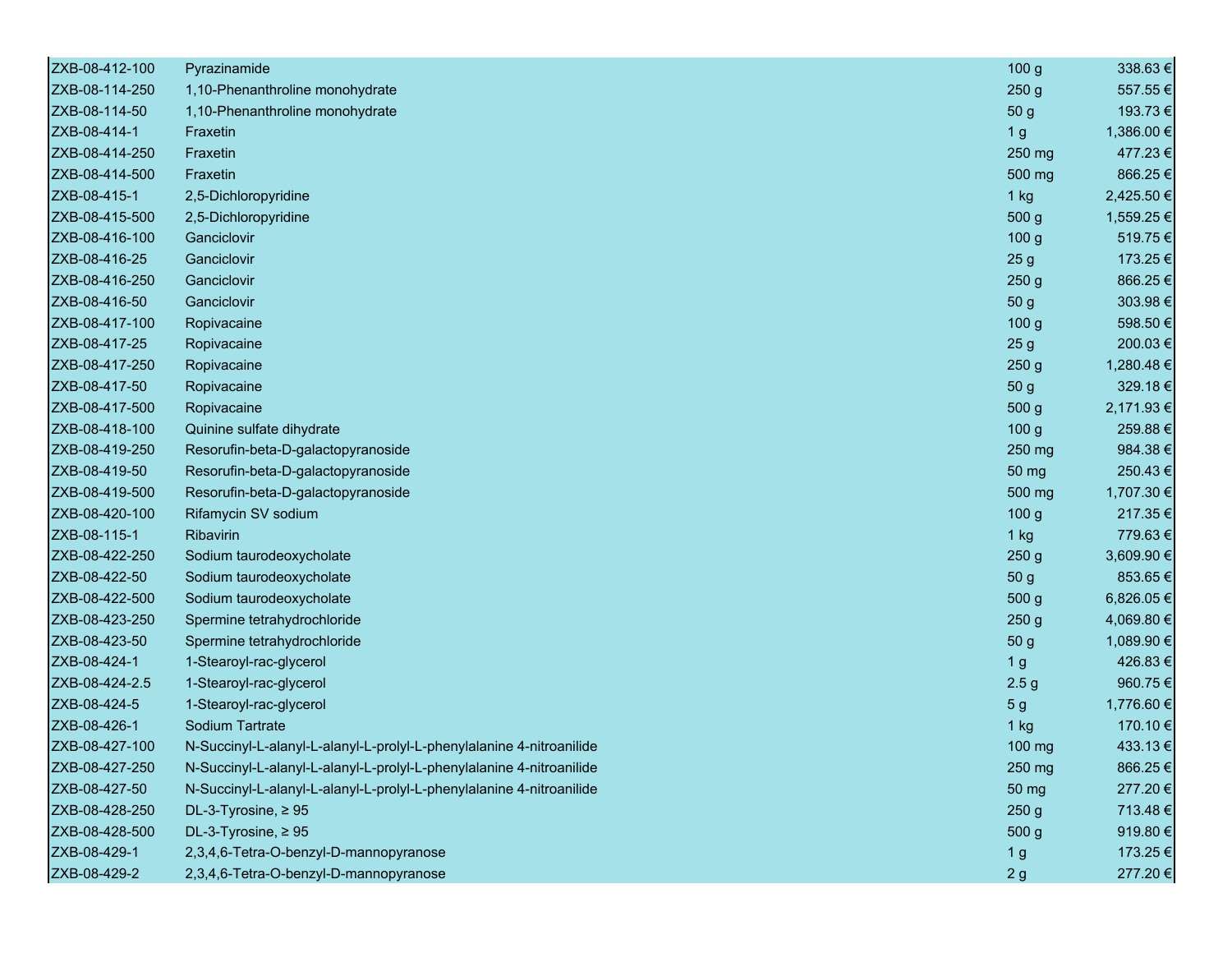| ZXB-08-429-5   | 2,3,4,6-Tetra-O-benzyl-D-mannopyranose | 5 <sub>g</sub>   | 519.75€    |
|----------------|----------------------------------------|------------------|------------|
| ZXB-08-430-1   | 1-O-Tetradecylglycerol                 | 1 <sub>g</sub>   | 693.00€    |
| ZXB-08-430-2   | 1-O-Tetradecylglycerol                 | 2g               | 1,039.50 € |
| ZXB-08-430-250 | 1-O-Tetradecylglycerol                 | 250 mg           | 346.50€    |
| ZXB-08-430-5   | 1-O-Tetradecylglycerol                 | 5 <sub>g</sub>   | 1,559.25 € |
| ZXB-08-430-500 | 1-O-Tetradecylglycerol                 | 500 mg           | 433.13€    |
| ZXB-08-431-1   | 2,3,4,6-Tetra-O-benzyl-D-glucopyranose | $1$ kg           | 1,313.55 € |
| ZXB-08-431-250 | 2,3,4,6-Tetra-O-benzyl-D-glucopyranose | 250 <sub>g</sub> | 459.90€    |
| ZXB-08-431-500 | 2,3,4,6-Tetra-O-benzyl-D-glucopyranose | 500 g            | 787.50€    |
| ZXB-08-432-5   | Trypsin >2500 U/mg, USP Grade          | 5 <sub>g</sub>   | 291.38€    |
| ZXB-08-433-2   | Tridecyl beta-D-maltopyranoside        | 2g               | 779.63€    |
| ZXB-08-434-5   | L-Threonine 7-amido-4-methylcoumarin   | 5 <sub>g</sub>   | 5,402.25 € |
| ZXB-08-434-500 | L-Threonine 7-amido-4-methylcoumarin   | 500 mg           | 933.98€    |
| ZXB-08-435-1   | <b>Tiamulin Fumarate</b>               | 1 <sub>g</sub>   | 489.83€    |
| ZXB-08-435-500 | <b>Tiamulin Fumarate</b>               | 500 mg           | 149.63€    |
| ZXB-08-436-25  | Tobramycin                             | 25 <sub>g</sub>  | 634.73€    |
| ZXB-08-438-500 | N-Tosyl-L-alanine                      | 500 g            | 1,923.08€  |
| ZXB-08-439-1   | 2-Thiouracil                           | $1$ kg           | 393.75€    |
| ZXB-08-440-1   | N-Tosyl-L-alanine 3-indoxyl ester      | 1 <sub>g</sub>   | 211.05€    |
| ZXB-08-440-10  | N-Tosyl-L-alanine 3-indoxyl ester      | 10 <sub>g</sub>  | 1,504.13 € |
| ZXB-08-441-250 | Tripalmitoylglycerol                   | 250 <sub>g</sub> | 1,575.00 € |
| ZXB-08-441-50  | Tripalmitoylglycerol                   | 50 <sub>g</sub>  | 459.90€    |
| ZXB-08-441-500 | Tripalmitoylglycerol                   | 500 g            | 2,625.53€  |
| ZXB-08-442-1   | 1,2,4-Triazole                         | $1$ kg           | 234.68€    |
| ZXB-08-443-10  | Trigonelline hydrochloride             | 10 <sub>g</sub>  | 255.15€    |
| ZXB-08-443-100 | Trigonelline hydrochloride             | 100 <sub>g</sub> | 2,022.30 € |
| ZXB-08-443-25  | Trigonelline hydrochloride             | 25 <sub>g</sub>  | 578.03€    |
| ZXB-08-443-250 | Trigonelline hydrochloride             | 250 <sub>g</sub> | 4,791.15€  |
| ZXB-08-443-50  | Trigonelline hydrochloride             | 50 g             | 1,116.68 € |
| ZXB-08-444-2   | Tamoxifen citrate                      | 2g               | 277.20€    |
| ZXB-08-445-250 | Tryptophol                             | 250 <sub>g</sub> | 1,641.15 € |
| ZXB-08-445-50  | Tryptophol                             | 50 g             | 433.13€    |
| ZXB-08-445-500 | Tryptophol                             | 500 <sub>g</sub> | 2,888.55 € |
| ZXB-08-445-50  | TMB dihydrochloride                    | 50 g             | 1,338.75 € |
| ZXB-08-446-250 | 2-Chloro-3',4'-dihydroxyacetophenone   | 250 <sub>g</sub> | 195.30€    |
| ZXB-08-446-500 | 2-Chloro-3',4'-dihydroxyacetophenone   | 500 g            | 363.83€    |
| ZXB-08-447-1   | 2,4-Dihydroxybenzoic acid              | $1$ kg           | 165.38€    |
| ZXB-08-448-10  | Sincalide                              | 10 mg            | 242.55€    |
| ZXB-08-448-25  | Sincalide                              | 25 mg            | 390.60€    |